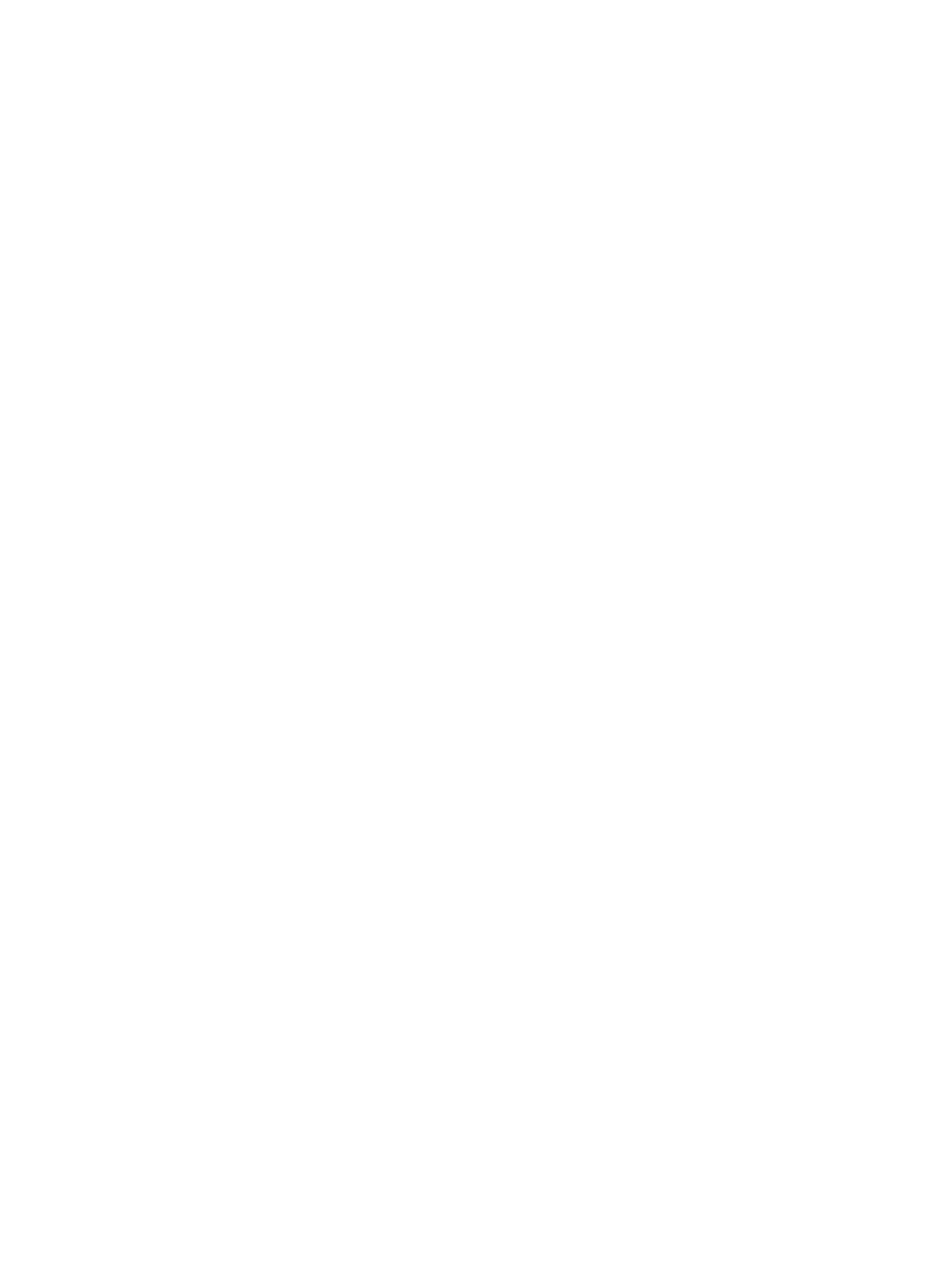# Acknowledgement

Bala Vikasa is particularly grateful for the valuable contribution of Mrs.Bhuvaneshwari Ravi towards this document. As a management consultant and process facilitator with over 18 years of experience in the corporate and non-profit sector, her expertise in impactful CSR and Sustainability Reporting has fortified our Social Responsibility Series 1 with great depth and unique insights.





i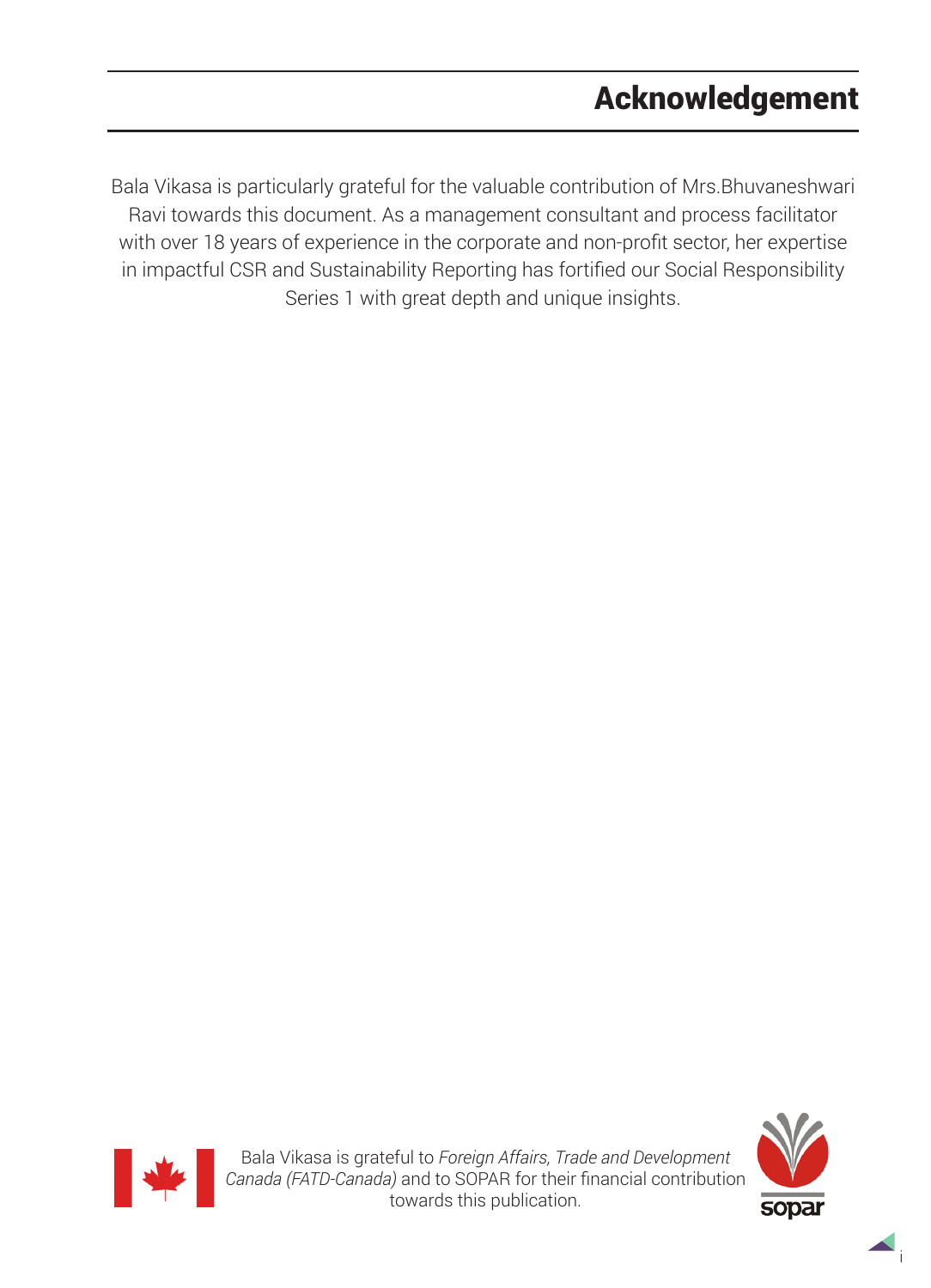# Table of Contents

| Abbreviations                                                                      | $\mathbb{1}$ |
|------------------------------------------------------------------------------------|--------------|
| Preface                                                                            | $\mathbf{2}$ |
| <b>CHAPTER 1</b> Concept of CSR: Definition, Trends & Opportunities                | 5            |
| 1.1 The definition of Corporate Social Responsibility                              | 5            |
| Redefining CSR: A Shift in Perspective<br>1.2                                      | 8            |
| 1.3 Intersection of Sustainable Community Development and CSR                      | 10           |
| 1.4 Current status of CSR in India                                                 | 13           |
| 1.5 Growth of CSR in India in the last decade                                      | 14           |
| 1.6 Mandatory CSR and Different Types of Companies                                 | 16           |
| 1.7 Potential of CSR to contribute to meaningful development                       | 18           |
| 1.8 Conclusion                                                                     | 20           |
| <b>CHAPTER 2</b> Experiences in CSR                                                | 22           |
| 2.1 CSR and Business Sustainability                                                | 22           |
| 2.2 CSR Experiences                                                                | 23           |
| 2.2.1 Global Scenario                                                              | 23           |
| A. Proctor & Gamble (P&G)                                                          | 23           |
| <b>B.</b> Tetra Pak<br>C. IBM                                                      | 25<br>26     |
| 2.2.2 Indian Scenario: CSR and Large Corporations                                  | 27           |
| A. Aditya Birla                                                                    | 27           |
| B. TVS Motors - Srinivasan Services Trust (SST)<br>C. Taj Group                    | 30<br>31     |
| 2.3 India scenario: CSR and Small and Medium Enterprises (SME)                     | 32           |
| 2.3.1 Promotion of cluster development for SMEs                                    | 33           |
| 2.3.2 Examples of SMEs doing CSR<br>A. The Sports Goods Foundation of India (SGFI) | 34<br>34     |
| B. Kumar's Agri Business Corporation                                               | 35           |
| C. Shashwat Foundation                                                             | 35           |
| D. Sohrab Enterprises<br>E. Motif India Infotech                                   | 36<br>36     |
| 2.4 CSR & Social Enterprises                                                       | 37           |
| 2.4.1 Examples of Social Enterprises doing CSR                                     | 37           |
| A. Spring Health                                                                   | 37           |
| B. Bala Vikasa Water Purification Program<br>C. IDE                                | 38<br>39     |
| 2.5 Conclusion                                                                     | 40           |
| Bibliography                                                                       | 41           |

ii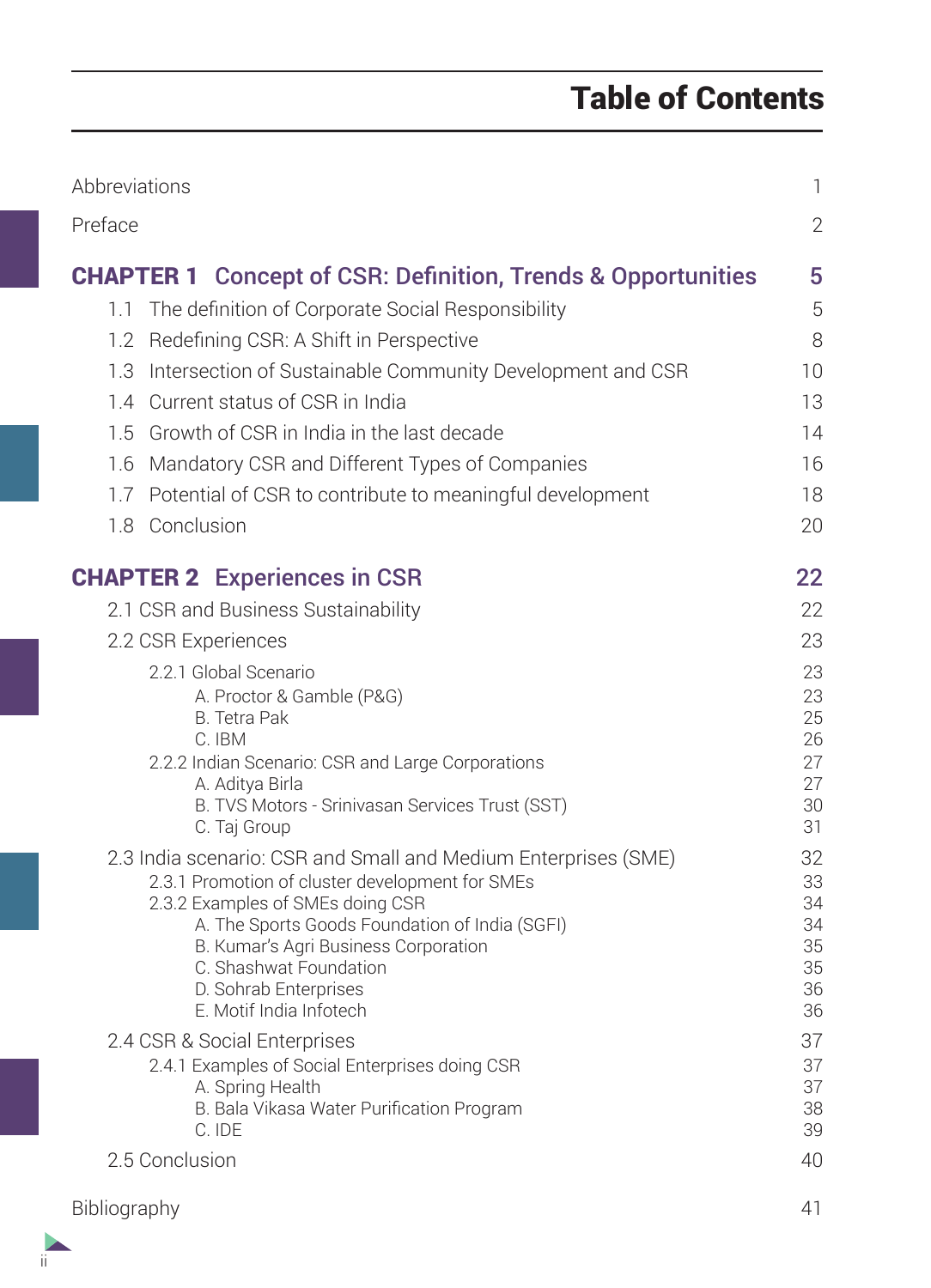# Abbreviations

| ABCD             | Asset Based Community Development                          |  |  |
|------------------|------------------------------------------------------------|--|--|
| ΑI               | Appreciative Inquiry                                       |  |  |
| <b>BITC</b>      | Business in the Community                                  |  |  |
| CD               | Community Development                                      |  |  |
| <b>CSR</b>       | Corporate Social Responsibility                            |  |  |
| C <sub>II</sub>  | Confederation of Indian Industry                           |  |  |
| <b>CPSE</b>      | Central Public Sector Enterprises                          |  |  |
| <b>CED</b>       | Committee for Economic Development                         |  |  |
| <b>CS</b>        | Corporate Sustainability                                   |  |  |
| <b>ESRTC</b>     | Entrepreneurship and Social Responsibility Training Center |  |  |
| <b>FfDO</b>      | Food for Development Office                                |  |  |
| T S              | Industrial Training Institutes                             |  |  |
| <b>KPMG</b>      | Consultant firm                                            |  |  |
| K-12 STEM        | Science, Technology, Engineering, Mathematics              |  |  |
| LC               | Large Corporation                                          |  |  |
| <b>MNC</b>       | Multinational Corporation                                  |  |  |
| <b>MSMED</b>     | Micro, Small, Medium Enterprises                           |  |  |
| NGO              | Non-Government Organization                                |  |  |
| <b>NLP</b>       | Neuro Linguistic Programming                               |  |  |
| <b>NSE</b>       | National Stock Exchange                                    |  |  |
| <b>NVG</b>       | National Voluntary Guidelines                              |  |  |
| P&G              | Proctor & Gamble                                           |  |  |
| PRA              | Participatory Rural Appraisal                              |  |  |
| <b>PwC</b>       | Consultant firm (Pricewaterhouse Cooper)                   |  |  |
| <b>RBM</b>       | Result Based Management                                    |  |  |
| <b>SME</b>       | Small and Medium Enterprise                                |  |  |
| <b>SEBI</b>      | Securities and Exchange Board of India                     |  |  |
| SST              | Srinivasan Services Trust                                  |  |  |
| TBL Approach     | Triple-Bottom Line Approach: People, Planet, Profit        |  |  |
| <b>TERI</b>      | The Energy and Resources Institute                         |  |  |
| T <sub>2</sub> T | Transition to Teaching                                     |  |  |
| WBCSD            | World Business Council for Sustainable Development         |  |  |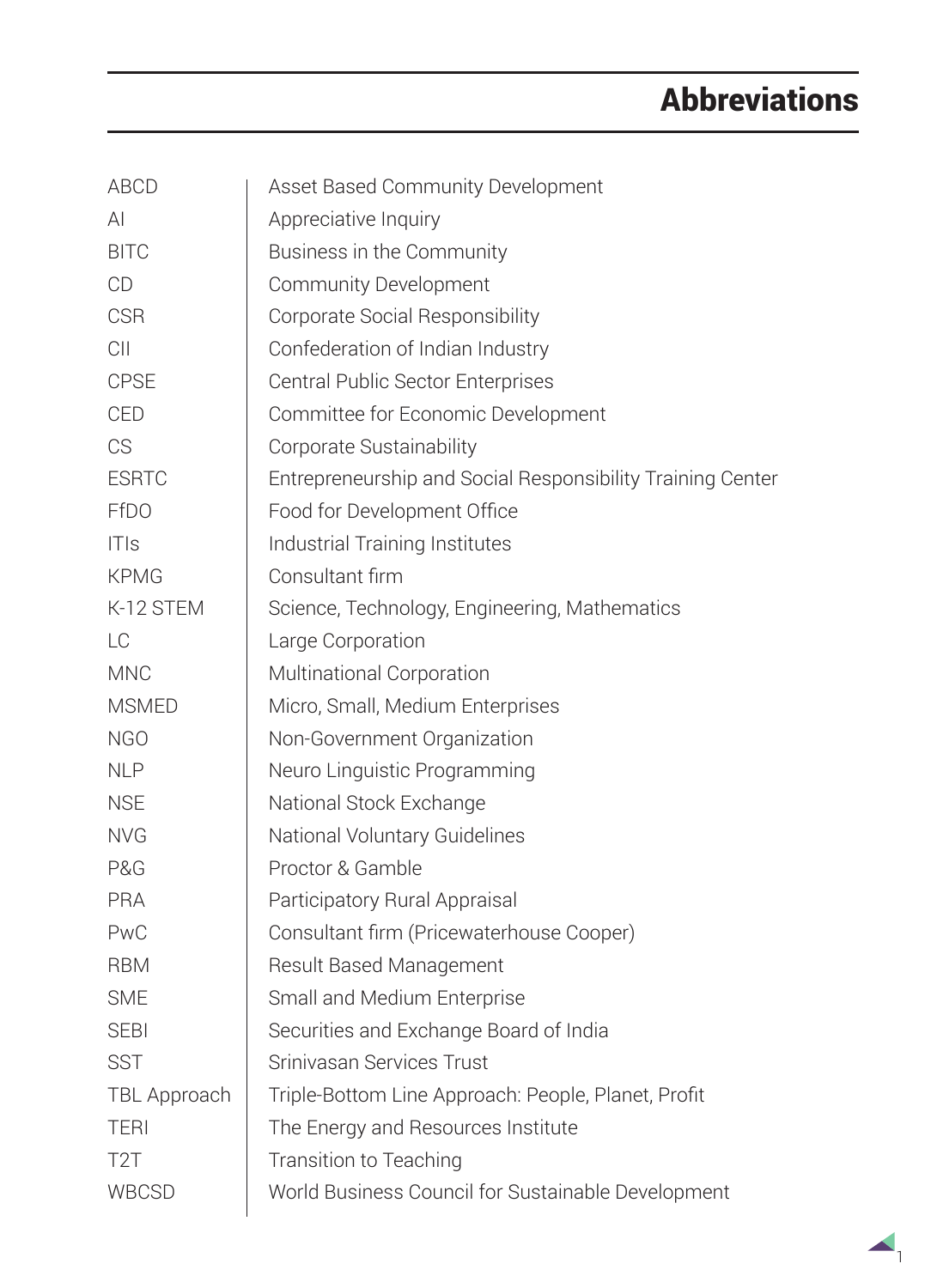# Preface

This publication entitled "Business for Sustainable Community Driven Development" is the first issue of the new Bala Vikasa Social Responsibility Series (SRS). This new series marks Bala Vikasa's foray into the CSR sector and the coming together of sustainable community development and CSR.

"Business for Sustainable Community Driven Development" explains the evolution of CSR; illustrates a few pertinent examples of CSR in India and internationally; briefly showcases CSR impact of SMEs and Social Enterprises. The issue also draws out lessons from Bala Vikasa's expertise at the grassroots for more than three decades and from its intimate understanding of community driven development.

Corporate Social Responsibility (CSR) also known as corporate citizenship, corporate social accountability, corporate philanthropy, corporate ethics, and triple-bottom line is increasingly becoming an important lever of business sustainability. The various significant definitions of CSR are mapped here to bring about a deeper understanding of how CSR began and where it stands today. Through the years these definitions have shaped different dimensions of CSR, for businesses to understand and act upon.

On the one hand, Indian companies are at the threshold of deriving competitive advantage from CSR in the form of new partnerships with NGOs and communities and are also succeeding in introducing new products and services relevant for under-served markets. So CSR is 'business-like'. While on the other hand, with environmental regulations getting stringent and the communities getting more aware, the 'social license to operate' is becoming a significant core in many industry sectors, making CSR a necessity. And adding to this journey is mandatory CSR.

The manner in which CSR will now be taken up by companies is turning out to be interesting, with great potential for NGOs, Social Enterprises and enterprising communities.

#### **The key messages presented in this document are:**

2

- 1. CSR is a process and not a project or program.
- 2. Philanthropic approach to CSR creates a 'mendicant mentality' in communities. Companies need learning and strategic processes to incorporate community driven development.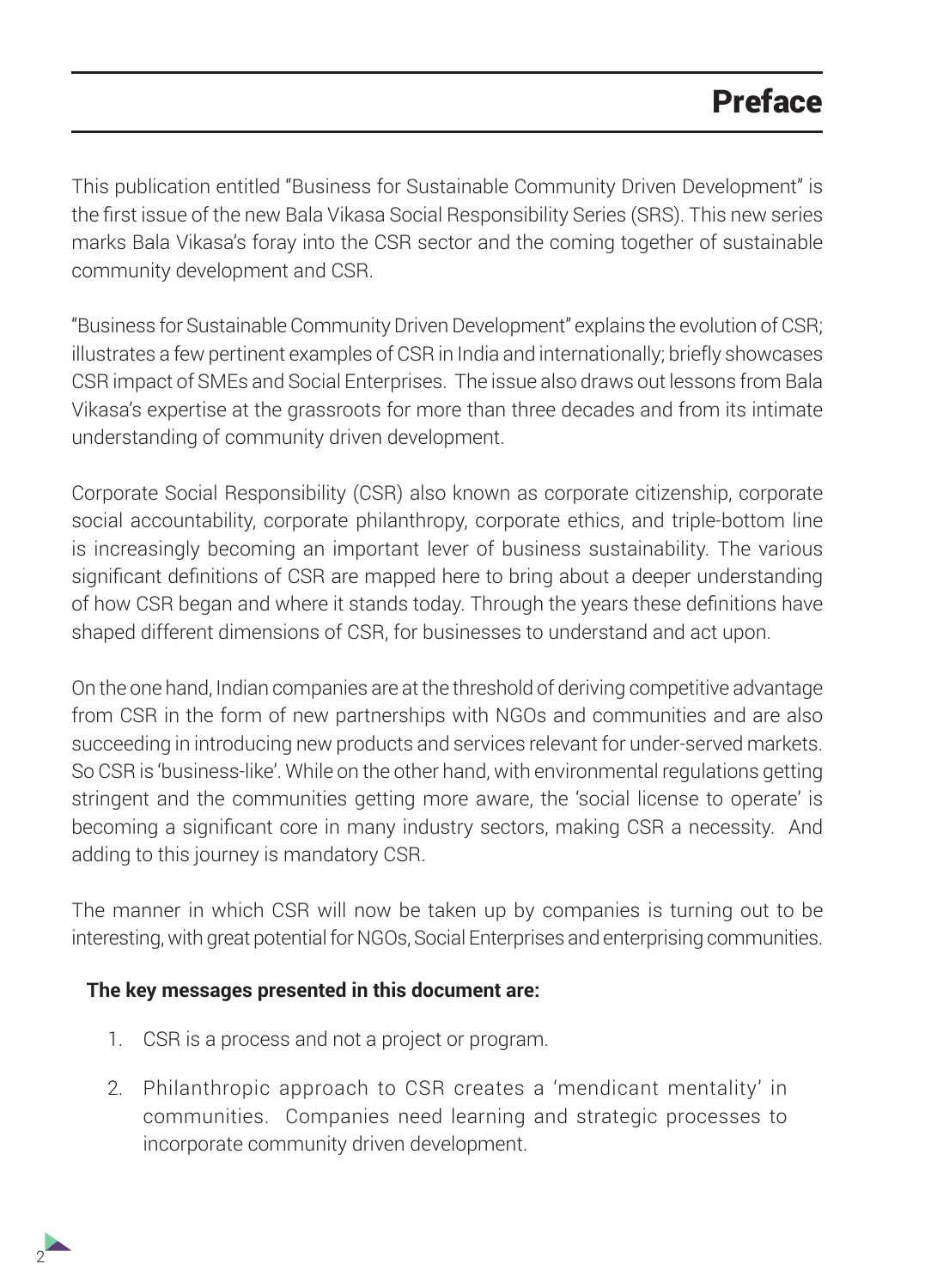- 3. In every form of enterprise, whether small and medium, social or large in nature, there is potential to create positive social impact within and outside the enterprise.
- 4. CSR should not become a convenient process for stakeholders to fulfill their individual needs.

Bala Vikasa knows that within the evolving context of CSR, working with communities in a systematic manner will become the need of the hour. Therefore, its Entrepreneurship and Social Responsibility Training Centre (ESRTC) is positioned to provide training and facilitation services to companies and NGOs intending to do results-based CSR.

The ESRTC is a flagship institution being promoted by Bala Vikasa primarily to introduce its approach to community driven development and sustainable community development. Through the establishment of ESRTC, Bala Vikasa intends to build a platform for capacity building for corporates, SMEs, Social Enterprises and NGOs.

Under the CSR umbrella, Bala Vikasa hopes to see defining moments on the community development front. While companies execute community development initiatives, the move of mandatory CSR is going to bring the attention of key stakeholders to the manner in which it is being rolledout. The stage is set for innovation and lasting impact in the space of community development.

### The key interventional opportunities for ESRTC are:

- 1. Need for companies, large and SMEs alike, to deeply understand the community driven development approach—which requires a paradigm shift in thinking, practices and assessment:
	- Bala Vikasa Asset Based Community Development (ABCD) way provides an appropriate strategy for working with communities and giving strategic philanthropy efforts the right direction.
	- In this context, Bala Vikasa's 10 Development Rules and learning experiences need to be taken to companies as they experience a lack of information, knowledge, skills and practice of community driven development.
	- There is a learning gap for companies in terms of measuring their impact. Bala Vikasa's Results Based Management approach enables it to implement the right framework for output, outcomes and impact in community development. The emphasis is on not just doing activities, but achieving impact.

3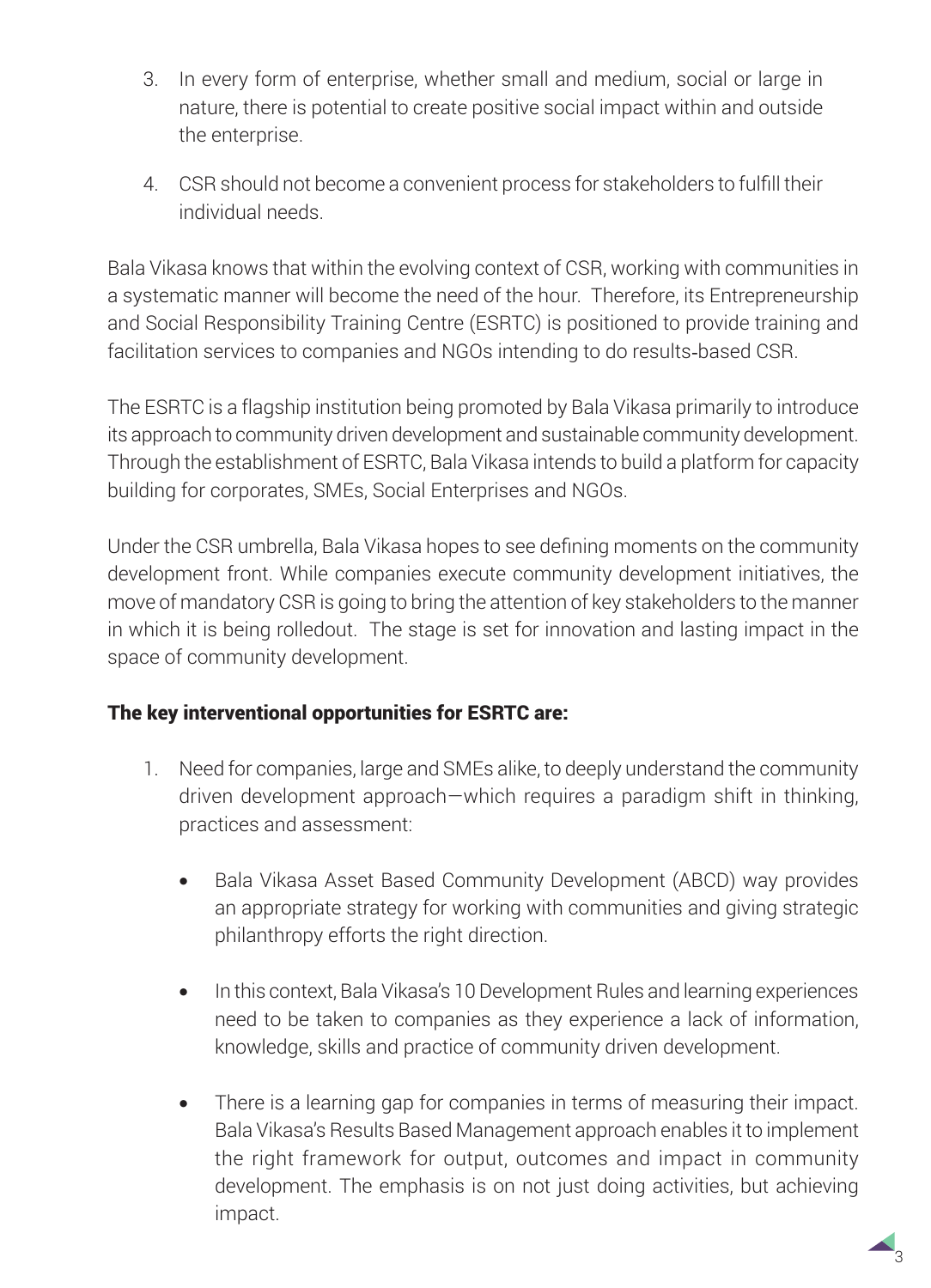- • Results Based Management (RBM) requires that in undertaking community development, NGOs and companies must look beyond activities and outputs to focus on actual results: the changes created.
- 2. Scope for NGOs, social enterprises and foundations to learn and imbibe the Community Driven Development approach to make sustainable community development possible:
	- Bala Vikasa's long practice of working with communities provides a rich ground for establishing 'communities of practice' with other like-minded civil society organizations and companies.
	- An area that does not have standards and quidelines is working with communities. Bala Vikasa's 10 development rules and it's first-hand experience will be extremely relevant for a whole range of companies, and NGOs alike.

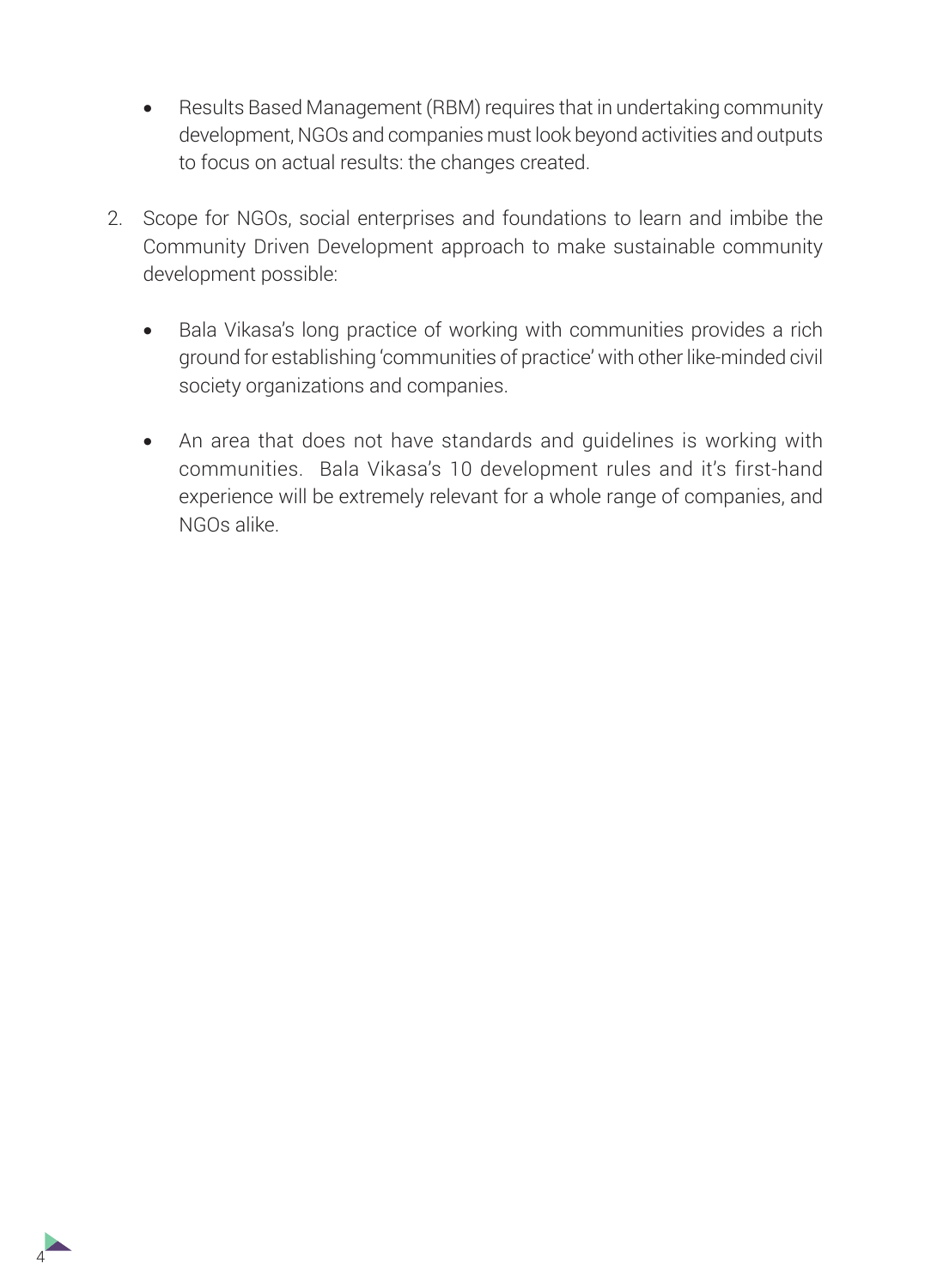## **CHAPTER**

1

# Concept of CSR: Definition, Trends and **Opportunities**

*"Each generation will reap what the former generation has sown." Chinese proverb*

## 1.1 The definition of Corporate Social Responsibility

Corporate Social Responsibility (CSR) also known as corporate citizenship, corporate social accountability, corporate philanthropy, corporate ethics, and triplebottom line is increasingly becoming an important lever of business sustainability. The various significant definitions of CSR are mapped here to bring about a deeper understanding of how CSR began and where it stands today. Through the years these definitions have shaped different dimensions of CSR, for businesses to understand and act upon.

CSR has the dimensions of philanthropy, engagement with stakeholders to fulfil their needs, compliance, opportunities to minimize negative social and environmental impacts in business operations along with the potential to develop new products and the opportunity to serve underserved markets.

The 1950s saw the start of the modern era of CSR when it was more commonly known as SR or social responsibility. In 1953, Howard Bowen in his book, *Social*  *Responsibilities of the Businessman*, coined the phrase 'corporate social responsibility'. Bowen also provided a preliminary definition of CSR: "*It refers to the obligations of businessmen to pursue those policies, to make those decisions, or to follow those lines of action which are desirable in terms of the objectives and values of our society*."

In their book *Business and its Environment* (1966), Keith Davis and Robert Blomstrom defined social responsibility: "*Social responsibility refers to a person's obligation to consider the effects of his decisions and actions on the whole social system. Businessmen apply social responsibility when they consider the needs and interest of others who may be affected by business actions. In doing so they look beyond their firm's narrow economic and technical interests.*"

Vogel captures in his article, *Is There a Market Case for Corporate Virtue: The Business Case for Corporate Social Responsibility*, the importance attached to corporate philanthropy as an expression of corporate citizenship during the 1960s and 1970s which is suggested by the emergence of a '5 per cent club', so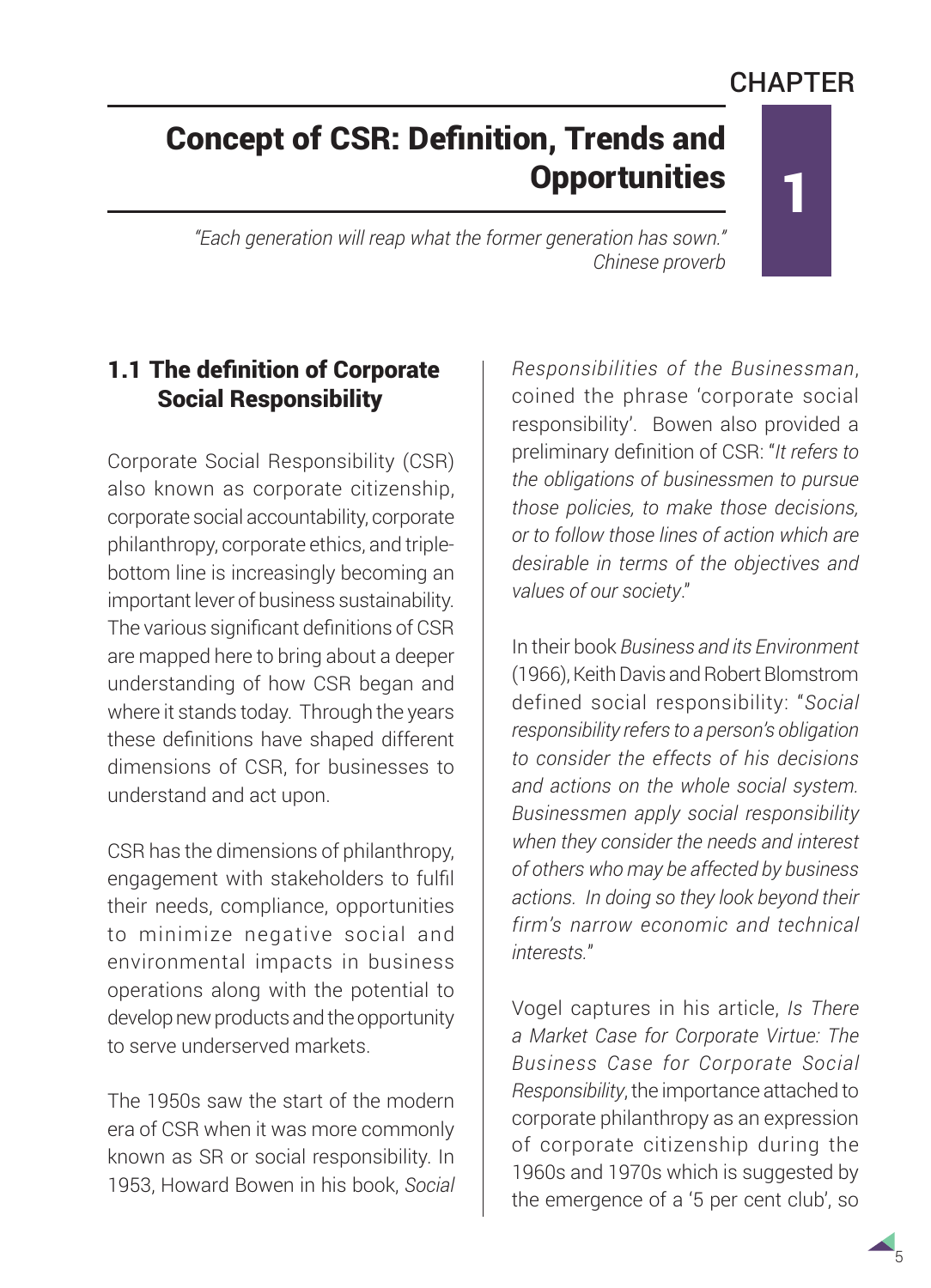named because its members donated at least 5 per cent of their pre-tax earnings.

From a philanthropic dimension, social responsibility took a turn towards business responsibility in the form of generating profit, reducing negative impacts of operations and business ethics with Milton Friedman's views in the *New York Times Magazine*, 1970: *"There is one and only one social responsibility of business — to use its resources and engage in activities designed to increase its profits so long as it stays within the rules of the game, which is to say, engages in open and free competition without deception or fraud."*

In 1971, Harold Johnson in his book *Business in Contemporary Society: Framework & Issues* defined social responsibility: "*A socially responsible firm is one whose managerial staff balances a multiplicity of interests. Instead of striving only for larger profits for its stockholders, a responsible enterprise also takes into account employees, suppliers, dealers, local communities and the nation*."

In the same era, a landmark contribution came from the Committee for Economic Development (CED), which outlined a three concentric-circle definition of Social Responsibility:

- The inner circle includes the clearcut responsibilities for the efficient execution of the economic functionproducts, jobs and economic growth;
- The intermediate circle encompasses responsibility to exercise this

economic function with a sensitive awareness of changing social values and priorities, for example, with respect to environmental conservation and

The outer circle outlines newly emerging and still amorphous responsibilities that business should assume to become more broadly involved in actively improving the social environment.

In 1979, Dr. Caroll identified four areas that make up a corporate social responsibility pyramid: legal, economic, ethical and discretionary and later redefined discretionary as philanthropic in 1991. These four kinds of social responsibilities represented in a pyramid constituted total CSR (Figure I). Dr Caroll made it clear that business should not fulfil these in sequential fashion but that each is to be fulfilled at all times. In summary, "*The CSR firm should strive to make a profit, obey the law, be ethical and be a good corporate citizen*." He also connected the 'social' in CSR with the 'stakeholder' concept popularized by R.Edward Freeman. The stakeholder nomenclature helps business put 'names and faces' to societal groups who are most important to the business and to whom it must be responsive.

According to Drucker, in his article, *The New Meaning of Corporate Social Responsibility* (1984), social responsibility is seen as necessary for companies to do because they make profits. It means, '*do good because you are doing well*'.

6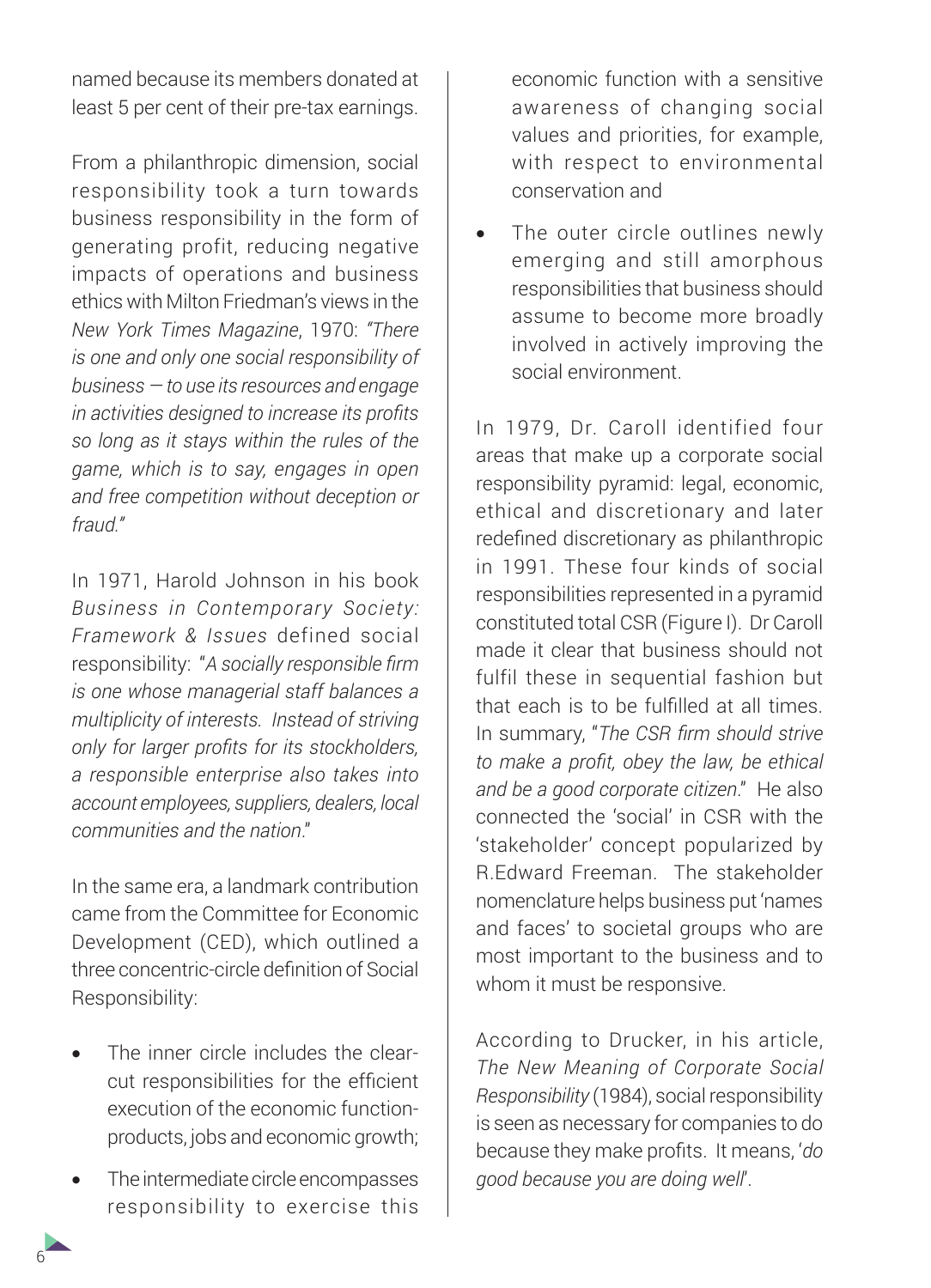

*Figure 1: Carroll's CSR Pyramid*

He draws attention to the opposite, '*do good in order to do well*', that is to convert social needs and problems into profitable business opportunities. That is, "*the proper social responsibility of business is to tame the dragon, that is to turn a social problem into economic opportunity and economic benefit, into productive capacity, into human competence, into well-paid jobs, and into wealth.*"

*"He also adds that the organization's first responsibility must always be to its own mission regardless of other factors. The first 'social responsibility' of the business is to make a profit sufficient to cover its capital and operational costs in the future. In case the organization failed in its primary mission, there was no need for it and it would go out of existence. So if this basic 'social responsibility' of fulfilling the organization's purpose is not met, then no other 'social responsibility' can be met either."* In this context the second reference to 'social responsibility' are aspects outside the influence of the business and not ones

related to its direct operations. Such a connotation to social responsibility was motivated by the philanthropic essence popularly connected with CSR.

The World Business Council for Sustainable Development (WBCSD), in its publication *Making Good Business Sense* (January 2000) by Lord Holme and Richard Watts, used the following definition: "*Corporate social responsibility is the commitment of business to contribute to sustainable economic development, working with employees, their families, the local community and society at large to improve their quality of life*."

Along the same lines, the definition by the World Bank Group is "*Corporate social responsibility is the commitment of businesses to contribute to sustainable economic development by working with employees, their families, the local community and society at large to improve their lives in ways that are good for business and for development.*"

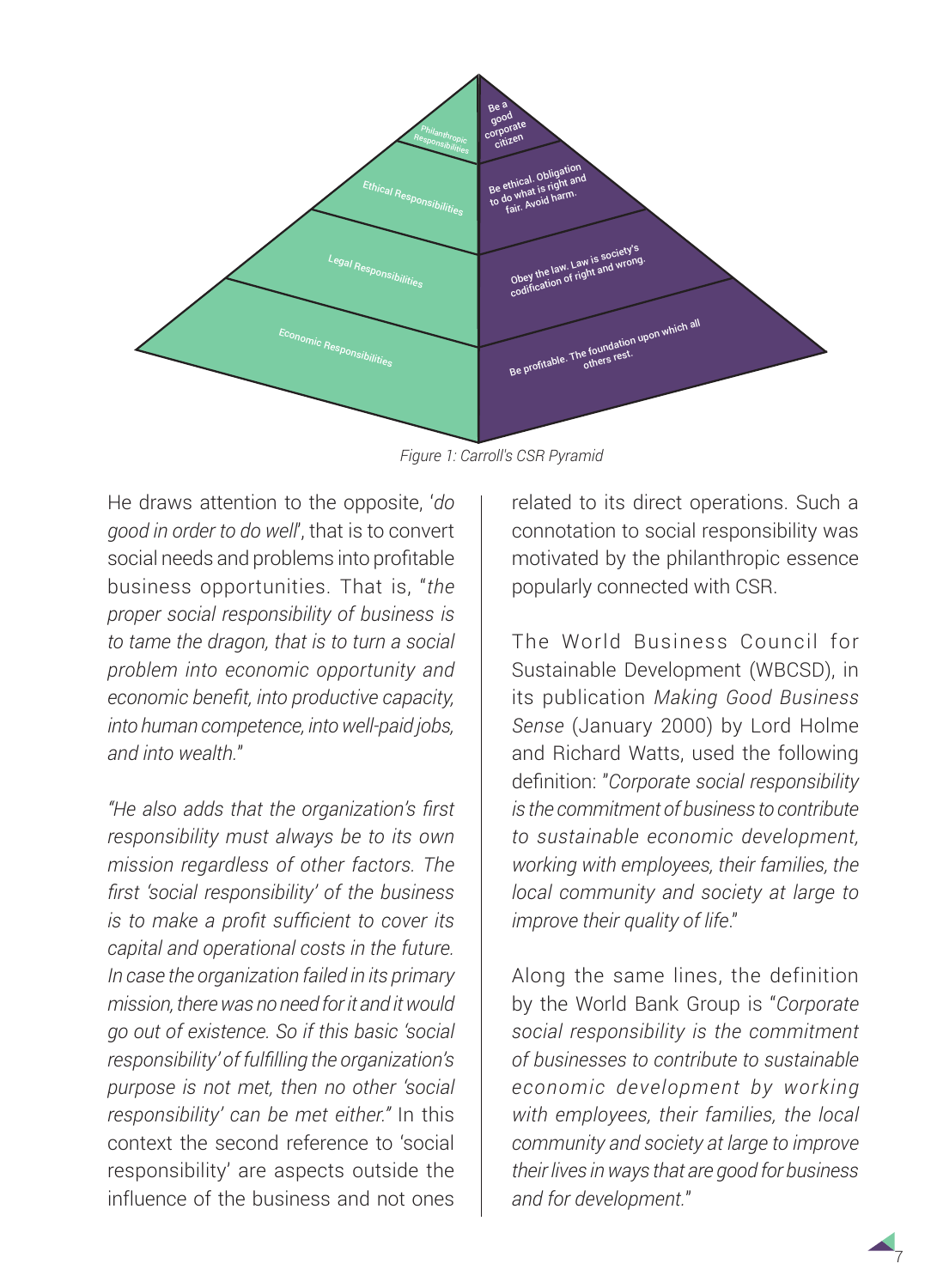## 1.2 Redefining CSR: A Shift in **Perspective**

A shift in perspective draws attention towards companies making CSR strategic and builds the case for an equally strong focus on the manner in which CSR is executed to sustain the processes.

Even though CSR came into the limelight due to concerns about detrimental impacts of business operations, the question of whether the way CSR was being delivered was sustainable and whether it was adding to economic benefits, started the era of CSR as competitive advantage. The focus now is on how companies may use CSR practices to set themselves apart from their competitors.

While it is valuable for a company to engage in CSR for philanthropic reasons, the competitive business world in which companies operate requires that, in allocating resources to socially responsible initiatives, they consider their own business needs.

In 2006, Michael Porter and Mark Kramer defined the next generation CSR as creating shared value. The central premise behind creating shared value is that the competitiveness of a company and the health of the communities around it are mutually dependent.

Michael Porter and Mark Kramer in their article *Strategy and Society - The Link between Competitive Advantage and Corporate Social Responsibility* (2006)

articulated that there are four prevailing justifications for CSR: moral obligation, sustainability, license to operate, and reputation.

Doing good is the bottom-line while pursuing moral obligation. Sustainability implies environmental and community stewardship drawing from the definition offered by Norwegian Prime Minister Gro Harlem Brundtland in 1980 and used by the World Business Council for Sustainable Development: "*Meeting the needs of the present without compromising the ability of future generations to meet their own needs*."

The justification for license to operate points to the need for tacit or explicit permission from governments and communities, while the justification around reputation links corporate and brand image to CSR.

However, as per Porter and Kramer, the prevailing approaches to CSR are disconnected from business as to obscure opportunities to companies to benefit from society. Hence the shared value approach integrates CSR and business strategy and identifies two linkages: inside-out and outside-in (Figure 2).

Inside-out linkages cover areas where the company impinges upon society through its operations in the normal course of business. Outside-in linkages are aspects in the external environment that affect the company. Using these linkages, companies can derive key focus areas of CSR.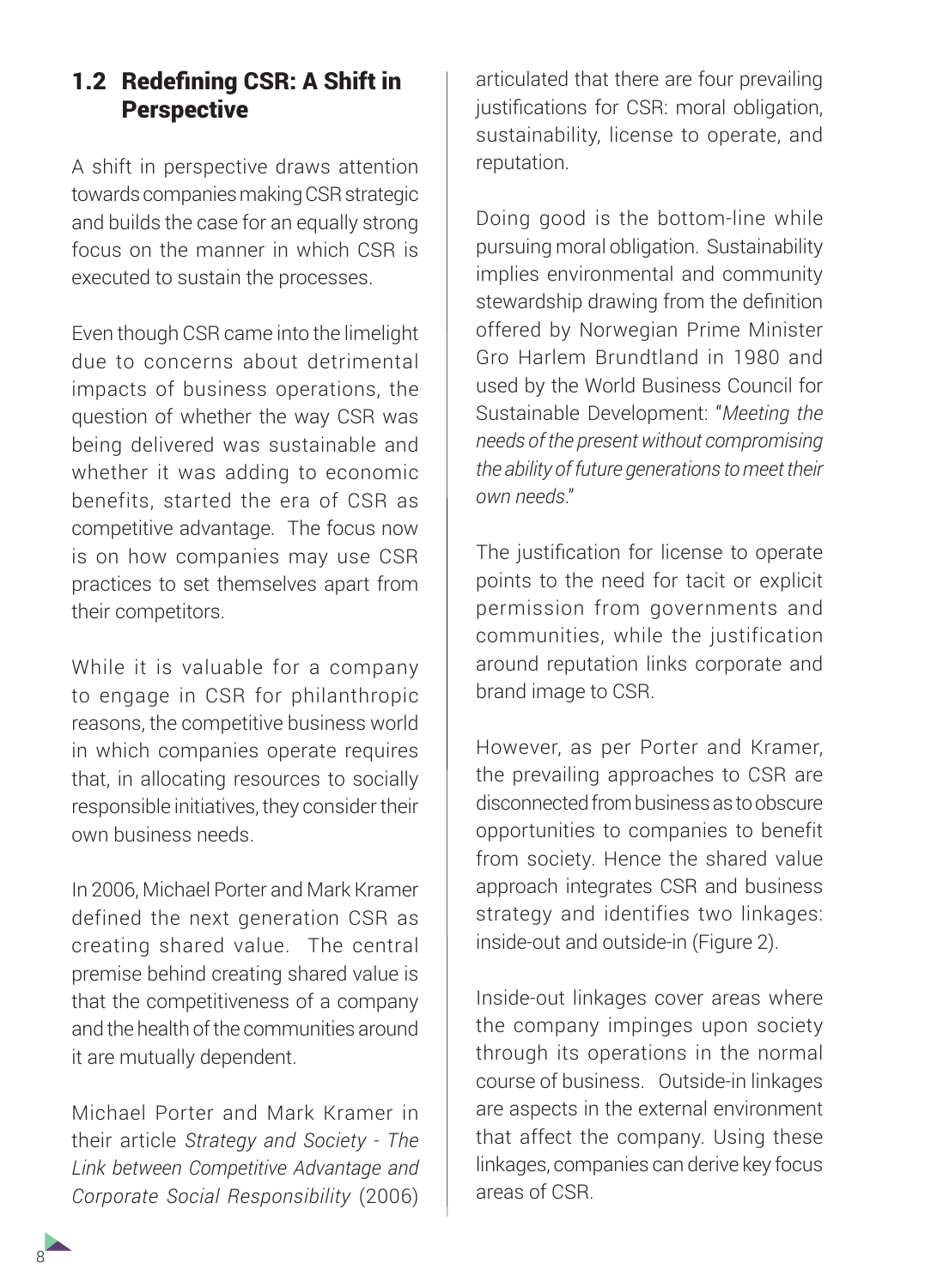Porter and Kramer recommend work with value-chain social impacts and social dimensions of competitive context as strategic CSR.

| <b>Generic Social Issues</b>                                                                                                                               | <b>Value Chain Social</b><br>Impacts                                                                                        | <b>Social Dimensions of</b><br><b>Competitive Context</b>                                                                                                                    |
|------------------------------------------------------------------------------------------------------------------------------------------------------------|-----------------------------------------------------------------------------------------------------------------------------|------------------------------------------------------------------------------------------------------------------------------------------------------------------------------|
| Social issues that<br>are not significantly<br>impacted by<br>the company's<br>operations, nor<br>materially influence<br>its long term<br>competitiveness | Social issues that<br>are significantly<br>impacted by the<br>company's activities<br>in the ordinary<br>course of business | Social issues in<br>the company's<br>external environment<br>that affect the<br>underlying drivers<br>of competitiveness<br>in those places<br>where the company<br>operates |

*Figure 2: Key Focus Areas of CSR, Source: The Link between Competitive Advantage and Corporate Social Responsibility, HBR, 2006*

In 2009, an article titled *Making the Most of Corporate Social Responsibility* in McKinsey Quarterly, drew focus on how CSR is executed with a working definition of CSR by thinking of its dual objectives - benefiting society and business. The manner in which CSR programs are executed were classified as:

- o Pursuing pet projects that reflected the personal interests of senior leaders,
- o Philanthropy in the form of corporate donations,
- o Propaganda to build corporate reputation and manage risk
- o Partnering, to realise opportunities around creating shared value.

In 1998, WBSCSD established a working group charged with providing a better and shared understanding of what CSR means. The working group held several dialogues at a global level and 'recognised' the following headlines:

- CSR shows the human face of business. By their social contribution, companies show that they are committed to local 'community' development.
- Companies should say what they stand for and demonstrate it in actions.
- Different businesses in different sectors put emphasis on different aspects of CSR.

9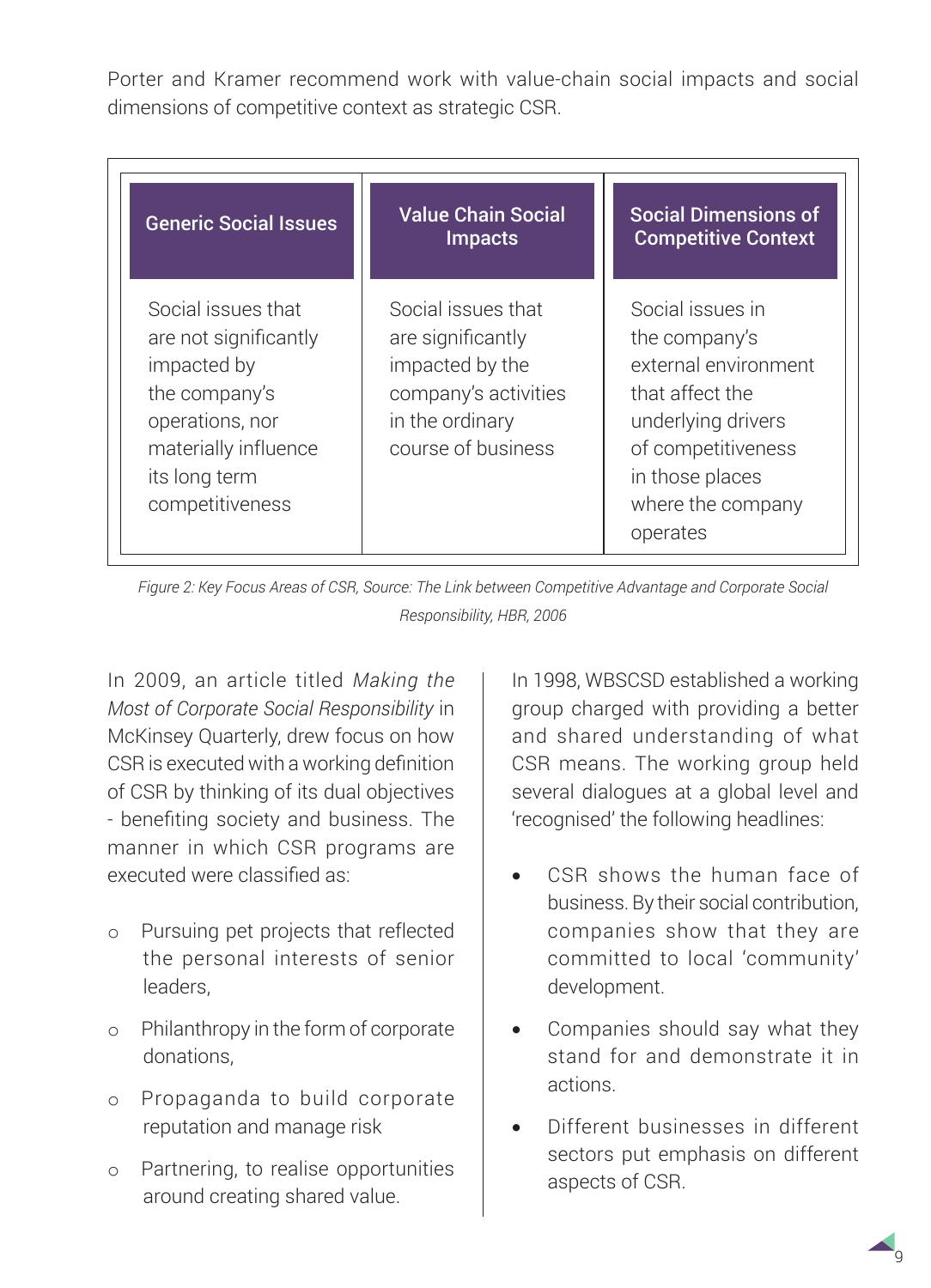With CSR, a 'cookie-cutter' approach does not work. The evolving imprint of CSR makes it necessary for companies to define what it means and how to execute CSR specific to their context - a diligent approach to identify specific areas of focus. The importance of working with civil society partners cannot be undermined though.

## 1.3 Intersection of Sustainable Community Development and CSR

CSR holds the potential to play a significant role in promoting both sustainable community development and business sustainability. However, much of the potential can be tapped when communities do not receive CSR as entitlement and companies do not deliver CSR at arm's length without a vision for building capacity within communities.

True development happens when communities begin to experience their inner potential and bring it out to create progress in their environments. They become equal partners along with other key stakeholders—including companies.

While CSR was evolving, it was largely synonymous with companies' engagement with communities. Mostly, the engagement resulted in philanthropic projects that delivered outputs in the short-term. Companies stacked up 'generations' of CSR projects with scant feedback on how communities truly developed with such projects. Such an

approach resembled the community development approach taken by NGOs in the 1950-60s, which was primarily 'do development to the community'.

With such a legacy of CSR, delivered on a 'needs-based' approach, it has made communities believe that to develop they need to be helped by outsiders. Essentially this approach is archaic and creates a "mendicant mentality" within communities. In other words, sustainable community development and CSR had little intersection.

Now as companies seek to take a structured approach to CSR, the first and most important step is to identify how to structure work with communities.

The missing piece in the way companies pursue community development is the strategy to pursue 'community driven development'. And such an approach promotes the intersection of sustainable community development and CSR.

In this context it is important to understand the widely used meaning of Community Development (CD) given by the United Nations: "*an organized effort of individuals in a community conducted in such a way to help solve community problems with minimum help from external organizations. External organizations include government and non-government organizations, and corporations of various types and sizes such as small and medium enterprises (SMEs) and multinational corporations (MNCs)*."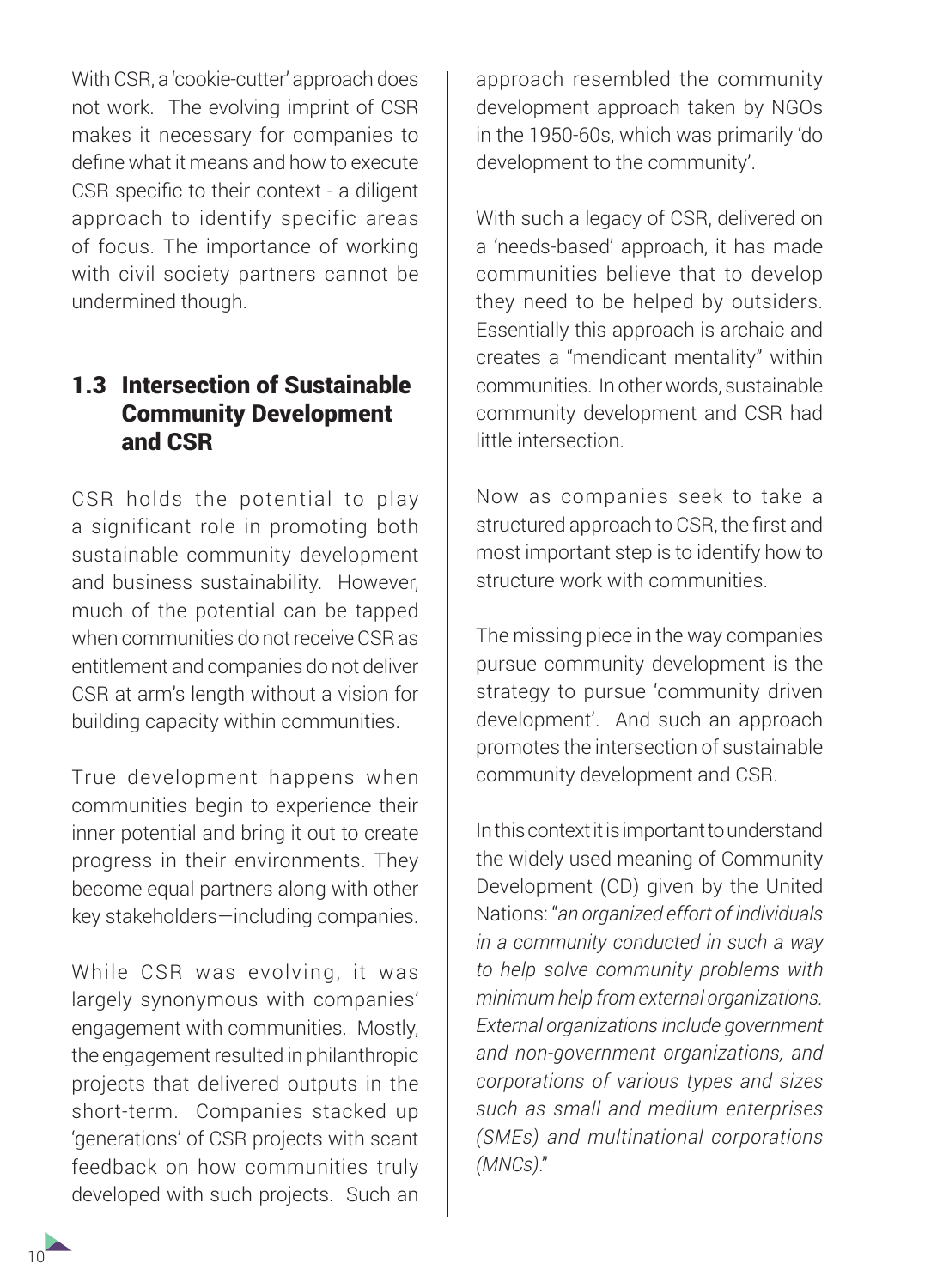Drawing from the definition, the acid test for companies is - are the communities becoming self-reliant through the initiatives undertaken by them?

The good news is that with sustainability becoming an important parameter for business, companies are looking at sustainable approaches of community development as well. Transitioning from a 'giving' approach where companies become the main players in community development, they are seeking to become facilitators.

This is a perfect beginning for Community Driven Development using the Asset Based Community Development (ABCD) approach being implemented by Bala Vikasa in all its processes with communities.

'Asset-Based' refers to a positive 'community capacity-driven' approach which encourages community members

to make progress for themselves as opposed to a traditional 'needs-driven' approach which makes the community psychologically and physically dependent on outside help.

BV's approach to Community Driven Development has a synergistic combination of ABCD, Appreciative Inquiry (AI), Neuro-Linguistic Programming (NLP), Participatory Rural Appraisal (PRA) and Results Based Management (RBM). All of these proven approaches provide a powerful recipe for helping communities find their own answers along with them exercising leadership.

Bala Vikasa's 10 Development (Figure 3) Rules encompass a new message for CSR. It brings out the primacy of sustainable community development and is built on the 'inside-out' approach. Bala Vikasa's proven field experience over the last three decades has helped coin the 10 Development Rules, which Bala Vikasa is now juxtaposing with CSR.



*Figure 3: Bala Vikasa's 10 Development Rules*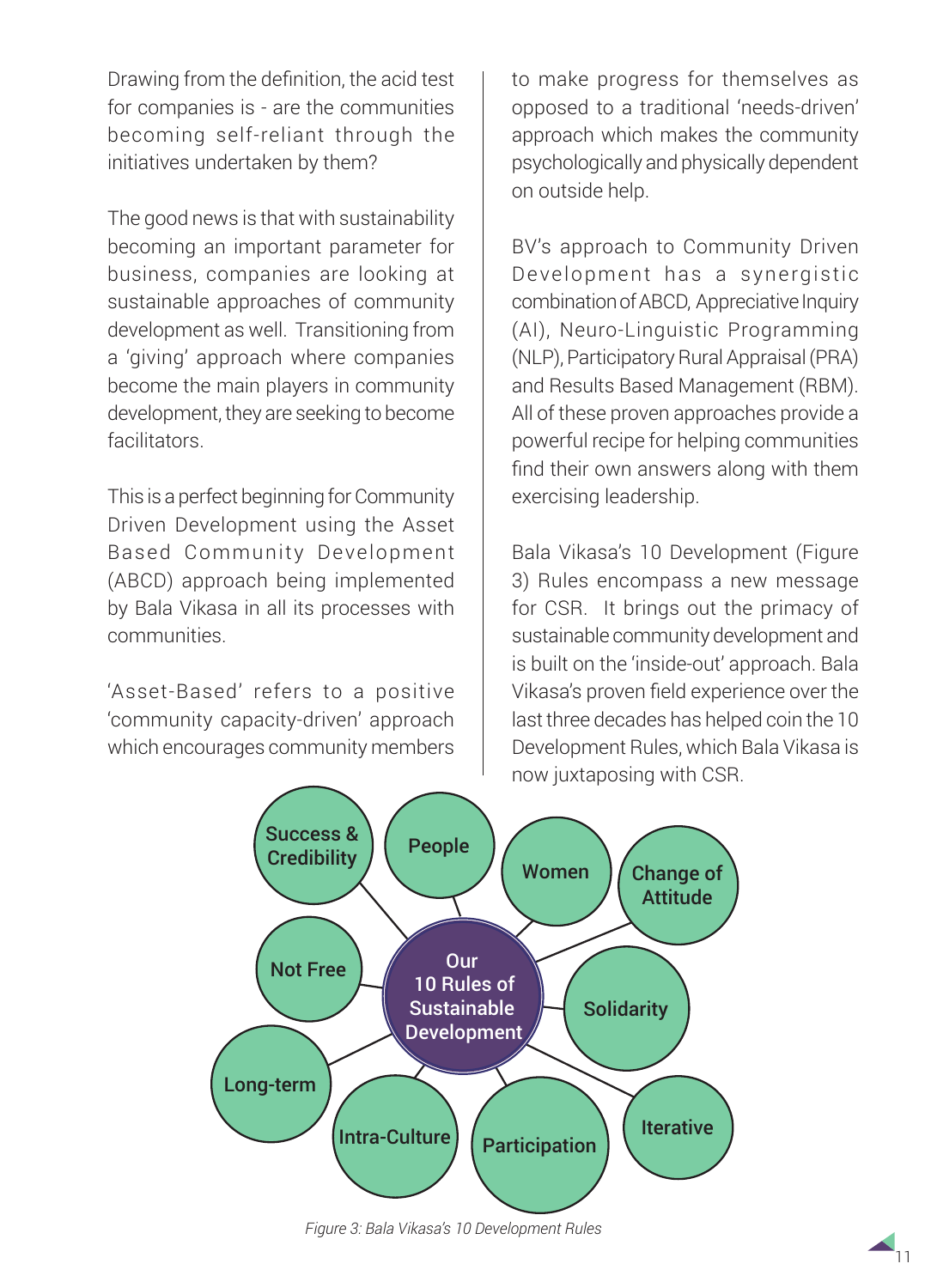The essence of Community Driven Development is captured here, in the context of CSR. The 10 Rules are built upon an Asset Based Community Development (ABCD) approach.<sup>1</sup> They are embedded in the Bala Vikasa motto of "Helping People to Help Themselves".

- **1.** Development is people: CSR in communities needs to put people first. By people first it means, put their potential and the unfolding of it first, not just put their needs first, which taps only the surface.
- 2. Development is women: CSR processes that empower women send out the message of balance in development, highlighting the need to have processes that nurture their potential too.
- 3. Development is change of attitude: Development is not just physical infrastructure. It is really about mind-set change, where communities look at themselves as a source of strength and not as 'needy' groups that require the benevolence of companies and other players in development. CSR is the means to facilitate the process of such an unfolding.
- 4. Development is solidarity within the groups and the communities: CSR is about facilitating and fostering linkages within members of communities. The linkages serve to establish processes to help each other. Therefore, CSR is not a series of independent projects delivered for different groups in the community. The aim is to achieve collaboration and collective impact.
- **5. Development is iterative:** CSR is a process and not a project. All stakeholders need to be open to change and must embrace lessons to bring in course-correction as required. Such an approach fosters engagement.
- 6. Development is participatory: CSR is not hierarchical, where companies give and communities take. The communities also give and true development does not happen until the communities take charge of their own development.
- 7. Development is intra-cultural: CSR is not a ready-made blue print. It requires deeper understanding and respect for culture of communities.
- 8. Development is long-term: Short-term will produce outputs and not impact. CSR with communities needs to respect the time taken to truly create self-sufficiency. It cannot be done in a hurry.
- 9. Development is not free: Let communities also give. They have strengths and other assets, not just physical ones, which they can bring to development. Everybody is a stakeholder.
- 10. Development builds on results and credibility: CSR is not just feel-good. CSR needs to be focused on results, in other words impact, not just a series of activities. Only that will build credibility and eliminate the short-term giving approach.

12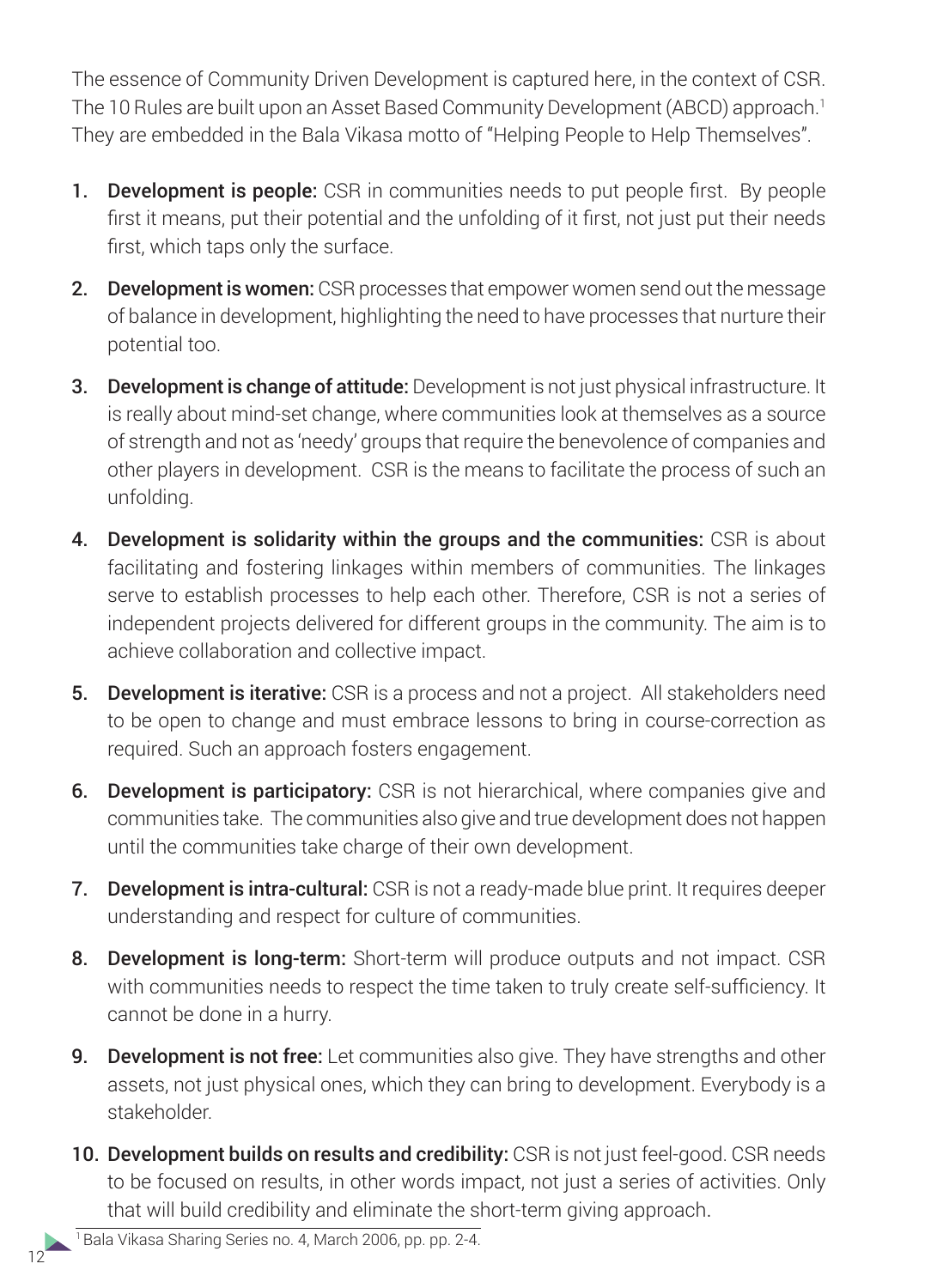## 1.4 Current status of CSR in India

Indian companies are at a threshold where all approaches to CSR, namely, philanthropic, stakeholder-driven, operations-driven and businessstrategy-driven, co-exist. CSR is now also mandatory, thus creating a paradigm shift in commitments and decisionmaking with respect to CSR programs.

The trusteeship dimension continues to be nurtured in long established industrialdynasties such as Tata and Birla. In addition, public limited companies are responding to stakeholder-driven approach with strong emphasis on participatory approaches to identify and fulfil stakeholder needs. There are also Indian subsidiaries of multinational companies and companies that have an international partner that are definitely pursuing stakeholder-driven and operations-driven approaches and are also innovating in the space of shared value. Put together, Indian companies are gradually moving towards total or holistic CSR.

Corporate Social Responsibility in India has a legacy of philanthropy. Mahatma Gandhi introduced the notion of 'trusteeship', according to which the industry leaders had to manage their wealth so as to benefit the common man. Gandhi's influence put emphasis on various industrialists to act towards building the nation and its socioeconomic development. Under his influence, businesses established trusts for schools and colleges and also helped in setting up training and scientific institutions.

A second model of corporate responsibility emerged in India after Independence in 1947, when India moved into establishing large public sector and state-owned companies. The boundaries between the state and society were clearly defined for the state enterprises. Elements of corporate responsibility, especially those relating to community and worker relationships, were addressed in labor law and management principles. This state-sponsored corporate philosophy still operates in the numerous public sector companies.

In the last two decades, with the changing landscape of business, companies have begun addressing the social and environmental impacts arising out of their operations. With globalization, large and progressive companies have also begun adopting the principles of strategic CSR.

As per the creating shared value approach, Porter and Kramer suggest good citizenship and mitigating harm from value chain activities as responsive CSR (Figure 4). Many CSR programs in Indian companies fall under this umbrella. As the CSR journey within few companies mature, they are exploring strategic CSR. However, in the face of the change to the Companies Act, the choices made by companies are going to determine the character of CSR in the country.

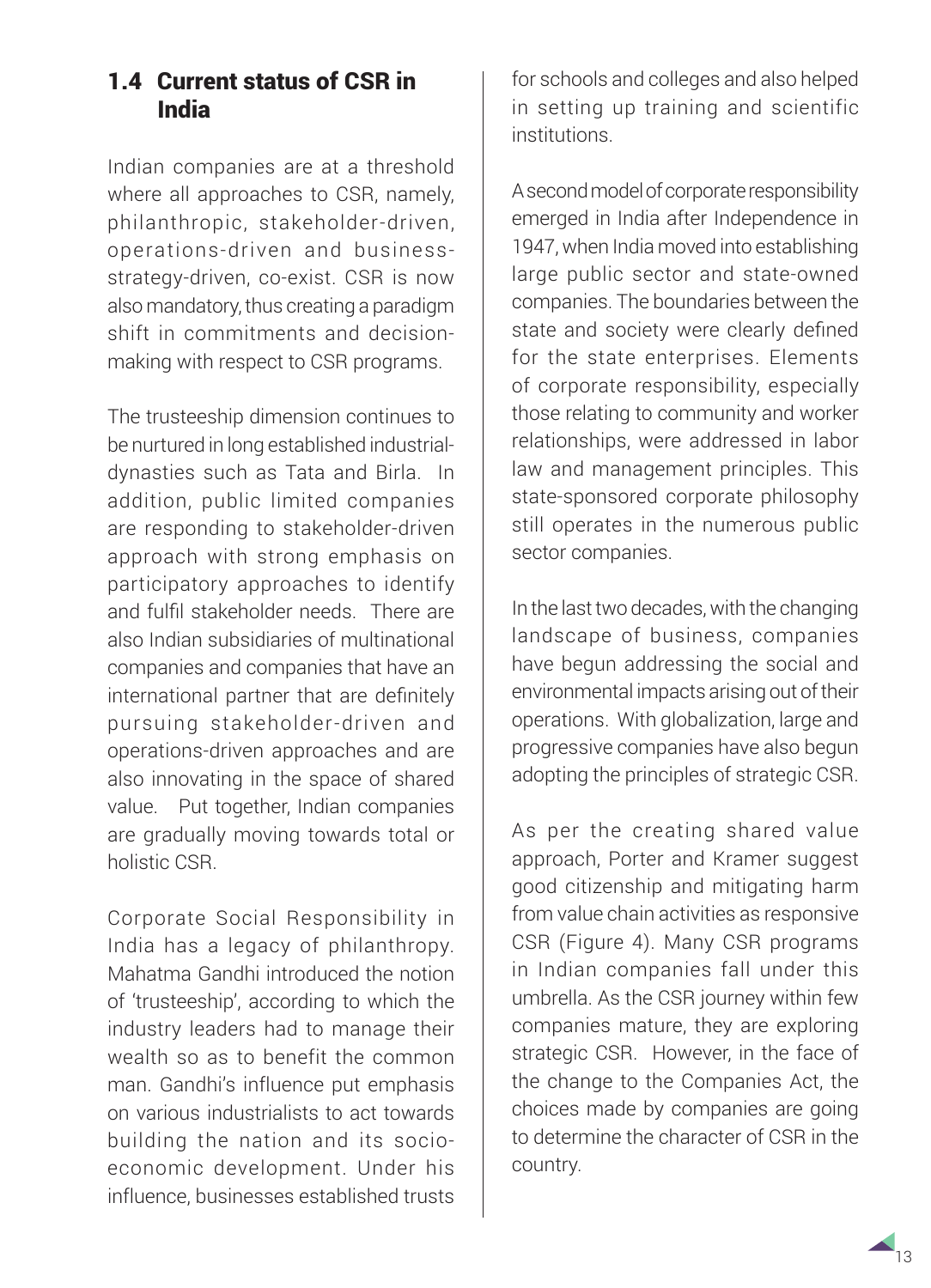| <b>Generic Social</b><br><b>Impacts</b> | <b>Value Chain Social</b><br><b>Impacts</b>                                              | <b>Social Dimensions</b><br>of Competitive<br><b>Context</b>                                                   |
|-----------------------------------------|------------------------------------------------------------------------------------------|----------------------------------------------------------------------------------------------------------------|
| Good citizenship                        | Mitigate harm from<br>value chain activities                                             | Strategic philanthropy<br>that leverages<br>capabilities to improve<br>salient areas of<br>competitive context |
| <b>Responsive CSR</b>                   | Transform value-<br>chain activities to<br>benefit society while<br>reinforcing strategy | <b>Strategic CSR</b>                                                                                           |

*Figure 4*

International legal instruments and guidelines are also driving CSR programs within companies. To name a few, SA 8000, UN Global Compact, UN Millennium Development goals, Sustainability Reporting are elements of CSR strategy in Indian companies who participate as key players in global supply chains.

A scan of the UN Global Compact database shows that there are 90 active Indian businesses that are following and reporting on their progress with the Compact principles.

## 1.5 Growth of CSR in India in the last decade

In a poll conducted by TERI in 2001 and reported in *Corporate Responsibility in India: A Snapshot*, in response to the question '*What role should companies play in society?*, a majority of the general

public felt that companies should be held fully responsible for roles over which they have direct control. These include providing good products and cheaper prices, ensuring that operations are environmentally friendly, treating employees fairly without any discrimination based on gender, race, or religion, and applying labor standards globally. More than 60% of the general public felt that companies should also be held responsible for bridging the gap between the rich and the poor, reducing human rights abuses, solving social problems, and increasing economic stability.

The *State of CSR in India*, 2004, released by TERI mentions that, "*While much has been done in recent years to raise awareness on social responsibility as a business imperative, CSR in India has yet to achieve critical mass. If this goal is to be realized then the CSR movement will have to become much more business-like - with*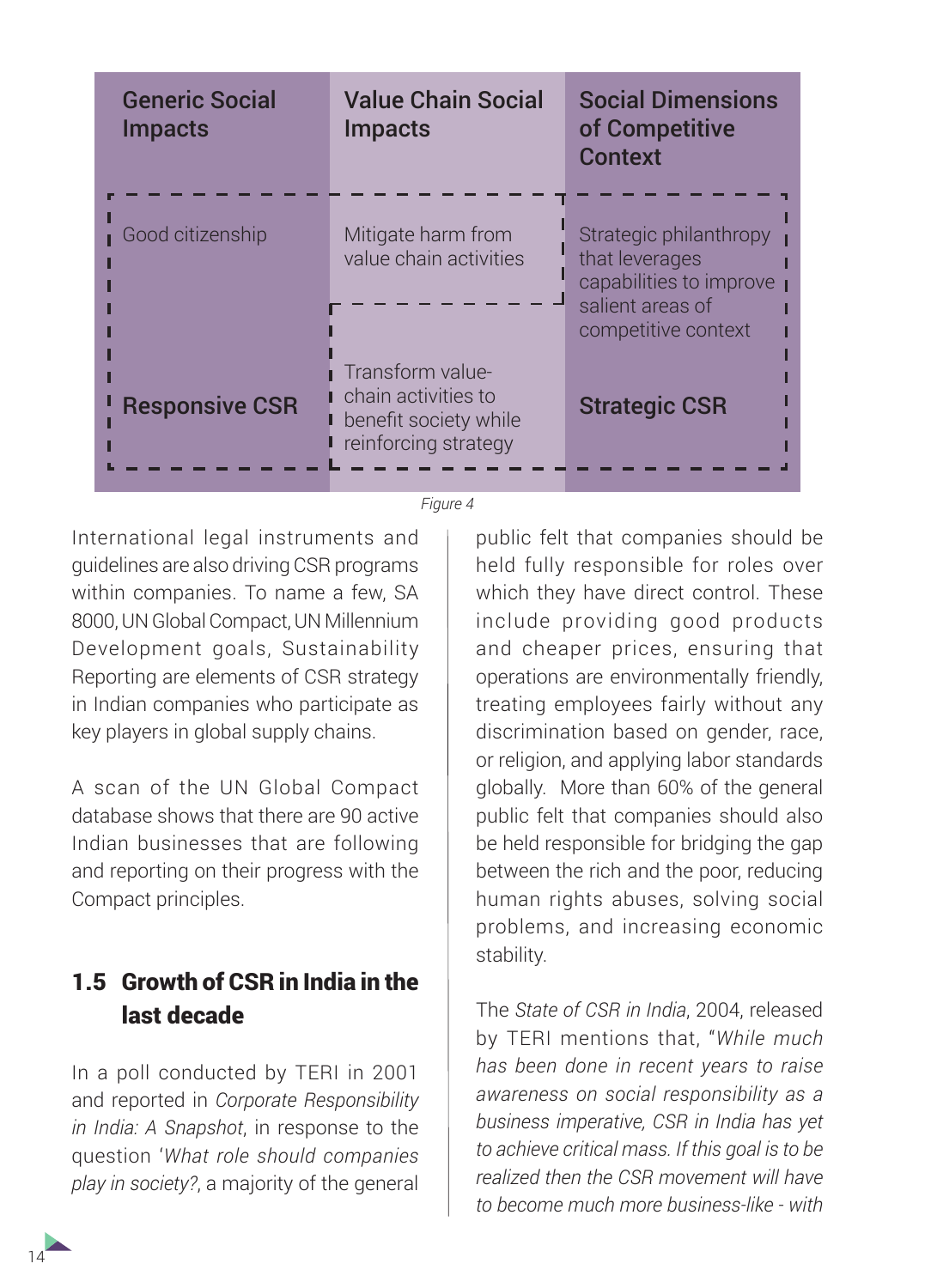*companies starting to set clear objectives, making real investments, measuring actual returns, and reporting performance openly.*"

As per PWC's *Handbook of Corporate Social Responsibility in India*, 2013, "*a fourth and increasingly important stakeholder is the community. Many companies have started to recognize that the 'license to operate' is no longer given by governments alone, but communities that are impacted by a company's business operations. Thus, a robust CSR program that meets the aspirations of these communities not only provides them with the license to operate, but also to maintain the license, thereby precluding the trust deficit*."

So far the CSR journey of Indian companies has been voluntary. The Ministry of Corporate Affairs further supported this process when it released the *Voluntary Guidelines on CSR* in 2009. Based on feedback received from stakeholders, in 2011, the Ministry of Corporate Affairs released the revised *National Voluntary Guidelines (NVG) on Socio-Economic and Environmental Responsibilities* to help the corporate sector in their efforts towards inclusive development. The NVG provide businesses a framework that enables them to move towards responsible decision-making and urges them to adopt the 'triple bottom-line' approach and provides nine core principles and key focus areas:

Principle 1: Businesses should conduct and govern themselves with Ethics, Transparency and Accountability.

- Principle 2: Businesses should provide goods and services that are safe and contribute to sustainability throughout their life cycle.
- Principle 3: Businesses should promote the wellbeing of all employees.
- Principle 4: Businesses should respect the interests of, and be responsive towards all stakeholders, especially those who are disadvantaged, vulnerable and marginalized.
- Principle 5: Businesses should respect and promote human rights.
- Principle 6: Businesses should respect, protect, and make efforts to restore the environment.
- Principle 7: Businesses, when engaged in influencing public and regulatory policy, should do so in a responsible manner.
- Principle 8: Businesses should support inclusive growth and equitable development.
- Principle 9: Businesses should engage with and provide value to their customers and consumers in a responsible manner.

However, now the scenario is changing for Indian companies. CSR is beginning to get regulated. The Securities and Exchange Board of India (SEBI) made the inclusion of Business Responsibility Reports as part of the Annual Reports mandatory for top 100 listed entities based on market capitalization at BSE and NSE as of March 31, 2012. The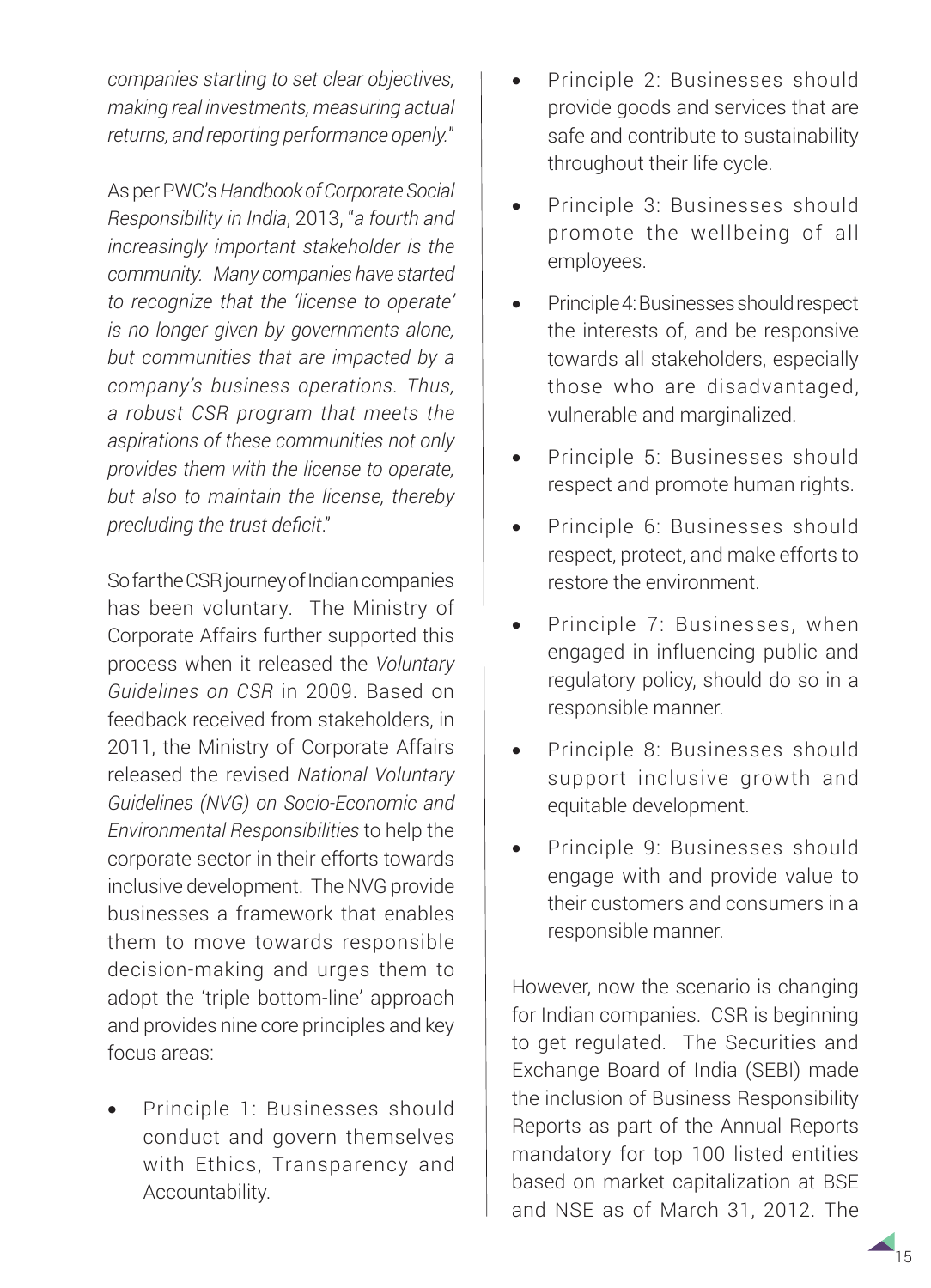requirement was enforced with effect from financial year ending on or after December 31, 2012.

The rationale for SEBI is that "*at a time and age when enterprises are increasingly seen as critical components of the social system, they are accountable not merely to their shareholders from a revenue and profitability perspective but also to the larger society which is also its stakeholder. Hence, adoption of responsible business practices in the interest of the social set-up and the environment are as vital as their financial and operational performance. This is all the more relevant for listed entities which, considering the fact that they have accessed funds from the public, have an element of public interest involved, and are obligated to make exhaustive continuous disclosures on a regular basis*."

## 1.6 Mandatory CSR and Different Types of Companies

Currently, the inclusion of mandatory CSR under Section 135 of the Companies Act, 2013 is re-defining the construct of CSR in India. Considered first of its kind, the new legislation requires certain class of companies to spend at least two per cent of their three-year average annual net profit towards CSR activities.

Companies having net worth of at least Rs.500 crores, or having minimum turnover of Rs.1,000 crores, or those with a net profit of at least Rs.5 crores, have to make CSR funds. This will bring about 8,000 companies within the ambit. The

annual CSR funding by them is expected to be between Rs.15,000 crores and Rs.20,000 crores.

The new rules, which are applicable from the fiscal year of 2014-15, also require the companies to set up a CSR committee of their board members, including at least one independent director. The government has left the specific areas of focus to the company's board though broad areas have been defined in Schedule VII of the Act which include:

- Eradicating extreme hunger and poverty
- Promotion of education
- • Promoting gender equality and empowering women
- • Reducing child mortality and improving maternal health
- Combating human immunodeficiency virus, acquired immune deficiency syndrome, malaria and other diseases;
- Ensuring environmental sustainability
- Social business projects
- Contribution to the Prime Minister's National Relief Fund or any other fund setup by the Central Government or the State Governments for socioeconomic development and relief and funds for the welfare of the Scheduled Castes, the Scheduled Tribes, other backward classes, minorities and women; and
- Other matters as may be prescribed.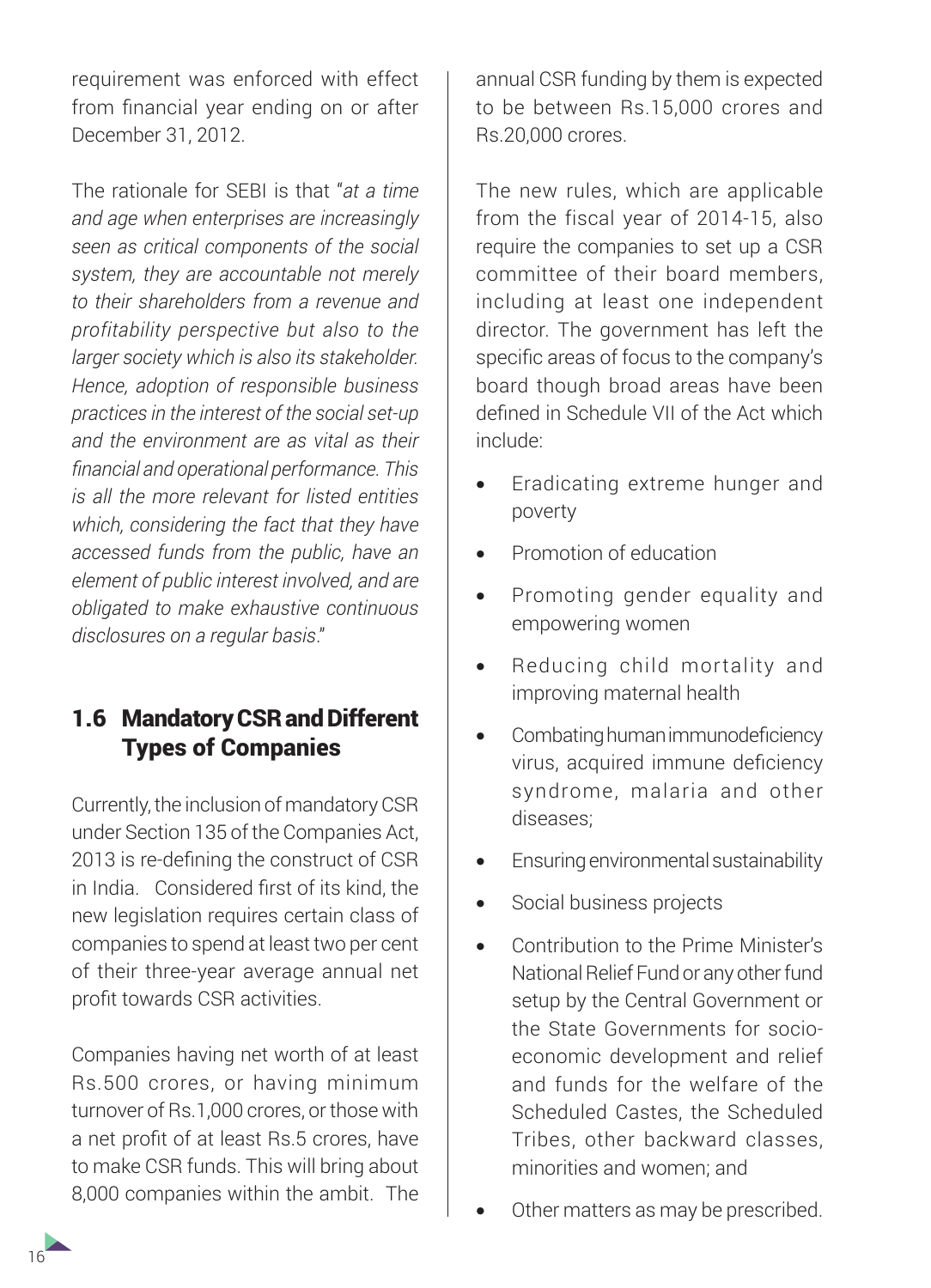On the same lines, the Department of Public Enterprises (DPE) in the revised guidelines for CSR and Sustainable Development for Central Public Sector Enterprises (CPSE) has clubbed together CSR and Sustainability in one set of guidelines. For the purpose of MoU evaluation, the performance of the CPSEs would be judged on the basis of the revised guidelines.

In the revised guidelines, the thrust of CSR and Sustainability is clearly on capacity building, empowerment of communities, inclusive socio-economic growth, environment protection, promotion of green and energy efficient technologies, development of backward regions, and uplifting of the marginalized and underprivileged sections of the society. Making it mandatory in the revised guidelines for CPSEs to take up at least one major project for development of a backward district has the potential of contributing significantly in the long run to socioeconomic growth in all the backward regions of the country.

As reported in PwC's *Handbook on Corporate Social Responsibility*, 2013, SMEs significantly contribute to India's economic growth. These serve independently and also as ancillary to larger units and help generate employment and industrialize the rural and backward regions of India. SMEs contribute significantly to the provision of productive employment opportunities, the generation of income and ultimately, the reduction of poverty. They employ nearly 40% of India's workforce and contribute

around 45% to India's manufacturing output.

By requiring companies with a net profit of Rs.5 crores and above to spend on CSR activities, the Companies Act, 2013 is likely to bring in many SMEs into the CSR fold. Already, SMEs are expected to comply with social and environmental costs while remaining competitive in terms of price and quality, as they belong to global supply chains. With mandatory CSR, some SMEs will come under the fold and will need to learn to create new frameworks to make CSR sustainable.

On the one hand, Indian companies are at the threshold of deriving competitive advantage from CSR in the form of new partnerships with NGOs and communities and are also succeeding in introducing new products and services relevant for under-served markets. So CSR is 'business-like'. While on the other hand, with environmental regulations getting stringent and the communities getting more aware, the 'social license to operate' is becoming a significant core in many industry sectors, making CSR a necessity. And adding to this journey is mandatory CSR.

The manner in which CSR will now be taken-up by companies is turning out to be interesting, with great potential for NGOs, Social Enterprises and enterprising communities.

Under the CSR umbrella, Bala Vikasa hopes to see defining moments on the community development front.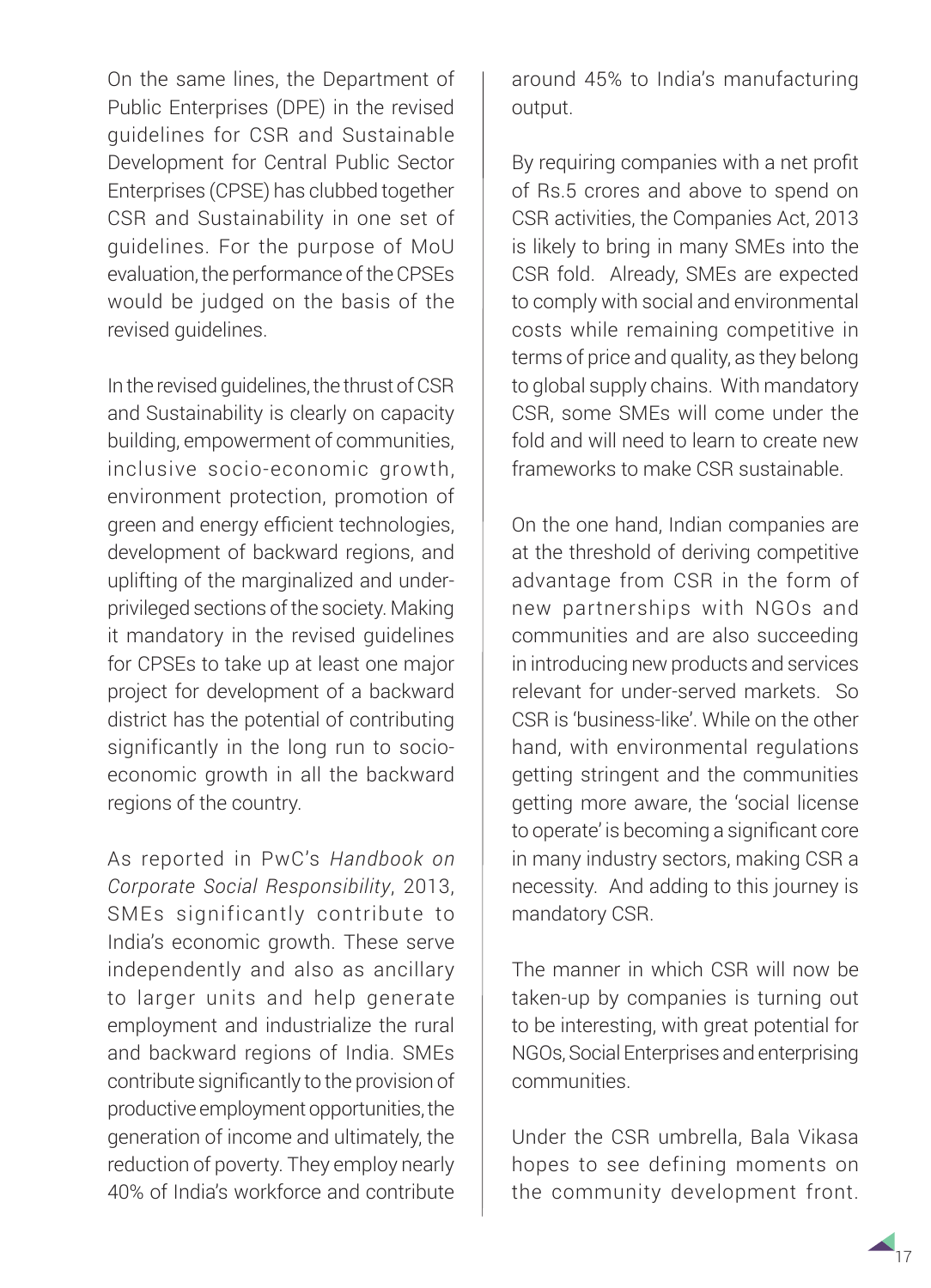While companies execute community development initiatives, the move of mandatory CSR is going to bring the attention of key stakeholders to the manner in which it is being rolled out. The stage is set for innovation and lasting impact in the space of community development.

## 1.7 Potential of CSR to contribute to meaningful development

In order to maximize the impact of their CSR, Indian companies need to look beyond the traditional lens of "charity" and develop CSR processes with potential for large-scale human impact. The CSR journey of Indian companies is reaching a point where defensive and short-term approaches will not be sufficient. There is immense potential to weave CSR as part of growth strategy, in terms of investment in social business projects and to undertake structured CSR in local communities with clear goals and regular monitoring, albeit with a partnering approach and not a paternalistic approach.

As per the World Bank's *Human Development Report*, 2013, "*Investments in human development are justified not only on moral grounds, but also because improved health, education and social welfare are key to success in a more competitive and dynamic world economy. In particular, these investments should target the poor connecting them to markets and increasing their livelihood opportunities. Poverty is an injustice that can and should be remedied by determined action.*"

Few highlights from the World Bank's *Human Development Report* include:

- The first Millennium Development Goal of halving the proportion of people living on less than \$1.25 a day relative to 1990 has been met three years before the target date. India has reduced the proportion of people who are income poor from 49.4% in 1990 to 32.7% in 2010.
- For India, before 2000, more than half the adult population had no formal education and the proportion of the adult population with no education will decline only slowly. Partly because of lower level of education, particularly among women.
- India has made education free and compulsory for children ages 6–14. The vast majority of children are enrolled in government schools, especially in rural areas. However, government schools suffer from bad infrastructure, overcrowded classrooms, poor access, teacher shortages and absenteeism.
- India increased central government spending on social services and rural development from 13.4% in 2006–2007 to 18.5% in 2011–2012.
- India has the most projected child deaths over 2010–2015, almost 7.9 million, accounting for about half the deaths among children under age five in Asia.
- Almost 95% of children in Bangladesh are fully immunized against tuberculosis, compared with only 73% in India.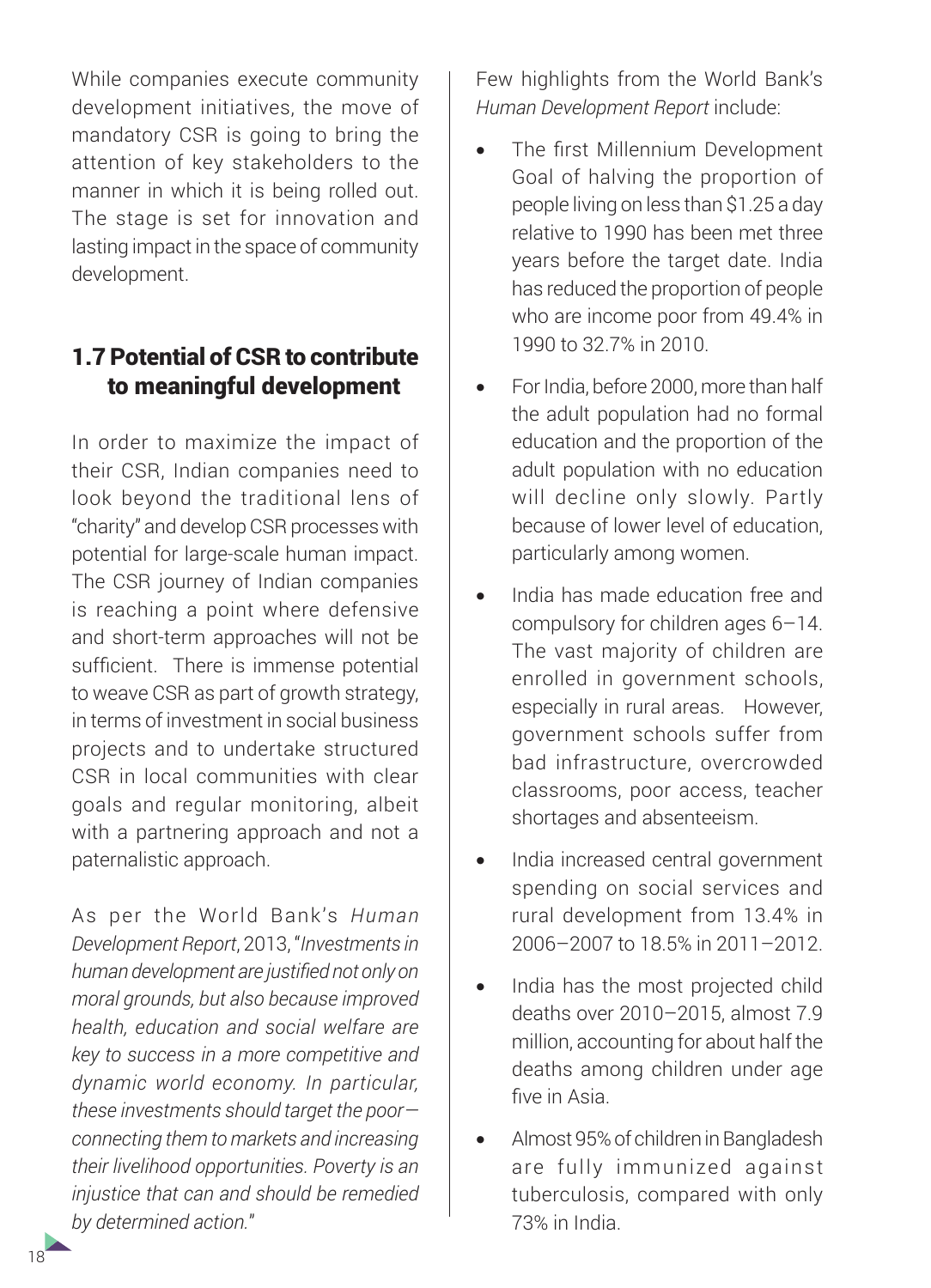- In 2010, India announced voluntary targeted reductions of 20%–25% in carbon intensity (carbon dioxide emissions per unit of GDP).
- There are no clearly identified regular employers who can contribute towards healthcare on behalf of the estimated 93% of the workforce in the informal sector.

These highlights are meant to bring attention to the fact that India has a lot to do to improve its human development index. In addition to the government and civil society, the business community is also expected to play a definitive role.

As per CII's *Business Responsibility Survey* conducted in 2013, the key findings are:

- Most of the top 200 companies in India claim to have various practices of business responsibility, including CSR in place.
- The regulatory mandate by SEBI is the leading driver for demonstration/ execution on policies.
- About 25% of companies surveyed spend at least 2% of PAT on CSR activities; most of the respondents collaborate with public agencies for CSR activities.
- Strong areas in business responsibility are environment, employee affairs and governance.
- Areas of concern are human rights, corruption and supply chain.

Women are under-represented in the workplace. More than half of the top 200 companies have female staff less than 10% of the total staff. About 50% companies have no women in the top management or on the Board.

The survey shows that CSR is becoming a boardroom agenda and is poised to add value not only to companies, but to communities and to the larger social system as well.

KPMG's white paper, *Corporate Social Responsibility-Towards a Sustainable Future*, released in 2008, reports that for CSR to be effective, companies can do the following:

- Focus on priorities.
- Allocate finance for treating CSR as an investment.
- • Optimize available resources by ensuring that efforts are not duplicated and existing services are strengthened and supplemented.
- Monitor activities and liaise closely with implementation partners such as NGOs to ensure that initiatives really deliver the desired outcomes.
- Report performance in an open and transparent way so that all can celebrate progress and identify areas for further action.

19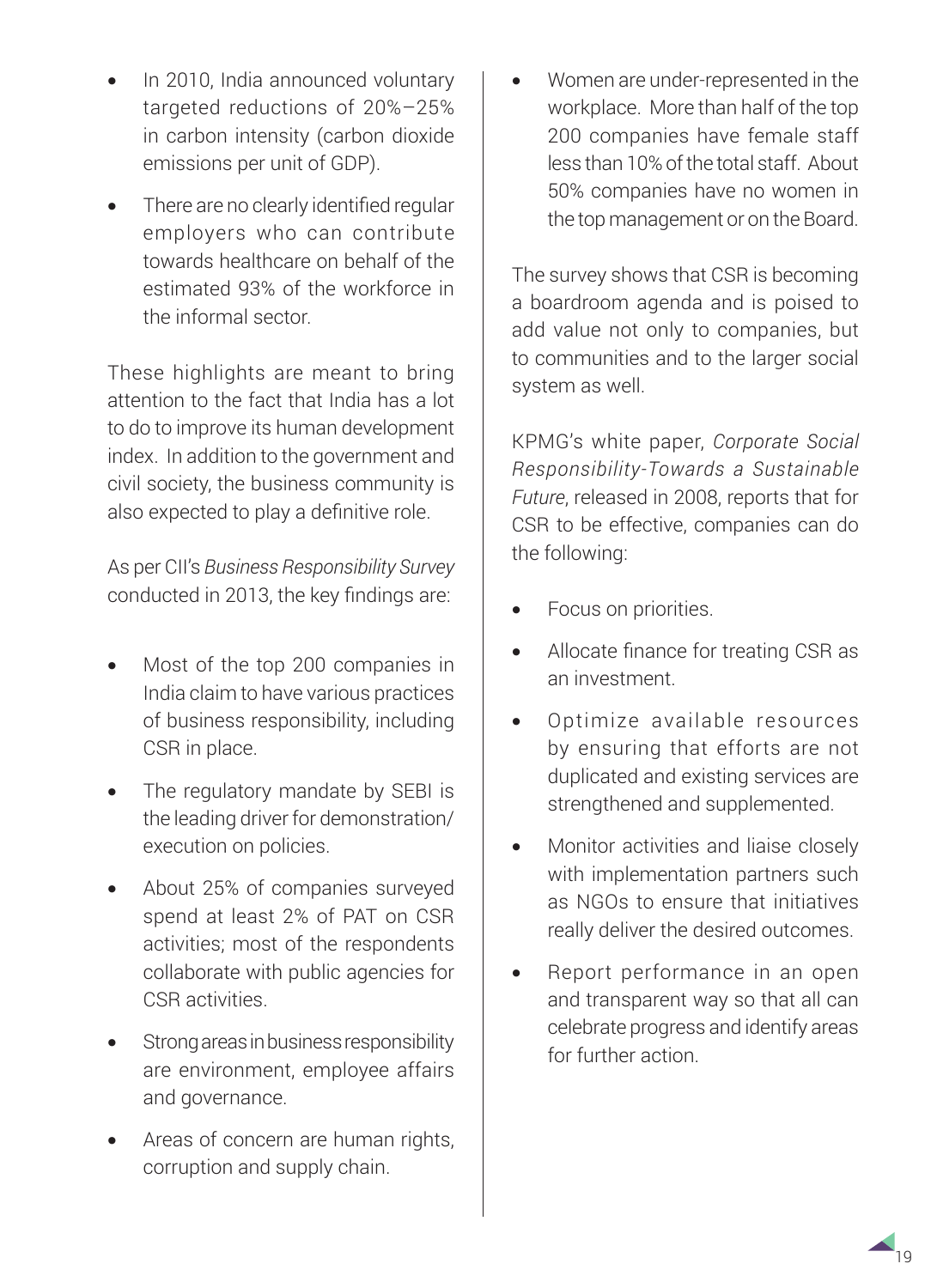## **1.8 Conclusion**

While looking at the opportunities and possibilities through the Bala Vikasa Community Driven Development (CDD) lens, the following aspects stand out:

- 1. Need for companies to deeply understand the CDD approach—which requires a paradigm shift in thinking, practices and assessment:
	- With large investments being proposed for CSR, business strategies will soon focus on solving deep-rooted social problems.
	- When companies choose to engage with NGOs and social enterprises to deliver on their CSR commitments, the engagement will become long-term and will also trigger collaboration between the stakeholders.
	- Companies will also appreciate the need to learn appropriate ways of community development.
	- The programs and projects with communities will take a new dimension where it will be deepened and newer models will emerge which will introduce concepts and practices related to the Results Based Management model and Asset Based Community Development approach.
	- In this context, BV's Development Guidelines and learning experiences need to be taken to companies as they experience a lack of information, knowledge, skills and practice of community driven development.
- 2. Scope for NGOs, Social Enterprises and foundations to learn and imbibe Community Driven Development approach to make sustainable community development possible:
	- Civil society organizations and Social Enterprises can look forward to becoming more organized and planned.
	- In spite of the three million NGOs that exist in India, there is a popular perception that many are inefficient and disorganized. The infusion of CSR investment will call for quick scaling of systems and processes by NGOs.
- 3. Emergence of potential conflict in how companies can engage with communities and what shifts would need to be made to institutionalize Community Driven Development. This would require 'talent' that is capable of operating in areas which are blurred, yet champion community development with a facilitation approach and not 'doling out'.
	- CSR issues will have Board engagement. Once this happens, companies

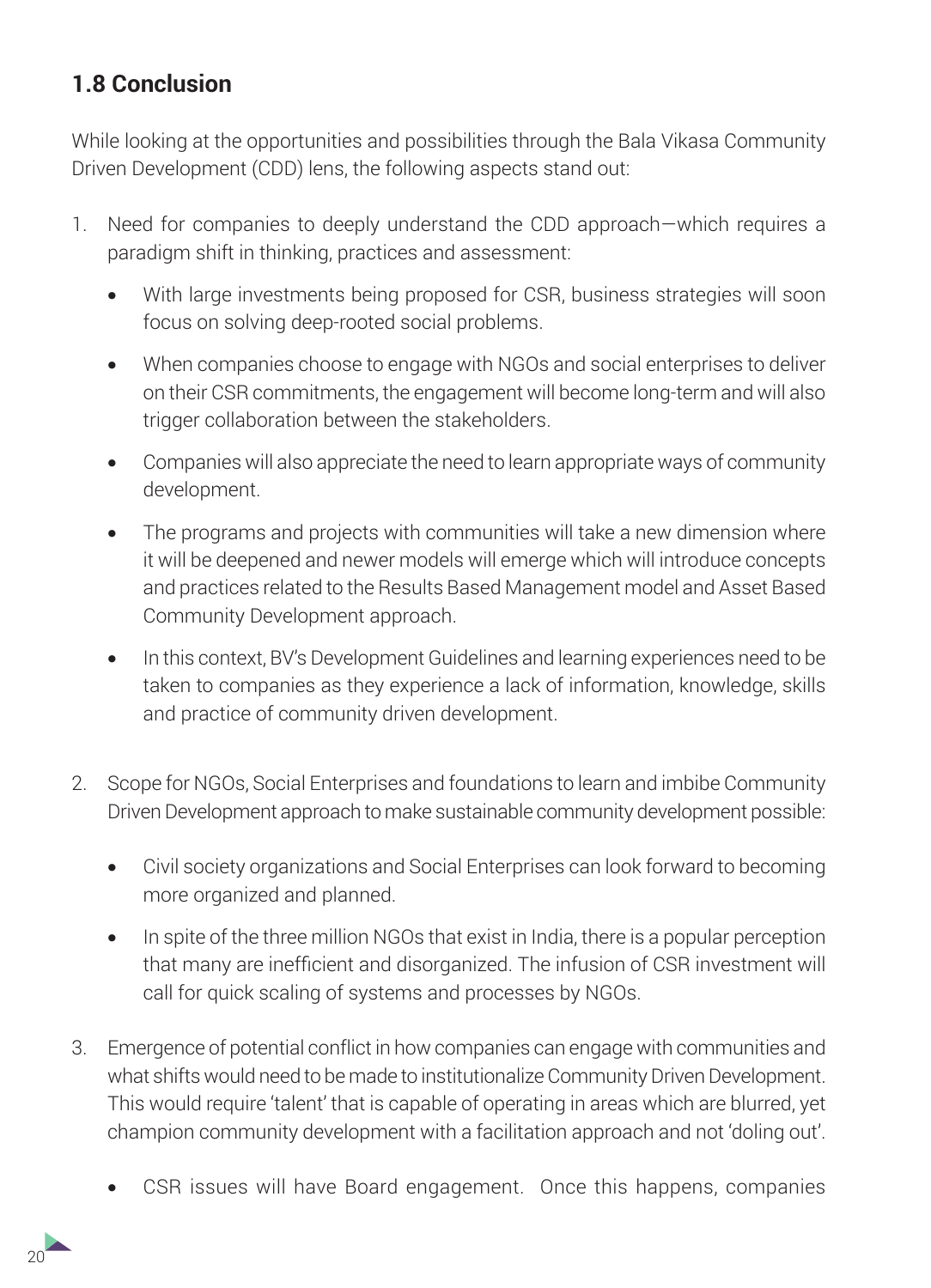would need to have the talent to take-up systematic CSR work. There will be an increasing need to train and develop human resources that can creatively address such a conflict.

• An area that presently does not have standards and guidelines is working with communities. BV's 10 Development Rules and it's first-hand experience will be extremely relevant for a whole range of companies and NGOs alike.

 $\triangle$ <sub>21</sub>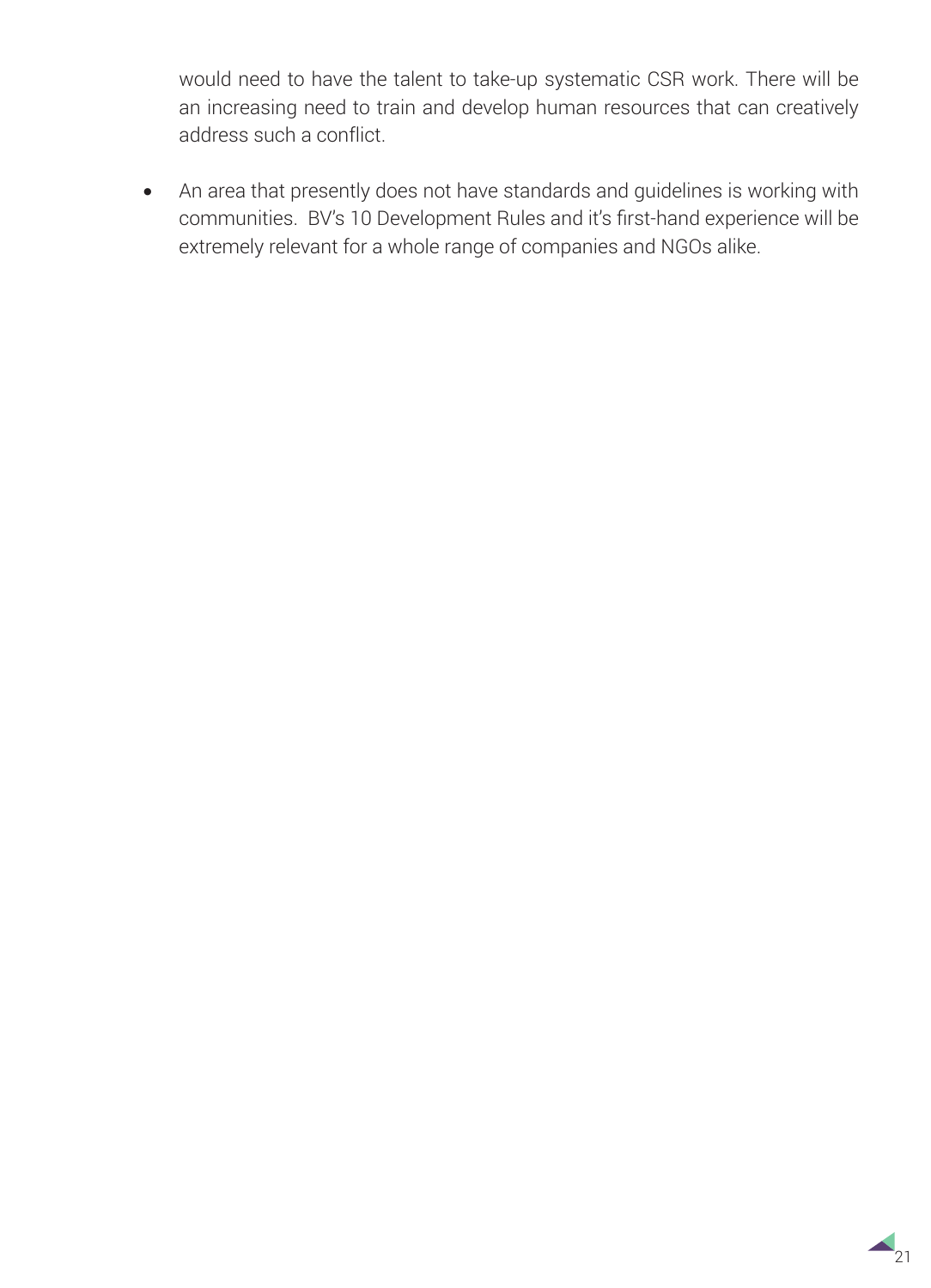# **CHAPTER**

2

## Experiences in CSR

*When the music changes, so does the dance." African proverb*

### **2.1 CSR and Business Sustainability**

With CSR encompassing a gamut of issues, right from ones 'inside' the company to ones 'outside' it, business sustainability is driven by CSR.

To begin, it is important to understand what the key issues are under the umbrella of CSR and business sustainability.

Business sustainability is understood, and is promoted and measured with the triple-bottom line (TBL) approach. People, Planet and Profit succinctly describe the triple-bottom line and the goal of sustainability. The phrase' People, Planet, Profit' was coined by John Elkington, *Sustainability* (1995).

'People' pertains to fair and beneficial business practices toward labor and the community and region in which a corporation conducts its business.

'Planet' (natural capital) refers to sustainable environmental practices.

'Profit' is the economic value created by the organization after deducting the cost

of all inputs, including the cost of the capital tied up.

WBSCD's report on *Making Good Business Sense* points towards key issues that companies need to consider to ensure business sustainability. Key issues addressed under the umbrella of CSR, from a business sustainability point of view**,** are:

- Human Rights: focused on child labor, women's rights.
- Employee Rights: ensuring wellbeing of employees, labor rights.
- **Environment Protection: addressing** impact of operations on the environment.
- Community Involvement: importance of company involvement and investment in the local community.
- Supplier Relations: increasing importance of local suppliers.

In India, as reported in KPMG's white paper, *Corporate Social Responsibility - Towards a Sustainable Future*, 2008, the following key focus areas are being incorporated into business practices as part of CSR: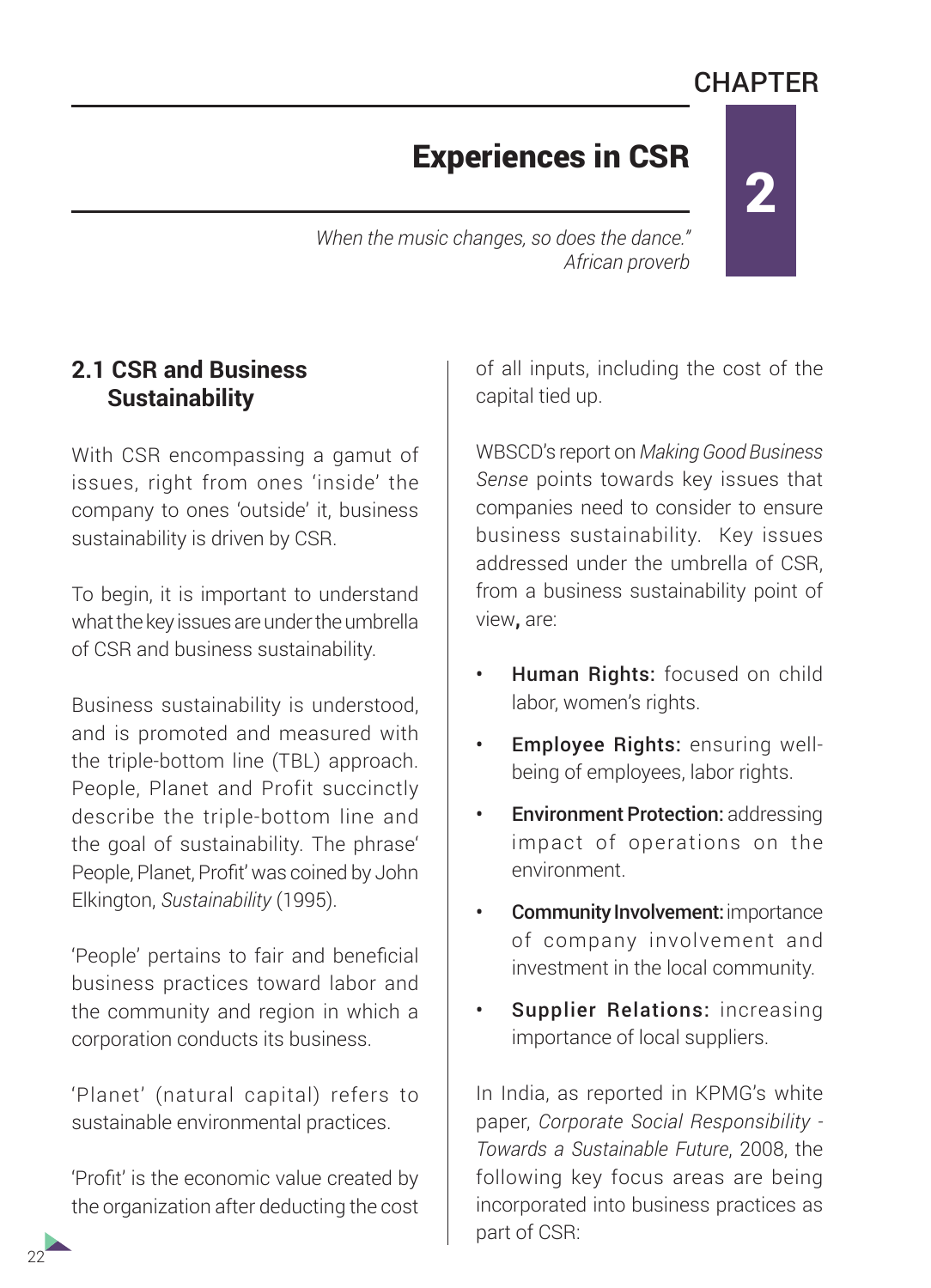There has been an increase in the number of corporates partnering with NGOs and the Government to ensure successful execution of initiatives.

### Community development:

Most large companies either have their own foundations or contribute to other initiatives that directly support the community uplifting, notably in health, education, and agriculture.

## • Environmental management:

Environmental policies and programs are now standard, and many companies have implemented the ISO 14 001 system throughout their businesses.

### Workplace:

Growing out of a long-standing commitment to training, safety and employee well being, companies are continuing their investment in these areas.

## **2.2 CSR Experiences2**

Amongst the many key issues, companies are responding to the communities that their operations affect, and also the larger society, through philanthropic means. Some companies are moving up the levels of learning and also have participatory approaches so that their work on the 'outside' is sustainable.

There are many dimensions to CSR implementation and therefore that many experiences shared in the public domain. As Bala Vikasa specializes in working with communities, the experiences given here also focus more on philanthropic and work on the 'outside' done by companies under the CSR umbrella.

The short case studies selected from public domain, in the Global and Indian landscape, highlight ways in which CSR practices sustain and create value for communities. The experiences presented here are chosen to highlight philanthropic CSR with shades of strategic CSR and also specifically focuses on, work with communities, particularly in the Indian landscape.

The experiences in the Global landscape depict situations where companies engage with a broader social issue, ranging from programs for safe drinking water, to a school feeding program and enhancing science, engineering and mathematics talent for K-12 schools,The Indian experiences present objectives and lessons learnt from working with communities.

## **2.2.1 Global Scenario**

## A. Proctor & Gamble (P&G)

P&G2 reports in an article on its Safe Drinking Water program, "4000 children die every day from unsafe drinking water, which is more than HIV, AIDS, and malaria combined at a time when proven, scalable, cost-effective interventions are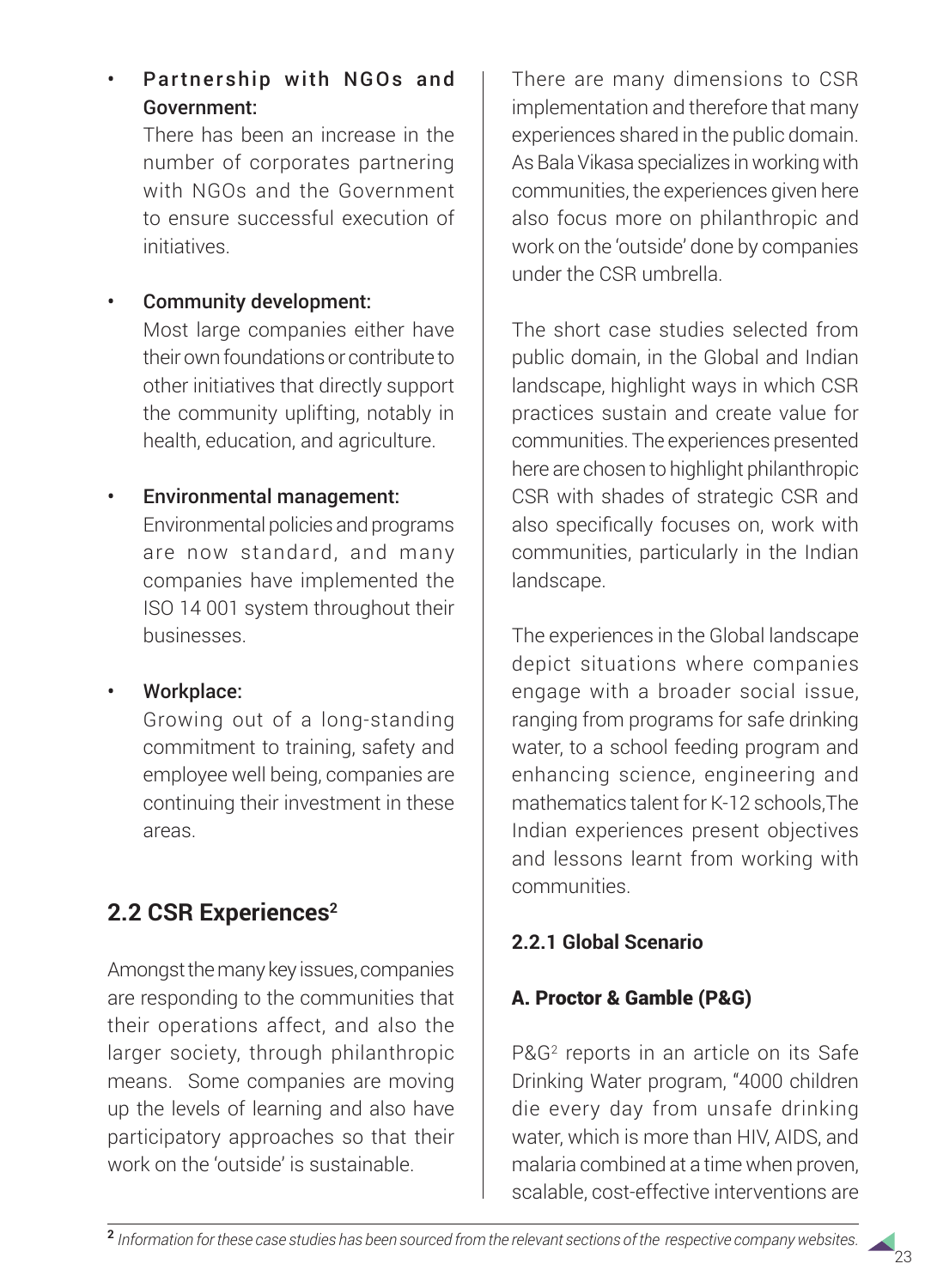available. "P&G's Children's Safe Drinking Water program is a non-profit effort within Proctor & Gamble. The effort has two primary objectives:

- To raise awareness of the global clean drinking water crisis
- To help address the problem by providing a water purification product.

The product is PUR water treatment packet and P&G provides them to NGOs and other aid organizations at cost, which makes the program scalable. One packet can purify 10 liters of water, enough for one day's use by a family of five. The product was developed in conjunction with US CDC back in 2004. To date P&G has provided some 300 million packets, which is equivalent to 3 billion liters of clean water.

P&G reports, "*We never make a profit on this product. We do it to save lives, because it's important and we also do it for employee motivation. We just took a group of employees to see our work in Malawi and believe me, they will be ambassadors for P&G for the rest of their lives. It's very visible, our folks tell us it's the most widely read thing on our website. We don't make any profit on PUR and if we do, any margins we make go back into the developing world. Much work still must be done in the developing world to ensure safe and reliable water supplies. Many women and children often walk up to six kilometers per day to fetch water for household use–and often that water is frequently contaminated*."

Some of the lessons P&G learnt in scaling up its Safe Drinking Water program were:

- It took time for this program to evolve to the point where it is today. Initially P&G tried doing the outreach themselves.
- People liked the product but the effort it took to find and connect with those in need was difficult.
- They tried selling it as another commercial brand, but found that those who needed it most couldn't afford it.
- Then P&G began working with partners (such as World Vision, PSI, USAID, CDC, he Red Cross, CARE, Save the Children). That was effective but limited by what these organizations could afford.
- Even with P&G providing the packets at cost, they were only reaching a small fraction of those who desperately needed clean water and had no other viable alternatives to obtain it.
- That's when P&G started the brand SAVER coupon program that increased the funding dramatically, enabling a much higher production. The brand-SAVER program is designed to both raise awareness and provide funds for this effort. So, P&G provides discount coupons for their products, and every coupon that is redeemed results in one day's supply of drinking water given to an individual in need.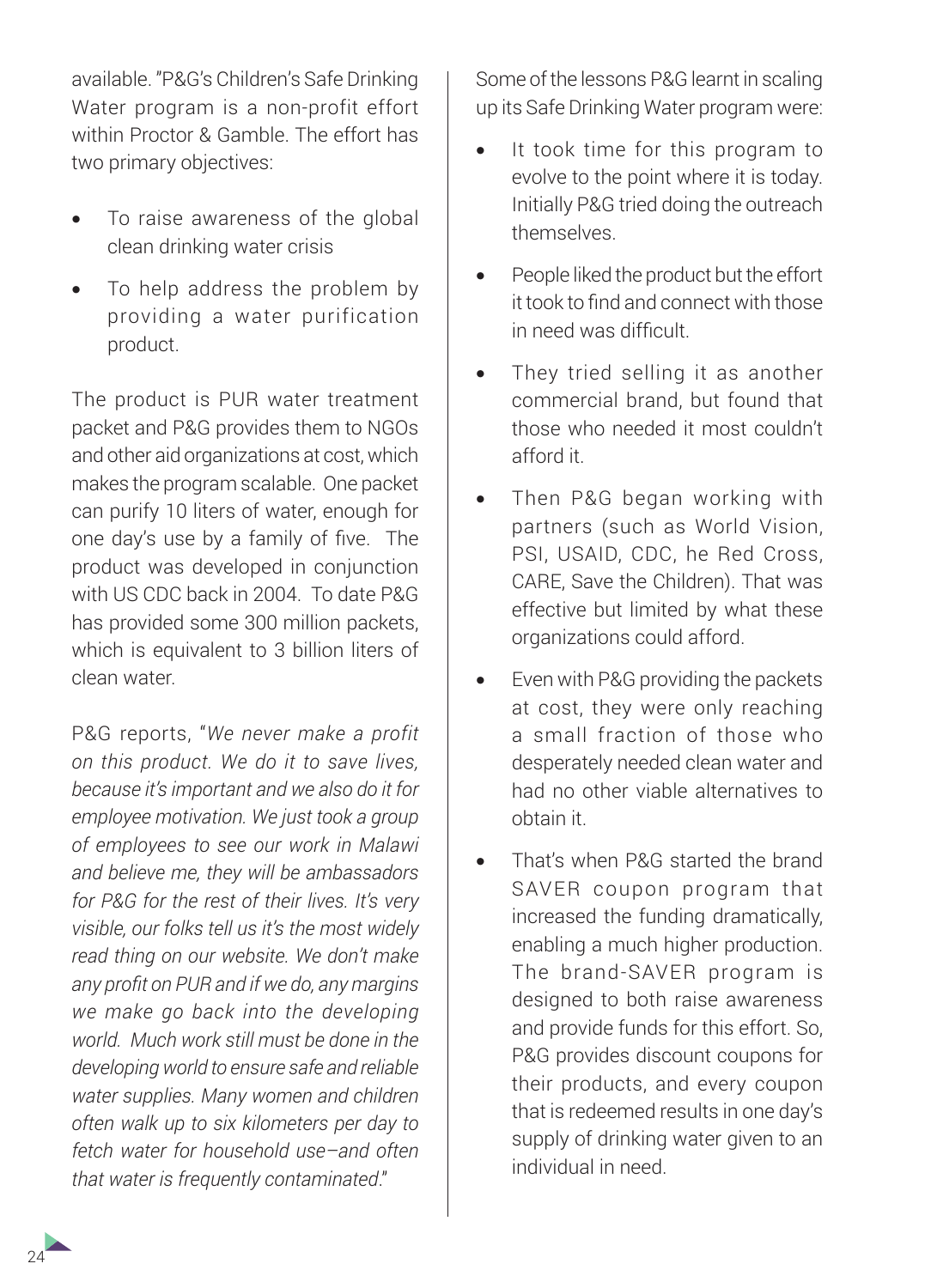P&G is now shipping over 100 million packets a year.

P&G's experience has shades of philanthropy, however, is also made sustainable through linkage with a coupon scheme that in turn builds a reputation for P&G. PUR as a product itself is an innovation, triggered by a social need.

## B. Tetra Pak

Tetra Pak was early in engaging in community projects and the company has supported School Milk and School Feeding Programs for 45 years.

Tetra Pak reports, "*Our history in sustainable development goes back to the 1960s and Tetra Pak founder, Ruben Rausing. After spending time in Pakistan and observing surplus food being destroyed in the developed world, Dr. Rausing began to focus on the lack of protein-rich nutrition in the 'third world'. He was aware of the importance of protein and amino acids for the development of the brain in children and that malnourished children may not develop their full intellectual potential. His solution was to pack sterile milk in aseptic packages while stimulating the development of dairy processing in developing countries while growing local milk production. Some of the first school milk programs using Tetra Pak packages started in the 1960s and 1970s in countries such as Mexico, Japan and Kenya. Today\* Tetra Pak packaging is used in school feeding in more than 50 countries benefiting almost 45 million children, of which 25 million are in developing countries*."(2009).

The Food for Development Office (FfDO) was initiated to improve nutrition and health and alleviate poverty globally. The FfD program is mainly focused on school nutrition and school milk for children, but also on projects improving agricultural practices and dairy handling, providing training for farmers to enhance efficiency, productivity and food safety. This is also beneficial for Tetra Pak as it builds relations and secures supply in less developed markets. Tetra Pak works closely with local governments and NGOs to secure and develop the programs.

The FfDO's activities go beyond the normal operations, but are not charity. It has expansive experience in analyzing the challenges and opportunities surrounding projects. FfD Program Directors assist in identifying the objectives, such as combating hunger and malnutrition among children, increasing school attendance and enrolment, developing agriculture, etc.

They enhance their project proposals through local inputs from interviews and observations, combined with their knowledge and experience from similar environments or projects.

The FfD team includes experts in project proposal writing, equipment financing, School Feeding Program implementation and product development work. They have a relationship with a number of international and regional partners that support activities within the fields where FfD operates.

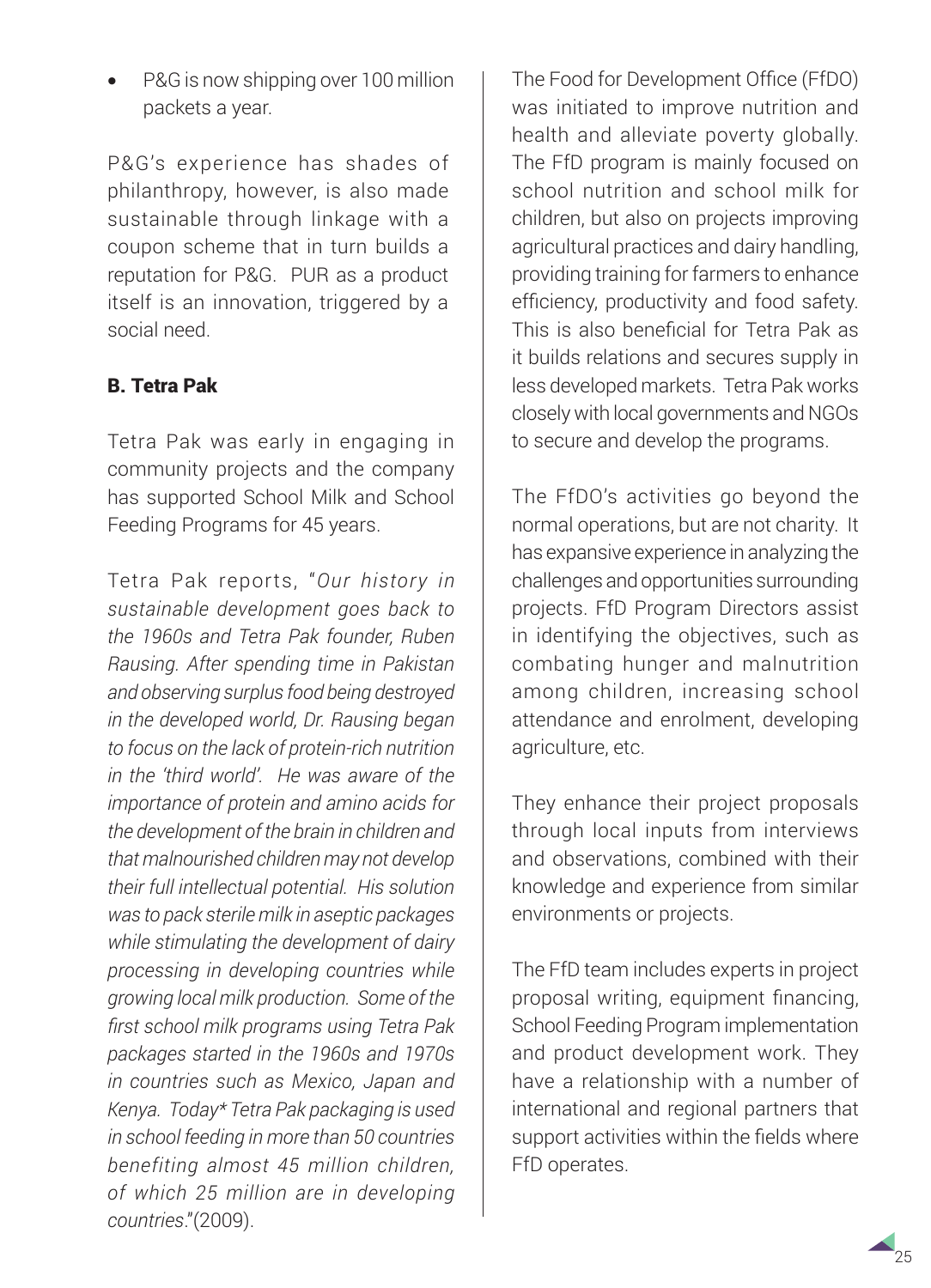### *School Milk Program*

The School Milk Programis part of the Food for Development projects and aim at providing milk to schoolchildren to help improve nutrition. In order to realize school feeding programs Tetra Pak starts and participates in public-private partnerships. The company offers its competencies to the government or NGO that is working towards a goal of providing nutritional aid in schools. Without any direct compensation from NGOs/ governments, Tetra Pak offers practical help in developing and implementing such programs. Tetra Pak's FfDO works towards establishing such partnerships and gets payment for packaging material bought by its customers (agencies that produce and package milk). It supplies the cartons for the school milk at cost and does not make any profit on sales.

School Milk Programs benefit individuals and society as a whole. When national health is improved through better nutrition, costs for health care are reduced. As milk consumption increases, national dairy industries develop, and when free milk provides an incentive for children to attend school, educational performance is improved and poverty begins to erode.

#### The benefits include:

- Promoting school attendance
- Improving the health of school children
- Improving the student's academic results

Creating jobs throughout the value chain

A school feeding program functions as a catalyst that creates demand for locally produced food of high quality as well as improving the health and learning capacities of the children.The result is sustainable social and economic development and creation along the value chain.

Tetra Pak FfD is an example where social responsibility has been built into the business strategy. The office set up by Tetra Pak brings forth its competence in producing and packaging food products. Essentially the School Milk Program is a win-win-win for all the stakeholders-Tetra Pak, Governments/ NGOs as implementers of such programs and the school children.

#### **C. IBM**

IBM believes that company culture based on core values not only helps the business, but also defines the role that it can and should play in society.

Thomas Watson, Jr., IBM's second chairman and the son of its founder, put it: "*Corporations prosper only to the extent that they satisfy human needs. Profit is only the scoring system. The end is better living for us all*."

IBM's Transition to Teaching (T2T) program addresses K-12 STEM (Science, Technology, Engineering, Mathematics) pipeline issues by facilitating retiring

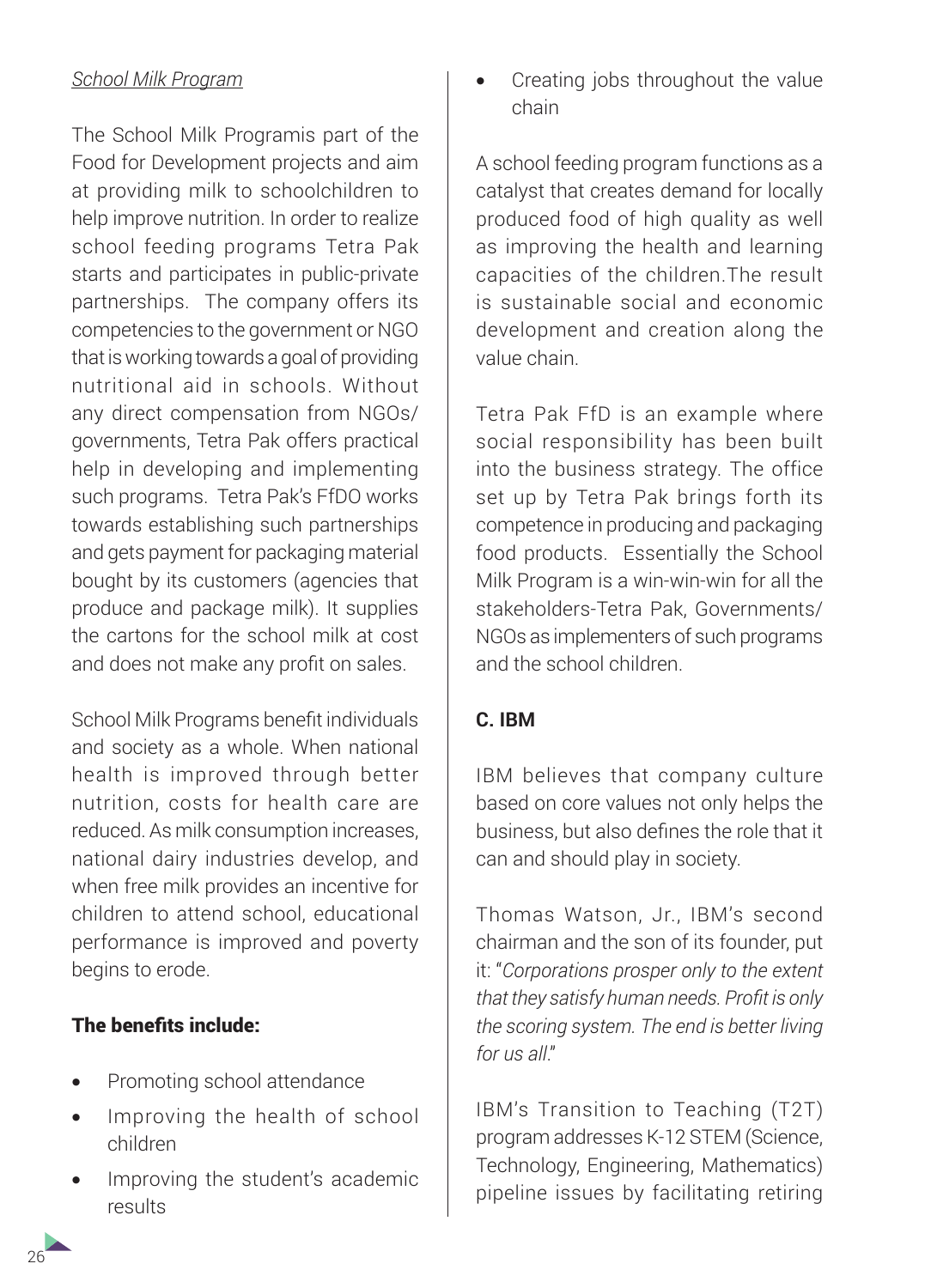IBMers' moving into science and math education. T2T is an extension of IBM's work in education and community service. Since 2006, IBM has supported those employees who want to begin second careers as fully accredited teachers in STEM subjects in their local communities.

The IBM executive who helped launch the program in 2005 and who also chairs the Massachusetts Board of Education, acknowledges that T2T follows a rather odd business model. That is, most companies don't pay to train employees to go work somewhere else. Part of the goal, she said, is for the company to position itself as a leading voice in math and science education — and to demonstrate that teachers who come out of industry, rather than schools of education, can succeed in the classroom.

The program is based on the fact that many long-term IBM employees are already thinking about teaching as a second career. Others have the exact background and skills needed to strengthen STEM education in schools, and IBM wants to introduce them to the idea of teaching. The program encourages all IBMers who are ready for their next challenge to help address the national teacher shortage in math and science.

Transition to Teaching provides employees with guidance and funding to help them transition into teaching as their next career move, while still working at IBM. IBM was the first company to provide its employees with the opportunity to pursue a second career as a K-12 math or science teacher. By 2012, the number of employees who are participating in the Transition to Teaching program topped 100, and 32 graduates have already completed their teacher certification and are teaching in classrooms or leading online courses in the United States.

Acknowledging that a shift in vocation takes time and training, the T2T program helps underwrite the costs while employees pursue the education and training experiences required for teacher certification—combining traditional coursework, online courses and practice teaching. Employees are able to choose the certification program that meets their needs so they can get the necessary education courses as well as assistance during the student teaching period. Employees are eligible for a total of \$15,000 for tuition reimbursement or stipends for up to a year of field experience.

Through the T2T program IBM has been able to redeploy talent to fulfill a nation's need. It also makes the company an 'employer of choice' as they facilitate the transition through provision of resources in the form of money and training.

## **2.2.2 Indian Scenario: CSR and Large Corporations**

## **A. Aditya Birla**

The goal of social responsibility in Aditya

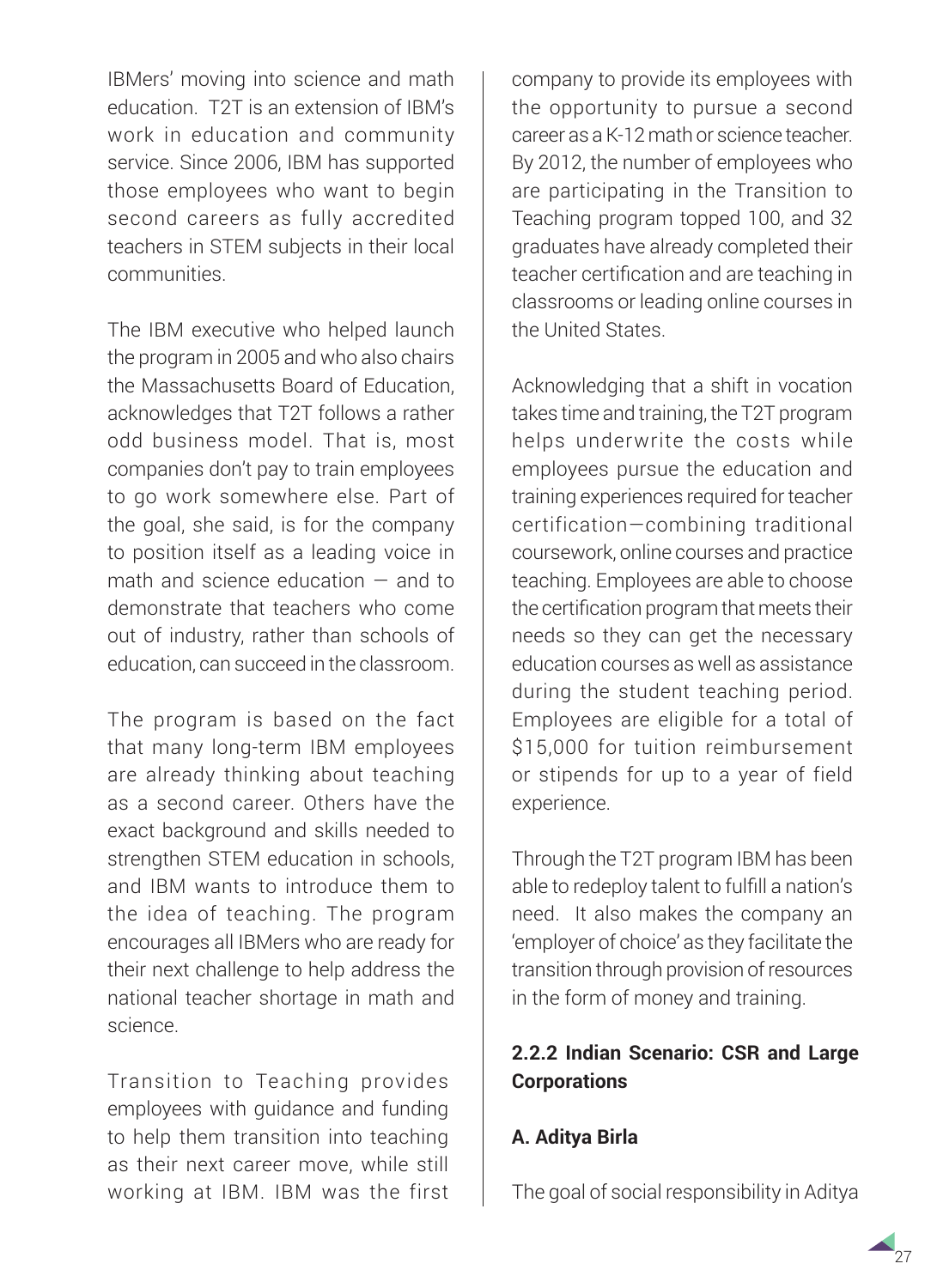Birla Group of companies is, "*To actively contribute to the social and economic development of the communities in which we operate. In doing so, build a better, sustainable way of life for the weaker sections of society and raise the country's human development index.*"

The CSR projects are carried out under the aegis of the Aditya Birla Center for Community Initiatives and Rural Development. The Center provides the strategic direction, the thrust areas and performance management support for the work with communities.

The focus is on the all-round development of the communities around factories located mostly in distant rural areas and tribal belts. All the Group companies -Grasim, Hindalco, Aditya Birla Nuyo and Ultratechhave Rural Development Cells, which implement CSR strategies. The Rural Development Cells receive guidance and support from the Center for Community Initiatives and Rural Development.

The Group spends in excess of Rs.130 crores annually, inclusive of the running of 18 hospitals and 42 schools. The Group transcends the conventional barriers of business and reaches out to the marginalized as a matter of duty and to bring in a more equitable society.

The projects are implemented in partnership with government bodies, district authorities, village panchayats and villagers. The Government has, in their 5-year plans, special funds

earmarked for human development and the Center for Community Initiatives and Rural Development takes recourse to many of these.

The Center reports, "*All projects are planned in a participatory manner, in consultation with the community, literally sitting with them, and gauging their basic needs. We take recourse to "participatory rural appraisal", which is a mapping process. Subsequently, based on a consensus and in discussion with the village panchayats, we prioritize requirements. Implementation is the responsibility of the community and our team, as is the monitoring of milestones and the other aspects. Monitoring entails physical verification of the progress and the actual output of the project. Village meetings are held periodically to elicit feedback on the benefits of our community programs and the areas where these need to be beefed up. We try and ensure that while in the short-term we have to do enormous handholding, the projects become sustainable by the beneficiaries over the long haul. Once this stage is reached, we withdraw. In this way we do not build a culture of dependence, instead we make the villagers self-reliant*."

One of the unique initiatives is to develop model villages, so each of the major companies is working towards the total transformation of a number of villages in proximity to their plants. The footprint of the community work covers 3,000 villages across the length and breadth of the country. The Group reaches out to more than seven million people annually. Over 60% of these live below the poverty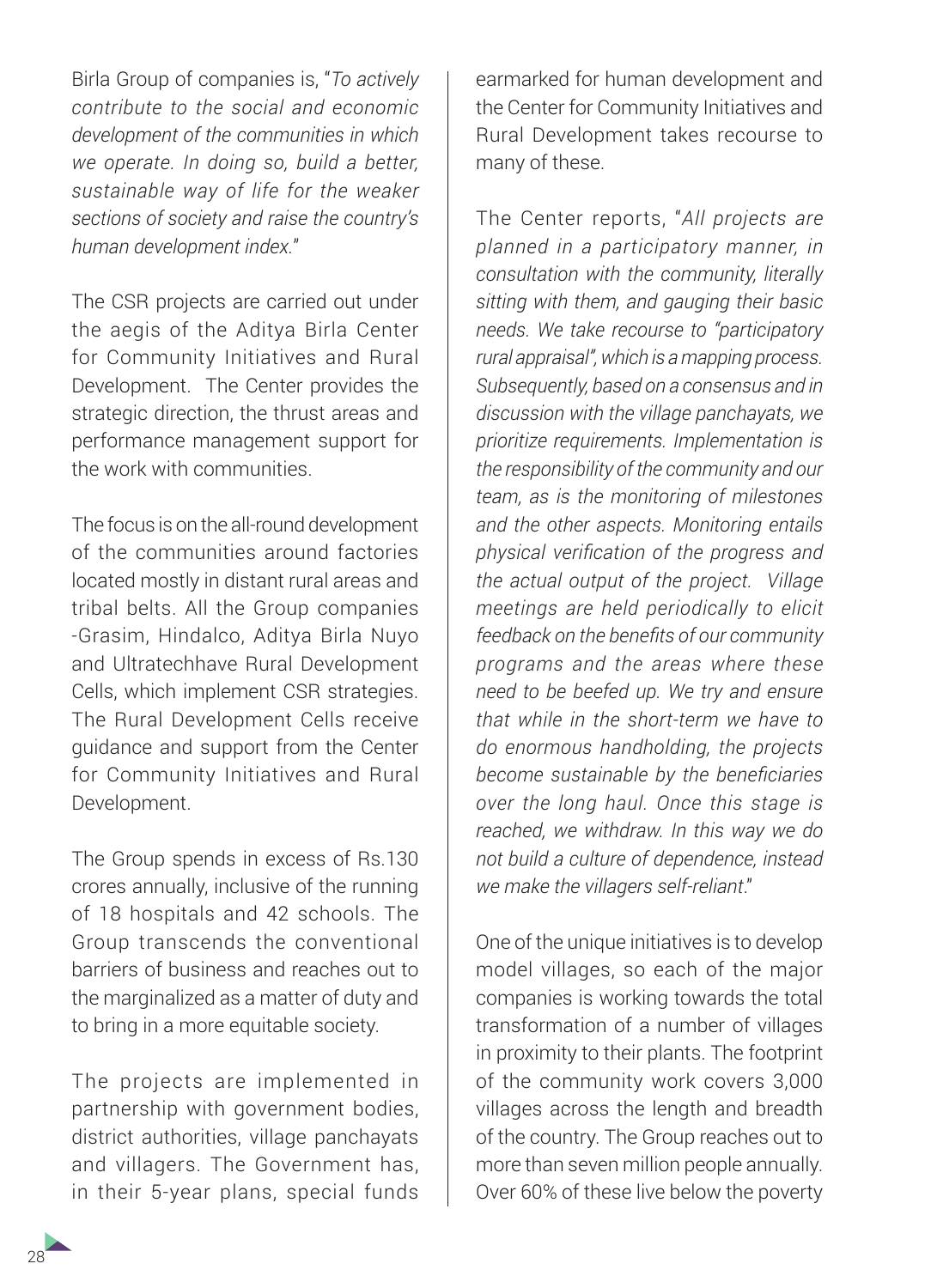line and belong to scheduled castes and tribes.

Making of a model village entails ensuring self-reliance in all aspects viz., education, health care and family welfare, infrastructure, agriculture and watershed management, and working towards sustainable livelihood patterns. Fundamentally, ensuring that development reaches a stage wherein village committees take over the complete responsibility and rural development teams become dispensable.

The rural development activities span five key areas—healthcare, education, sustainable livelihood, infrastructure and espousing social causes.

#### **Education**

- Formal and non-formal education. adult education
- • Scholarships for girls, merit scholarships and technical education for boys
- Distance education
- Girl child education
- Digital literacy / computer education

#### **Health care and family welfare**

- Pulse polio program
- Mobile clinics  $-$  doctors' visits
- General and multi-specialty medical camps, cleft lips
- Reproductive and child health care, supplementary nutrition / mid-day meal projects
- Safe drinking water, sanitation — household toilets, community hospitals
- HIV / AIDS, cancer, TB awareness and prevention camps
- **Blood donation**
- Responsible parenting

#### **Social causes**

- Widow re-marriage / dowry-less mass marriages
- Social security (insurance)
- Culture and sports
- Women empowerment

#### **Infrastructure development**

- Community centers
- Schools in villages
- Health care centers and hospitals
- • Roads
- Homes for the homeless
- Rural electrification
- Irrigation and water storage structures

### **Sustainable livelihood**

- Self-help groups (microfinance for women and farmers)
- • Integrated agriculture development
- Integrated livestock development
- • Watershed management
- Microenterprise development
- Skill development / vocational training

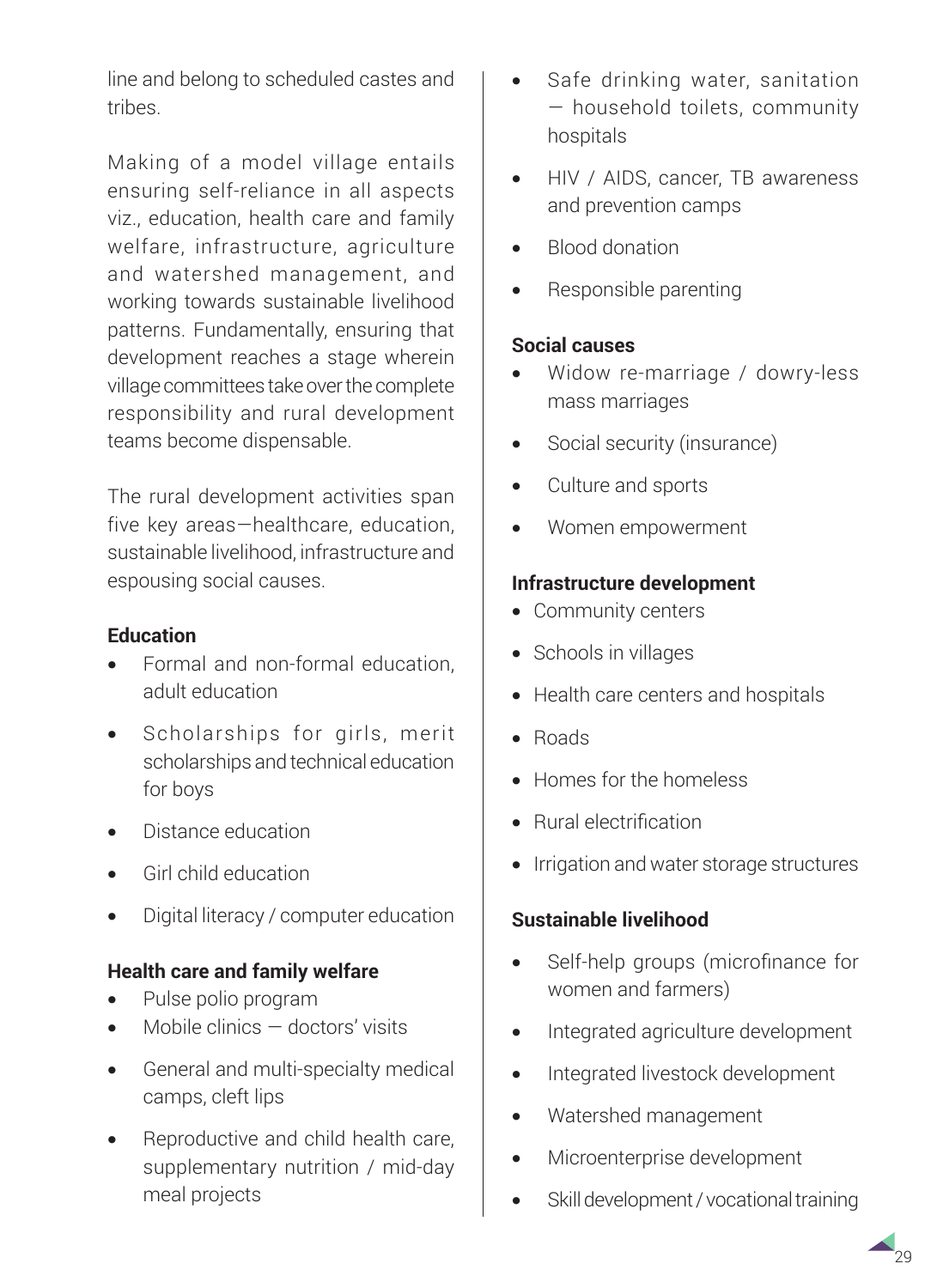through Aditya Birla Technology Park for integrated ( training program and Vocational Training centers at most of our plants in collaboration with Industrial Training Institutes (ITI)

The experience of Birla group of companies demonstrates the shifts happening in the way companies are working with communities. From a giving approach, they are taking a participatory approach. Another experience that corroborates a similar approach is presented next.

## **B. TVS Motors - Srinivasan Services Trust (SST)**

The TVS Motor Company makes a significant contribution around its factories in South India through the Srinivasan Services Trust (SST).Over the last 17 years, SST has worked in 1124 villages in the Indian states of Tamil Nadu, Karnataka, Andhra Pradesh and Himachal Pradesh.

The Trust reports, "*The challenge is to make this change sustainable through the active participation of communities- the true agents of change. Ours is a relationship of mutual trust, with project priorities fixed through discussion. Each village has created its own Development Fund. Local communities contribute to this fund and utilize it for maintenance of village infrastructure. The people manage these projects and zealously guard the gains of development, often improving upon the original project objectives*."

In an interview with Civil Society Magazine, the Director of SST explains that SST conducts assessment of its services and in eight years, two assessments have been conducted. The interview provides insights about the learning curve of SST with respect to undertaking community development. For Bala Vikasa, SST's work with communities resonates with its own ABCD way.

In the interview, the Director says, "*The first assessment was to know if the community was feeling the change. And we found that they were. In some areas there was impact of a high order and in others it was nominal. But we felt sustainability was not being achieved. There were programs that people would welcome and consider it our duty to continue with. They didn't feel the need to get involved. We clearly had to work on that to get people involved and ensure that programs could continue without us*."

The interview also draws attention to the community's behaviors. Regarding getting help from companies, "*People became involved when it was an income generating activity. But health, education and cleanliness remained grey areas. They welcomed SST initiatives but felt that the Trust should continue to be responsible for them*."

#### SST shares the following lessons:

- They created more awareness.
- They consulted the community more and involved people in planning. The SST team invites members of Village Development councils, Gram Sabhas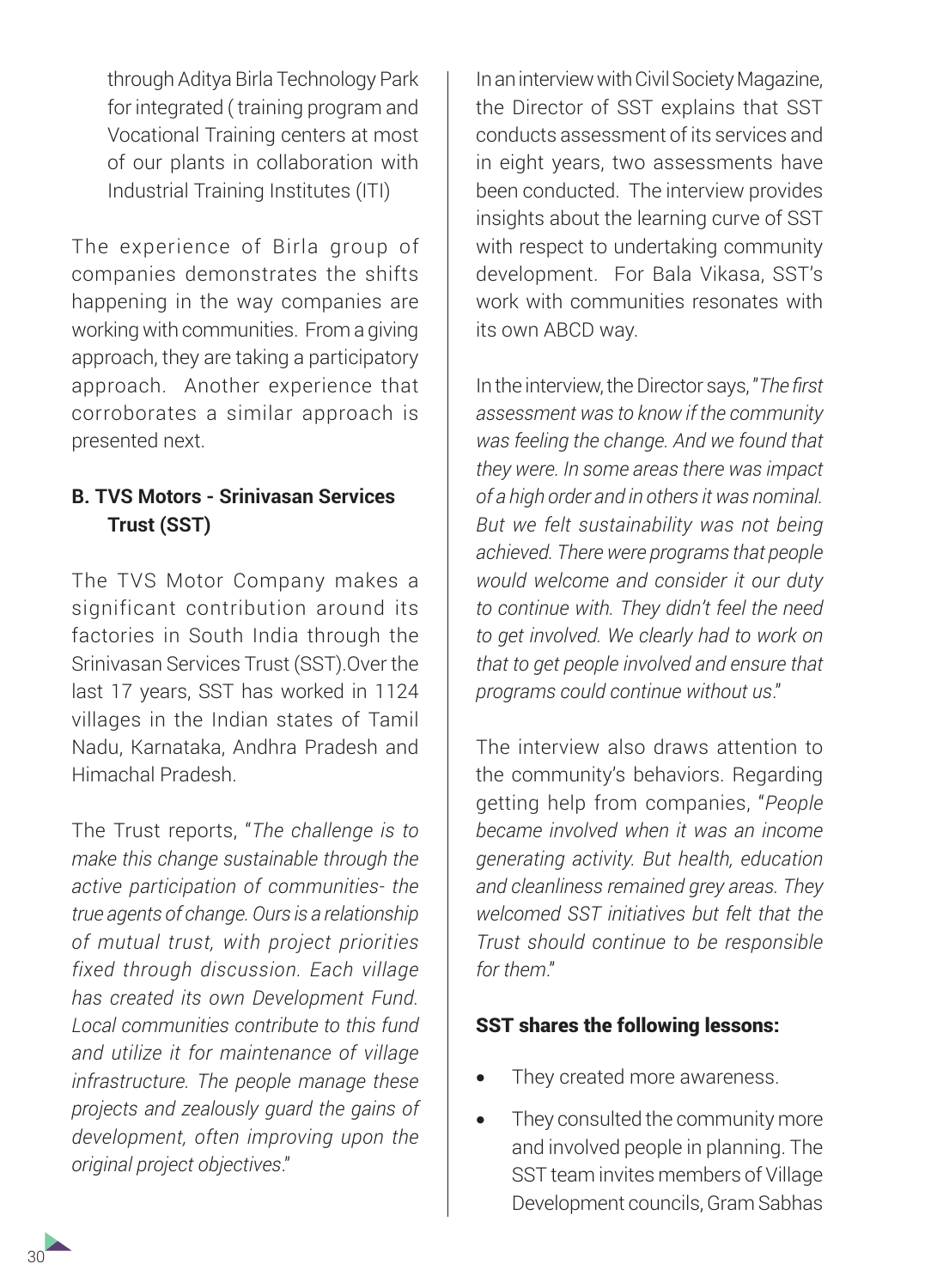and Village Panchayats to identify development goals and then helps to implement these projects, using local and government resources.

They gave recognition to those who participated and did well.

For example: "*School infrastructure is an example. At first we (SST) would do the work and they (Community) would say well done. Then we said we would give the people the material and they would have to get the work done. Then we asked them to put in a financial contribution. It was small: Rs.10 to 15 per child. Now we don't spend money on maintenance. The community maintains the school infrastructure*."

SST's Progress Report provides details of activities undertaken under each focus area. A noteworthy practice is to report on results as well. As an example, SST reports the results of activities undertaken in the Education focus area:

- The activities are measured as number of youth that underwent training and number of women attending literacy programs.
- The results are measured as number of youth made employable and earning above Rs.1500/- per month and number of women made literate up to class two level.

## **C. Taj Group**

Tata Group articulates its commitment to CSR as, "*The Tata tradition in community development has, since the earliest days of*  *the group's history, been defined by its core values. It never was charity for its own sake or, as group Founder Jamsetji Tata put it, 'patchwork philanthropy' ."*

The Taj Group of Hotels has taken up education and employability as the principal points of its corporate sustainability (CS) efforts across India. The Taj uses its competencies in areas such as food production, housekeeping and laundry to develop and train 'raw' people to enable their earning a livelihood. For example, partnering with NGOs to train underprivileged women housewives in hospitality, self-grooming and housekeeping.

With 'Building Sustainable Livelihoods' as its company-wide CS theme, the Taj group has now zeroed in on its key aim providing access to skill-based education and training to India's underprivileged youth. The group also leverages its core competencies in hospitality to look at ways to reduce malnutrition, promote indigenous artisans and craftsmen and increase employability.

In 2007, Taj set up its first training center in partnership with Pratham, an NGOthat works for the cause of providing education to underprivileged youth. The center aims to provide training in hotel industry processes such as food production, housekeeping and food and beverage services to disadvantaged youth from the rural areas of Maharashtra's Aurangabad district. Taj provided the curriculum, training of faculty, guidance for setting up the training infrastructure, industrial

31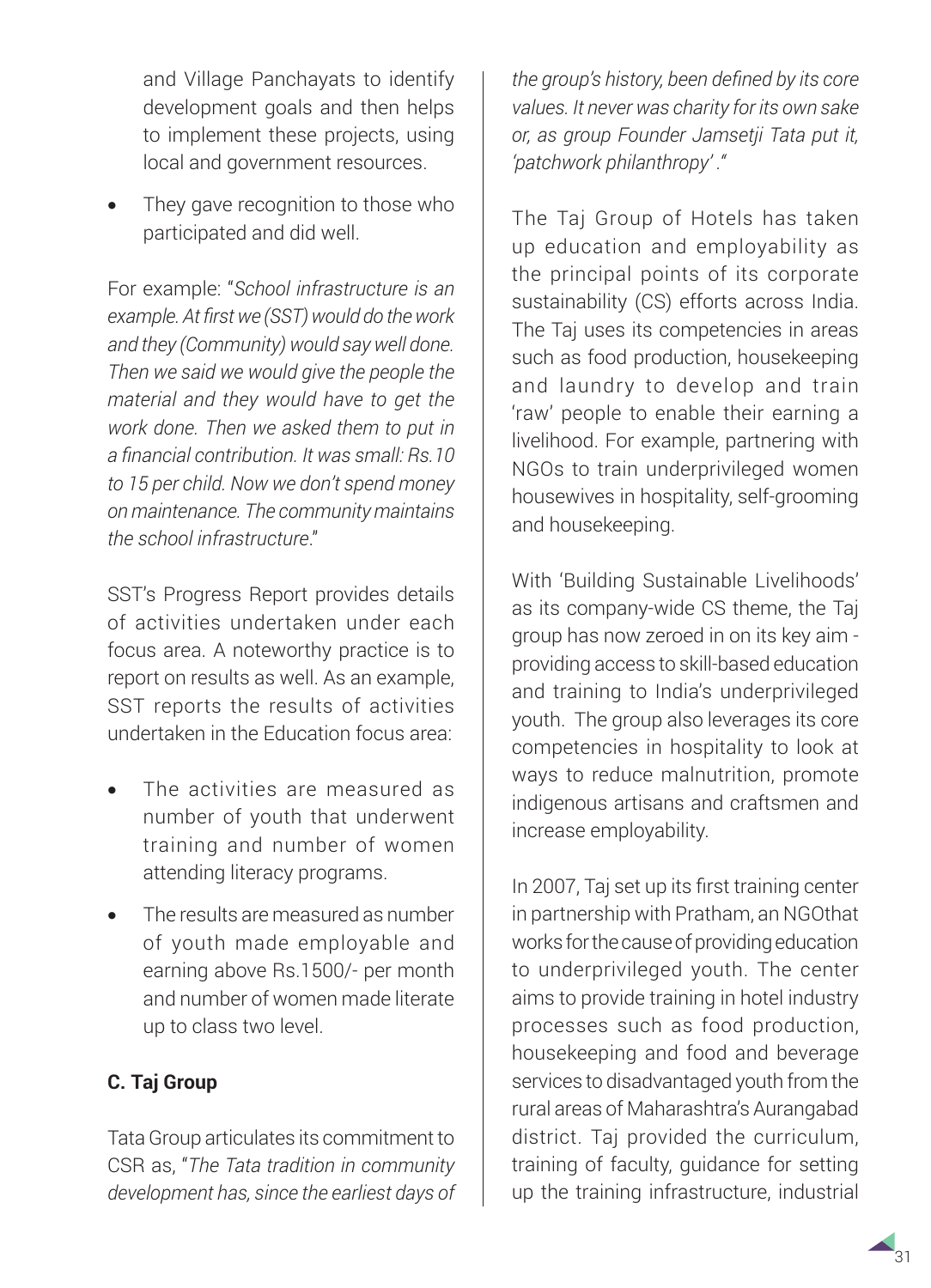exposure and on-the-job training; it even provided Taj staff as visiting faculty. With the success of this pilot, Taj went on to tie up with other NGOs across the country to set up more such hospitality training centers.

Taking this training model further, the Taj group tied up with several government Industrial Training Institutes (ITIs) in rural India to offer skill-based training to local youth. The group helps these institutes to update their curriculum and make it relevant to the job market, facilitates the infrastructure required for the training programs and also helps students find internship opportunities.

The results from Taj Group of Hotels efforts are, "*More than 90% of those who have undergone training so far have found employment, while the rest have either chosen to study further or help with family occupations*."

The Taj has over 36 skill training centers in India in partnership with governments, foundations, national NGOs and has trained over 8500 youth since 2008.

## 2.3 India scenario: CSR and Small and Medium Enterprises (SME)

CSR in SMEs is also a growing area and holds potential for both the company and communities.

SMEs in India have grown phenomenally during last few years and have made a significant contribution to industrial

output and exports from the country. They account for more than 80% of industrial enterprises and contribute to one of the highest shares of employment in the country especially in sectors like textiles, engineering, jute, auto ancillary, handicrafts etc.

The Government of India has enacted the Micro, Small and Medium Enterprises Development (MSMED) Act, 2006 in terms of which the definition of micro, small and medium enterprises is as under:

*"Enterprises engaged in the manufacture or production, processing or preservation of goods as specified below:*

- • *A micro enterprise is an enterprise where investment in plant and machinery does not exceed Rs 25 lakhs;*
- • *A small enterprise is an enterprise where the investment in plant and machinery is more than Rs.25 lakhs but does not exceed Rs 5 crores.*
- • *A medium enterprise is an enterprise where the investment in plant and machinery is more than Rs.5 crores but does not exceed Rs.10 crores."*

According to estimates, there are about 13 million small enterprises in the country providing employment to more than 40 million people. These enterprises contribute 45%of industrial production and 40% of the direct exports of the country. Such enterprises contribute to employment generation and economic

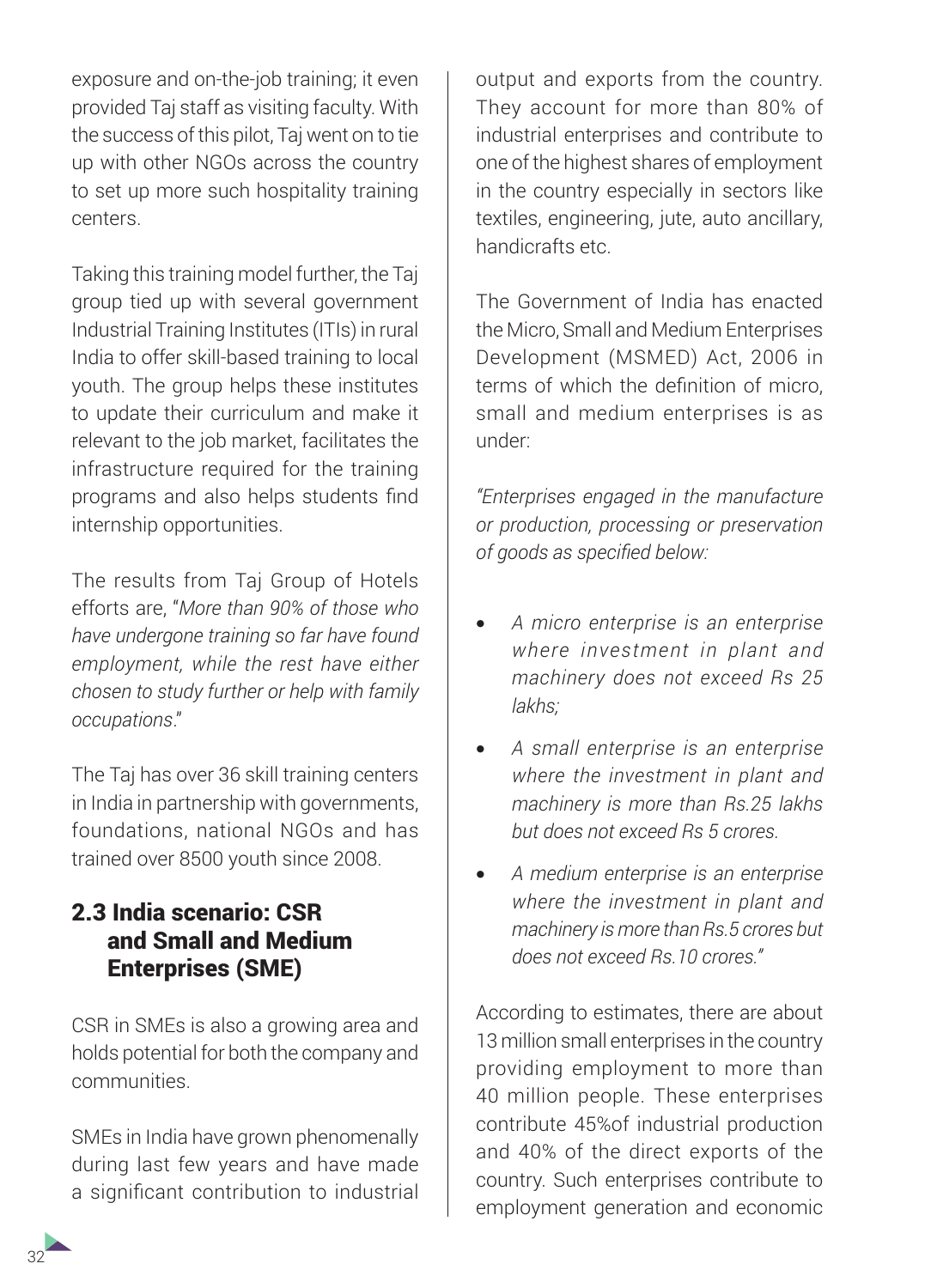impact through use of labor-intensive production and by being critical players in the value chain of large companies.

However, SMEs are often associated with excessive pollution levels, poor waste management practices, lack of energy conservation programs and lack of labor standards.

One of the unique characteristics of SMEs is that their functioning is anchored with the owner who in most cases heads the organization and its CSR policies are centered on his/her knowledge, values and interests.

With Corporate Social Responsibility (CSR) programs, SMEs can put in positive effort. While individually each of these SMEs may not be a significant influence like large companies, their cumulative social and environmental impacts could be significant.

The motivation for SMEs to engage in CSR is given here:

- Business benefits: wishing to gain tangible and/or intangible.
- Personal values: wishing to live out individual values.
- Institutional factors: wishing to comply with industry, social, legislative expectations.
- Stakeholder driven: wishing to fulfill stakeholder expectations.

*Source: Tips & Tricks for Advisors, CSR for SMEs, European Commission, 2013*

### 2.3.1 Promotion of cluster development for SMEs

The Indian Government is actively promoting cluster development as a strategy to grow SMEs.

Clusters are defined as sectorial and geographical concentrations of enterprises, faced with common opportunities and threats, which can:

- a) Give rise to external economies (e.g. specialized suppliers of raw materials, components and machinery; sector specific skills etc.);
- b) Favor the emergence of specialized technical, administrative and financial services;
- c) Create a conducive ground for the development of inter-firm cooperation and specialization as well as of cooperation among public and private local institutions to promote local production, innovation and collective learning approach to SMEs.

In 2007, UNIDO along with the Swiss Development Corporation has embarked on a thematic co-operation to identify and disseminate good practices and operational suggestions to improve the participation of the SMEs in the CSR movement.

In this context, the United Nations Industrial Development Organization (UNIDO) suggested to the Indian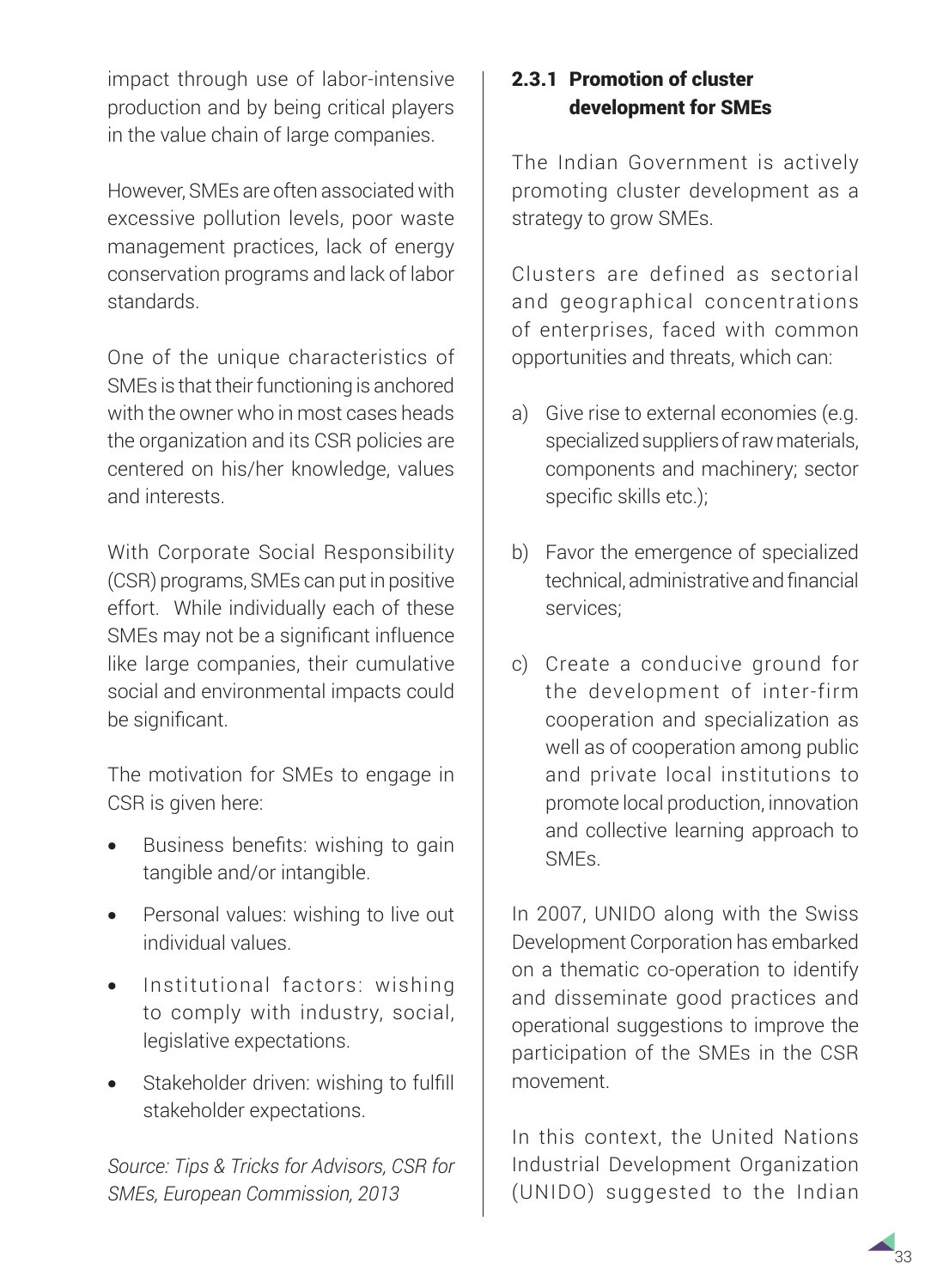government that it should "*suitably modify the existing cluster development schemes by various ministries to include socially and environmentally relevant activities, thus fostering inclusive growth*".

The role of industry associations in influencing the practice of CSR in SMEs is significant. The Bombay Chamber of Commerce and Industry along with the Business in the Community (BITC) had in 2007 undertaken a project with 20 select SMEs. The intention was to build capability in these SMEs over a period of time.

There is a growing recognition that CSR is not the exclusive domain of large companies. At the same time, there is a growing understanding that CSR in smaller business is not the same as CSR in larger enterprises. For SMEs, some of the CSR initiatives that can be pursued are: conducting its business in an ethical manner; paying all taxes and duties; providing a healthy working environment; adhering to basic social security regulations such as minimum wages, ESI, PF; purchasing from local communities; providing local employment; and developing local vendors for supplies.

#### **2.3.2 Examples of SMEs doing CSR 3**

### **A. The Sports Goods Foundation of India (SGFI)**

This example showcases how SMEs

can come together and participate in addressing social issues connected to their business, while also addressing larger social issues.

SGFI was started a decade back by volunteer members from the Indian Sports Industry*.* The Jalandhar-based Foundation organizes campaigns for the abolition of child labor from the sports goods industry and the promotion of child education. Besides managing tuition centers for poor children, SGFI carries out health check-up campaigns in schools.

The Indian sports goods industry manufactures 318 items. Major items that are exported are inflatable balls, hockey sticks and balls, cricket bats and balls, boxing equipment, fishing equipment, indoor games like carom and chess boards and different kinds of protective equipment. The Indian sports goods industry is a highly labor intensive industry that provides employment to the weaker sections of society and also employs a large number of women.

The adverse publicity which the sports goods industry received in the Western media regarding the practice of child labor could not have been successfully countered by any single sports goods exporter because of the sheer nature and the gigantic magnitude of the problem. The industry's collective efforts through the Foundation's initiative ensured the survival of this industry and its long-term growth.

**<sup>3</sup>***These case studies of Indian SMEs involved in CSR are found in « CSR Practices by SMEs in India : Lessons from Five Case Studies» Nair, N.K. & Sodhi, J.S published in the Indian Journal of Industrial Relations, Volume 47, Issue 4, April 2012.*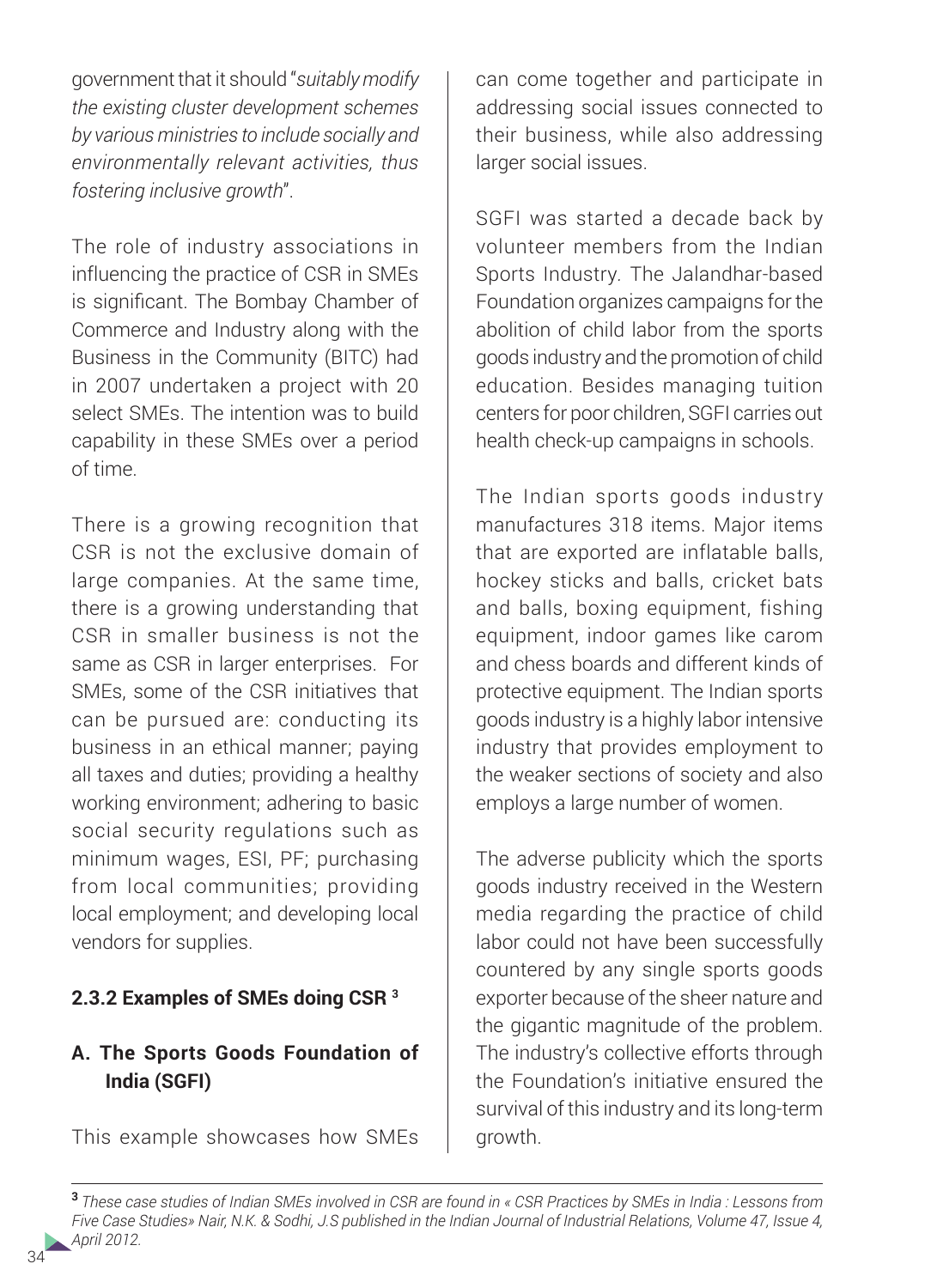Over a period of time with experience and learning's drawn because of close contact with the community,SGFI's vision was broadened and it started looking at root causes linked to needs for education, health, social security and women empowerment. The strategy followed was a bottom-up approach, which meant understanding what is required at the community level and then devising methodology, action plan and activities addressing the needs of the community. To take this agenda forward, support was extended by UNIDO-CDP in the form of capacity building, knowledge linkage, monitoring and evaluation. Under *Sarva Shiksha Abhiyan* (Education for All) program, the state government contributed to the success of the Foundation drive in terms of the number of schools that it opened.

### B. Kumar's Agri Business Corporation

The Hyderabad-based S. Kumar's Agri Business Corporation has set its mission to initiate change through innovative, sustainable, eco friendly green initiatives. The company's CSR foundation GUESS (Green Universe Environmental Services Society) has emerged out of the Company's firm belief and commitment to promote sustainable livelihoods while protecting the environment in rural and remote areas of the country.

While promoting education in rural areas, improving rural infrastructure, rural community development, income generating programs, etc., GUESS is firmly committed to the three Gs: Green Earth, Green Wealth and Green Health. It offers a source of off-season employment along with training in advanced farming techniques for the local casual labor, especially rural women and provides stable incomes to the rural landless poor.

The company considers the whole of its activities in the context of a broader CSR spectrum in tandem with its own business promotion efforts, each reinforcing the other, thus contributing to expand its resource base as well as to sustain its market.

Its CSR foundation GUESS, closely interacts with and receives support from prominent state NGOs like the Ramananda Teertha Foundation, TSR Samiti and Andhra Pradesh Medicinal and Aromatic Plans Growers Association.

S. Kumar's Agri Business Corporation bears testimony to the fact that the local community's involvement and support is indispensable to the success of SME initiatives.

#### C. Shashwat Foundation

The Ahmedabad-based Shashwat Systems has established the Shashwat Foundation.

What distinguishes Shashwat CSR activities is the manner in which the CEO's personal beliefs and ethical values are translated into promoting women enterprises throughout Gujarat.

She personally serves as a teacher, guide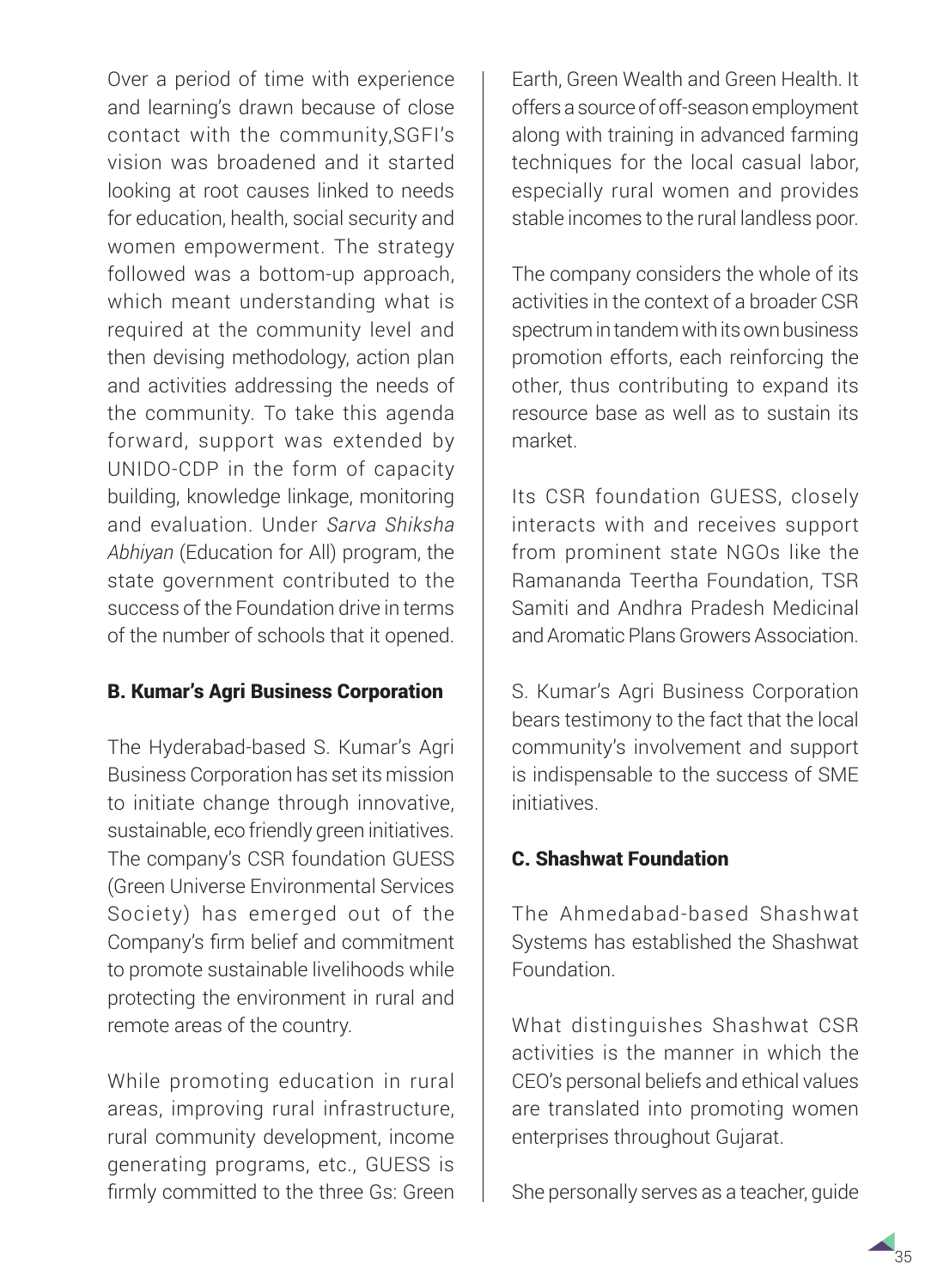and mentor to the numerous young and aspiring women entrepreneurs in the state. Backed by her vast experience acquired through the difficult odds of building up her own enterprise, she devotes a significant part of her time and energy to groom young women entrepreneurs to successfully traverse through the maze of rules and regulations, forms and procedures, opportunities and threats, markets and customers, finance and bureaucratic administrations. She undertakes sustained efforts to locate talented young women entrepreneurs, guides them and mentors them to stay successful in their endeavors.

Along fellow members of Gujarat Chamber of Commerce & Industry's Women Wing, she organizes frequent seminars and conferences and inducts many young women into the business world and guides them through the initial period.

Shashwat Systems' large-scale promotion of women enterprises in the state of Gujarat draws important support and cooperation from the members of the Women Wing of the Gujarat Chamber of Commerce and Industry.

### D. Sohrab Enterprises

Malerkotla-based(Ludhiana, Punjab) Sohrab Enterprises runs a charitable trust called HARF. Under the trust, the following programs exist: Education (Sohrab Public School); a Primary Health Center; a Widow Stipend Program and an Orphan Girl Marriage Assistance Unit. As

its motto says, the company is dedicated to "*Service to mankind, national integrity and communal harmony*". The Group's numerous development initiatives are consciously designed to serve this motto.

Inspired by the memories of a life of hardship during childhood and student days, the Group's promoter devotes the whole of his energy and resources to preserve and enrich what Malerkotla inherited: communal harmony.

Sohrab Enterprises CSR activities have been drawing the support from the local Panchayat, the children's parents of the affiliated Sohrab Public School and the local chapter of Rotary International.

Shy to publicize the success of his efforts because of his belief that he owes to the community at least a fraction of what he draws from it, Sohrab Enterprises' CEO has nevertheless received numerous state and national awards for his involvement in CSR as well as for business performance in the fields of productivity and safety.

#### E. Motif India Infotech

As part of its CSR, the Ahmedabadbased Motif India Infotech raises funds for social causes through people's participation.

Motif provides the platform for NGOs and mobilizes financial support for them and brings about awareness of those who render socially responsible services the best. Motif organizes the Motif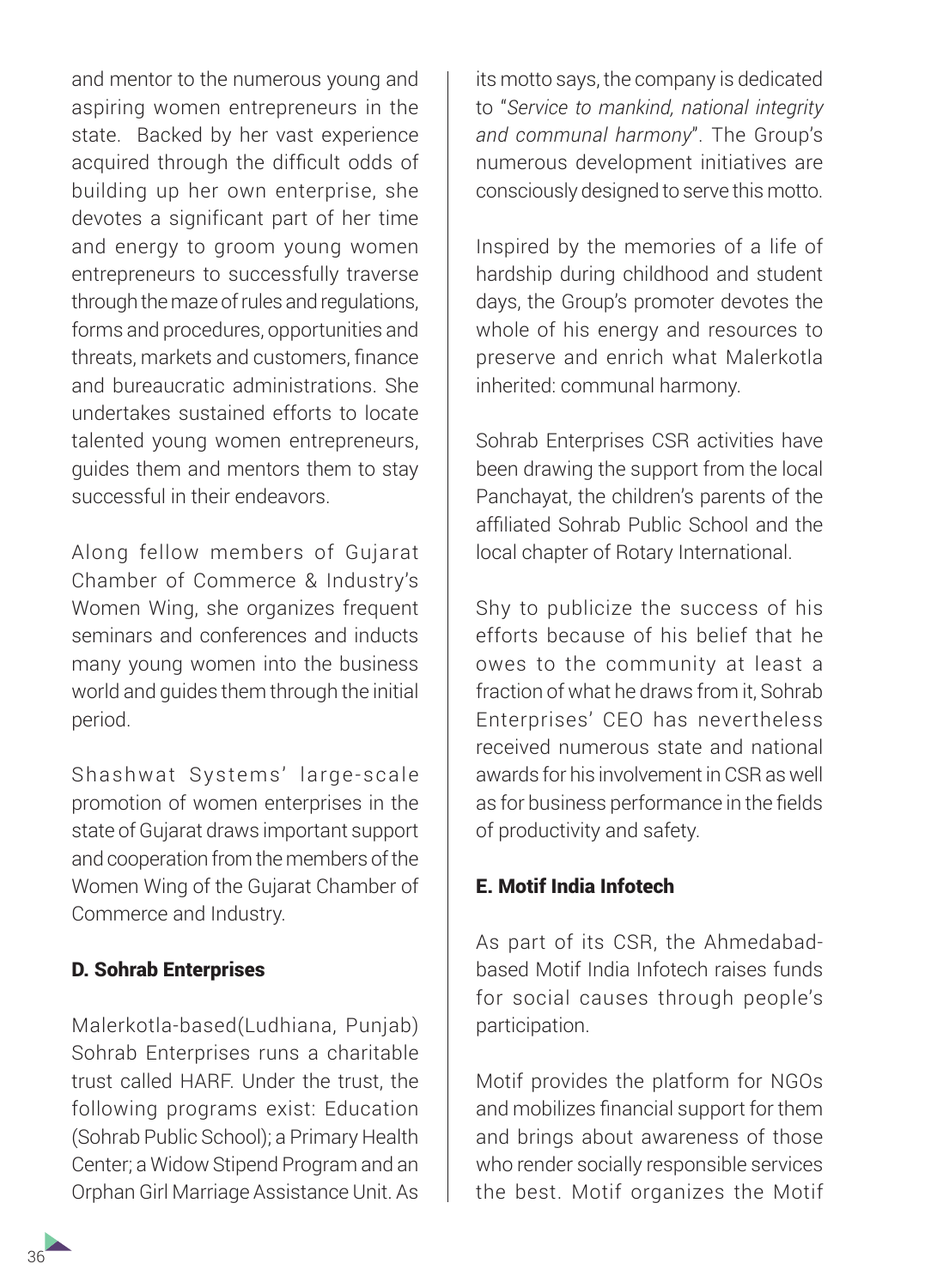Charity Walk every year, an event that not only mobilizes financial resources for deserving causes but also brings awareness for such causes among the population.

In using this model of CSR, Motif explicitly recognizes its limitation and leaves the social work to organizations that have expertise in the field.

## **2.4 CSR & Social Enterprises**

The definition of Social Enterprise given by Social Enterprise, UK is "*A social enterprise is a business that trades for a social and/or environmental purpose. It will have a clear sense of its 'social mission': which means it will know what difference it is trying to make, who it aims to help, and how it plans to do it. It will bring in most or all of its income through selling goods or services. And it will also have clear rules about what it does with its profits, reinvesting these to further the 'social mission*' ".

In this case, social responsibility is the prime motivation for these enterprises to be incorporated. The social impact is a major bottom line and therefore such enterprises become a source of CSR for large companies who want to partner with them as social venture fund providers.

## 2.4.1 Examples of Social Enterprises doing CSR4

### A. Spring Health

Spring Health has designed a low-cost model to operate a chain of safe water kiosks in Orissa, a largely rural state in northeastern India.Of the 325 million people living in rural Eastern India, an estimated 80% have no access to safe drinking water.

While there is a growing movement in India to provide clean water through community water systems, most companies require high capital costs (\$10,000-\$50,000) to build plants with larger delivery capacity (12,000-65,000 liters/day).

Spring Health uses liquid chlorine to disinfect water at the point of distribution and then sells to rural consumers at affordable prices. The company uses a motorcycle-based distribution system to deliver liquid chlorine doses into cement water tanks constructed outside of existing retail shops in rural communities. Local shop owners pump water into the tank from shallow wells, sell the water in 10-liter branded containers, and share the revenue with Spring Health.

The company plans to provide safe drinking water to five million people through 10,000 village shops within three years, and to provide safe drinking water to more than 100 million people through shops in 400,000 villages around the world within ten years.

**<sup>4</sup>***Information for Spring Health and IDE case studies has been sourced from the relevant sections of the respective websites and from " The Business Solution to Poverty" by Paul Polak and Mal Warwick. pp. 152-174.* <sup>37</sup>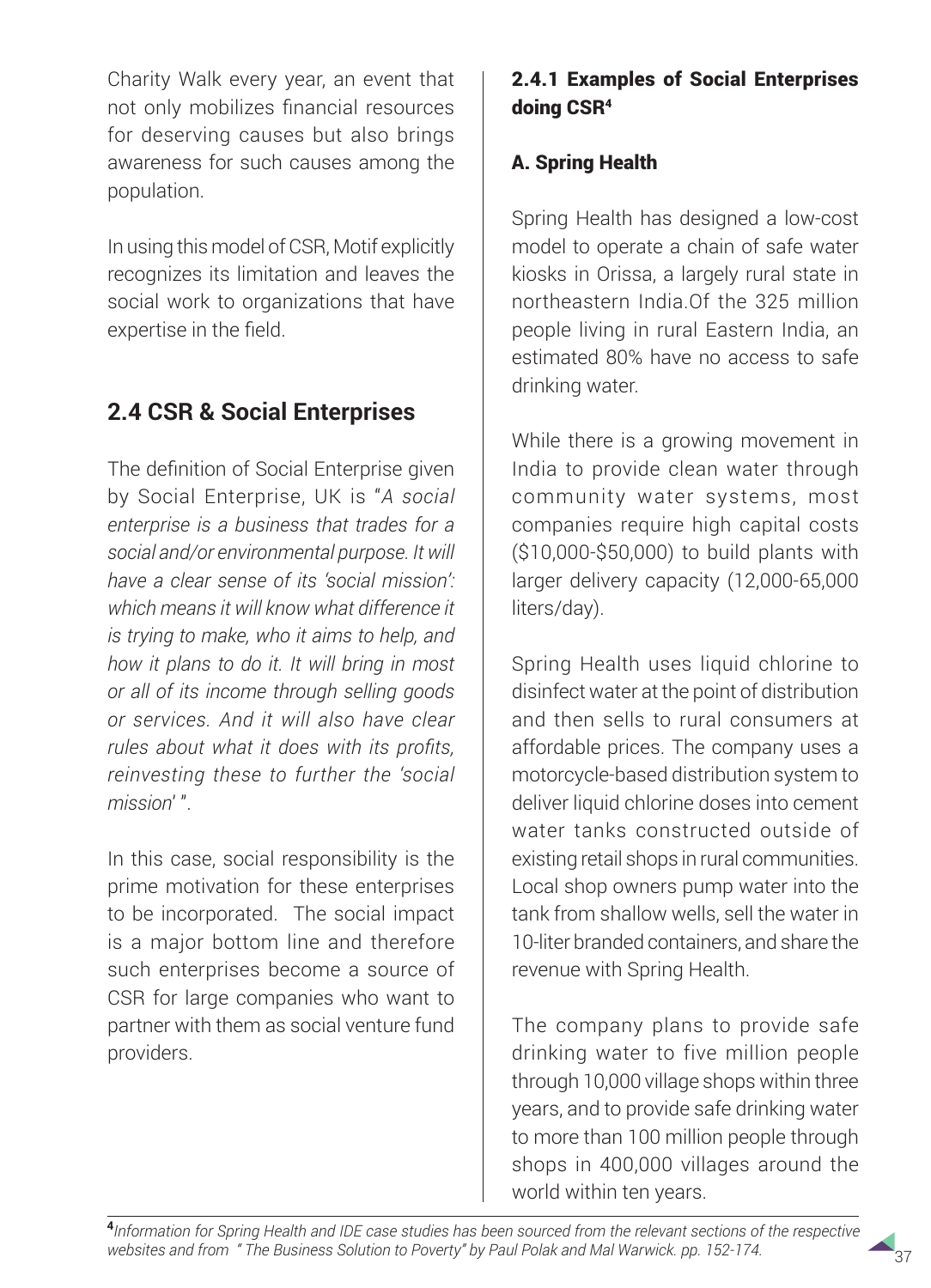The founder of Spring Health mentions, "*Don't look at poor people as alms seekers or bystanders to their own lives. They're your customers. Always set out by purposefully listening to understand thoroughly their lives — their needs, their wants, their fears, their aspirations*."

Because of Spring Health's kiosk, each village entrepreneur is able to earn an extra Rs.50, thus increasing his income by anything in the range of 50% - 200%. The initial estimate is that a family can significantly save Rs.1250-12,500 a year, which they would otherwise pay per person to treat the illnesses they get from drinking contaminated water.

#### B. Bala Vikasa Water Purification Program

Although initiated and managed by a non-profit organization, Bala Vikasa (BV) Community Water Purification Program is a good social enterprise model for sustainable community development. It could be considered as a hybrid model of social enterprise with 'non-for-profit' and 'for-profit' characteristics.

Bala Vikasa Water Purification Program, first, motivates the Communities to contribute 20% of the purification machine cost to ensure their ownership, which is essential for project sustainability. This contribution is paid without fail by individual families in the form of membership fee between Rs.200 to 300 per family to the project; the other required components such as a room for machine installation, raw water supplying

borewell and electric motor are provided by the local Gram Panchayat (village administrative bodies). Approximately 60% of the total initial cost of the project is contributed by the community. The remaining 40% is provided as a grant by BV.

For each Water Purification Project, the villagers elect a 'Water Committee". Trained by BV, this Committee is responsible for the management and the maintenance of the project. Since it is owned and managed by the community, the project is able to provide safe drinking water at an affordable price of Rs.2 per 20 liters compared to Rs.15 to 20 in the local market. This minimal price gives access to safe water to all, even to the poorest of the poor in the village.

As of 2014, the successful Water Purification model of BV has spread to approximately 600 villages in Andhra Pradesh benefitting approximately 1.4 million rural poor. The Bala Vikasa model is already introduced in the state of Maharashtra and ready to expand to all neighboring states.

Some of the project committees who are active at the village level are not just limited to the management of the village water purification project. They also initiate community development activities and prepare to build model communities. Some of the initial project villages who have procured sufficient profits for ensuring project sustainability are now contributing the profits obtained from the Water Purification project for community development initiatives such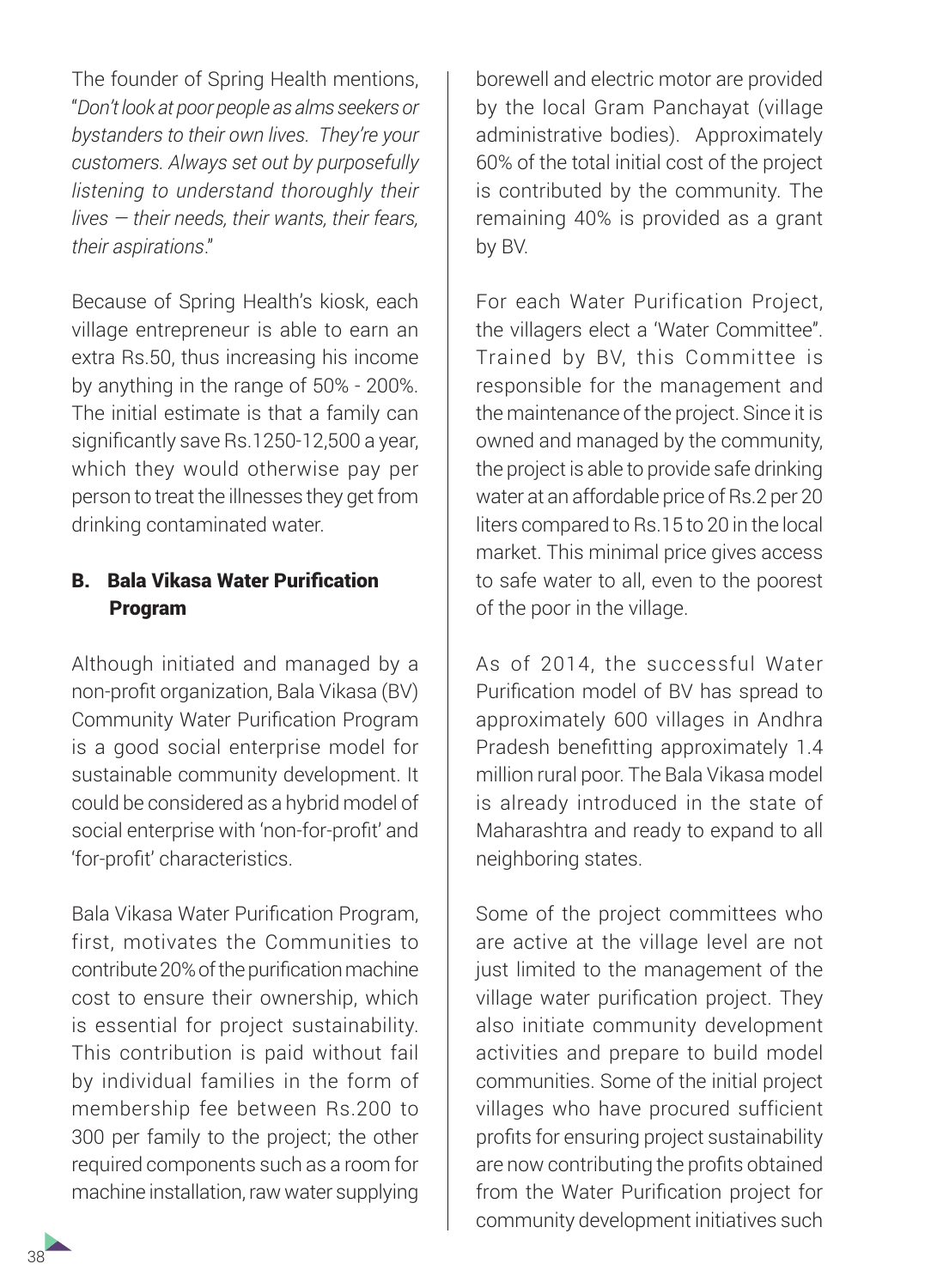as tree plantation, street lights, etc. Some villages are providing small donations to Bala Vikasa to set up similar plants in other villages.

The water plants spread over 600 villages are coming under a newly formed federation of Bala Vikasa Community Water Plants. This federation will facilitate the Water Purification Project villages to procure quality spare parts for the repair of their Water Purification Systems and for technical maintenance services at a better price. Furthermore, the federation will serve as a platform to voice the concerns of the Water Purification Plant users to government and get further benefits to the project such as negotiating for low tariffs of power supply to community water plants.

### C. IDE

Another example of creating a social impact is by IDE. IDE is an international NGO with a unique market-based approach to poverty reduction. IDE helps to build profitable enterprises and value chains that deliver sustainable social and economic benefits to the rural poor, enabling them to increase their income and improve their quality of life. IDE works primarily in rural areas, where the majority of Cambodia's poor live, and in two sectors that are critical for rural livelihoods: agriculture, and water and sanitation.

IDE promotes Hydrologic Social Enterprise that has low-cost products for water purification. The products are built around Ceramic Water Purifiers (CWPs), which have set the standard for costeffective water treatment in developing countries for the past 30 years.

Untreated water and poor sanitation cause an estimated 10 million cases of diarrhea and 10,000 deaths each year in Cambodia. Most are children under the age of five, who come from rural areas. There, less than 5% of people have piped water, and available water sources are often contaminated. Such water can be made safe to drink by boiling it, using wood or charcoal as fuel. But this carries an environmental cost, because Cambodia has one of the highest rates of deforestation in the world.

Since 2001, IDE has manufactured and promoted ceramic filters as a low-cost alternative way to provide clean drinking water in rural Cambodia. Production has increased rapidly since 2010 through the IDE subsidiary, Hydrologic Social Enterprise. Hydrologic manufactures filters and sells them to NGOs through retailers and, increasingly, directly in villages through trained sales agents.

The water filters are targeted at households earning between US\$1 and US\$5 per person per day. The various water filter models currently retail for about US\$13.50 and US\$23.50, respectively, with replacement ceramic pots available for US\$5.50.

For village sales, VisionFund loans for water filters are charged at 2.8% per month for 6 months, and the VisionFund

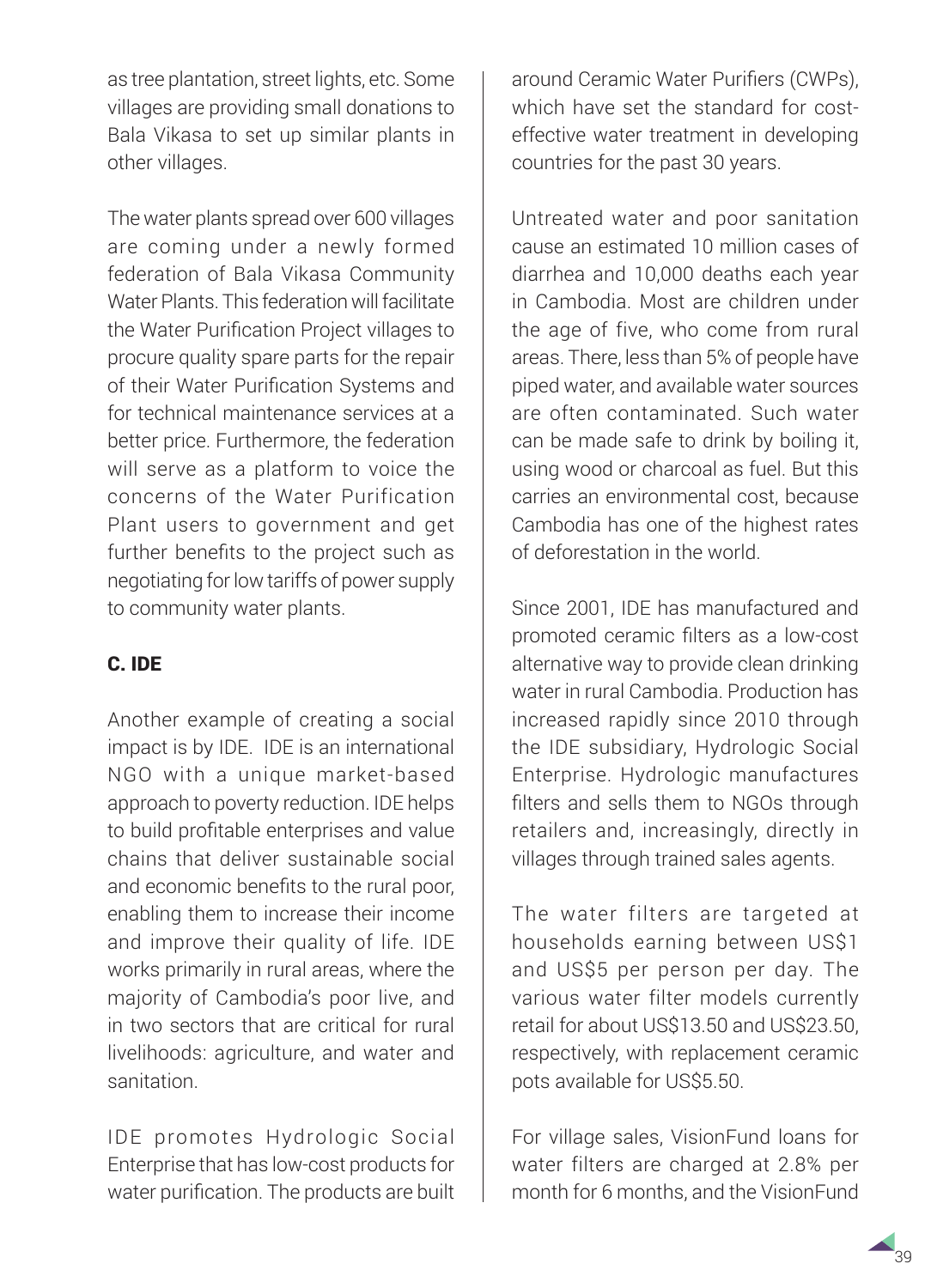agent visits each month to collect payments.

NGO programs usually subsidize the cost of filters, although Hydrologic encourages them to make some charge to users, since 'give-aways' can undermine local markets, and the filters themselves tend to be less valued and thus less well used.

## **2.5 Conclusion**

In every form of enterprise, whether small and medium, social or large in nature, there is potential to create positive social impact within and outside the enterprise. Overall, the CSR experiences shared here highlight different approaches used by companies to make a meaningful contribution to the society. As CSR approaches mature within companies, BV intends to take its learning about the Community Driven Development approach to them.

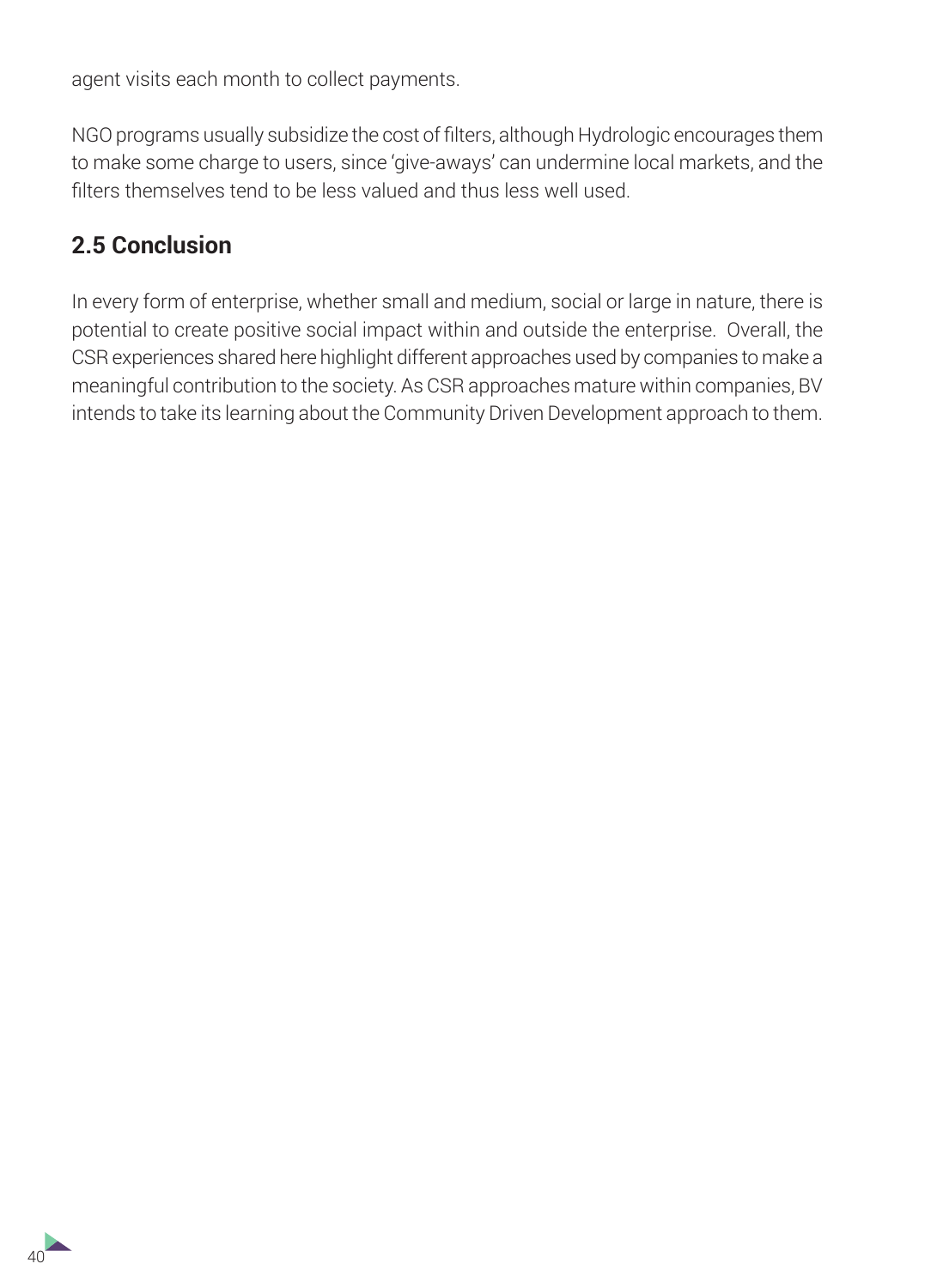- 1 Building Long Term Relationships with our Stakeholders, Sustainability Report. Magadi Soda Company Limited, 2005.
- 2 Caroll, Archie B. "Corporate Social Responsibility, Evolution of a Definitional Construct." Business and Society. Volume 38, No.3. University of Georgia, 1999.
- 3 Carroll. Archie B; Shabana, Kareem M. "The Business Case for Corporate Social Responsibility." The Conference Board, June 2011.
- 4 Confederation of Indian Industry. CSR in Practice: 2013 Edition
- 5 Das, Gurcharan. India Grows at Night: A Liberal Case for a Strong State. Penguin Books, 2012.
- 6 Drucker, Peter. "The New Meaning of Corporate Social Responsibility." California Management Review, Vol. XXVI, No. 2. Winter 1984.
- 7 Fisher, Kyla; Geenen, Jessica; Jurcevic, Marie; McClintock, Katya; Davis, Glynn. "Applying asset-based community development as a strategy for CSR: a Canadian perspective on a win-win for stakeholders and SMEs." Business Ethics: A European Review.Number 18, Issue 1 (Jan 2009): pp. 66-82.
- 8 Food for Development (brochure). Tetra Pak.
- 9 Handbook on Corporate Social Responsibility in India. Confederation of Indian Industry and PricewaterhouseCoopers, 2013.
- 10 Holme, Richard; Watts, Phil. Corporate Social Responsibility: Making Good Business Sense. World Business Council for Sustainable Development, 2000.
- 11 KPMG, India Private Limited. "Corporate Social Responsibility Towards a Sustainable Future - A White Paper." KPMG, 2008.
- 12 Meeting Changing Expectations: Corporate Social Responsibility. World Business Council for Sustainable Development, 1999.
- 13 Nair, N.K.; Sodhi, J.S. "CSR Practices by SMEs in India: Lessons from Five Case Studies." Indian Journal of Industrial Relations. Volume 47, Issue 4 (April 2012).
- 14 "New Companies Act, 2013." Insight Series, Corporate Social Responsibility. Volume IV. KPMG, Sept 2013.
- 15 Pohler, George; Hittner, Jeff. "Attaining sustainable growth through corporate social responsibility." IBM Institute for Business Value. New York: IBM Corporation, 2008.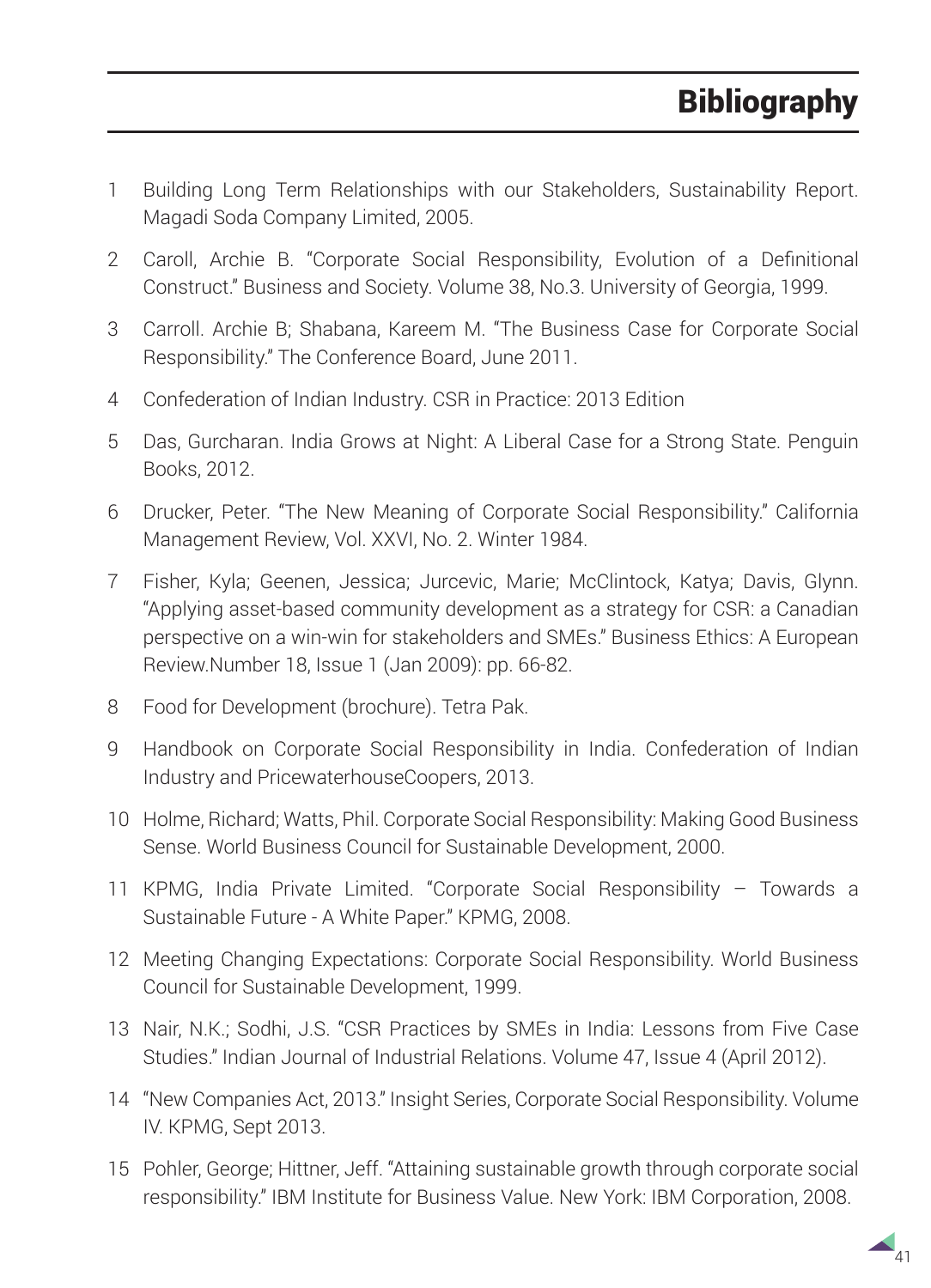- 16 Polak, Paul; Warwick, Mal. The Business Solution to Poverty: Designing Products and Services for Three Billion New Customers. Berrett-Koehler Publishers Inc., 2013.
- 17 Porter, Michael E; Kramer, Mark R. "Creating Shared Value."Harvard Business Review. Harvard Business School, Jan – Feb 2011.
- 18 Sundar, Pushpa. Business & Community: the Story of Corporate Social Responsibility in India.Sage Publications, 2013.
- 19 "Stakeholder Engagement: A Road Map to Meaningful Engagement." Doughty Center 'How to Do Corporate Responsibility' Series. Volume 2. Cranfield University, School of Management, UK, July 2009.
- 20 The Oxford Handbook of Corporate Social Responsibility. Oxford University Press, USA, 2008.
- 21 "The Definition of Community Development". Working Paper, UNESCO, June 1956
- 22 "The Rise of the South: Human Progress in a Diverse World." Human Development Report. United Nations Development Program, March 2013.
- 23 "The State of CSR in India 2004—Acknowledging Progress, Prioritizing Action." National Seminar on Corporate Social Responsibility, November 2004.
- 24 Vogel, David J. "Is There a Market for Virtue? The Business Case for Corporate Social Responsibility." California Management Review. Volume 47, Issue 4 (Summer 2005).
- 25 www.adityabirla.com. CSR Overview, 15 Feb 2014.
- 26 www.pghsi.com. Safe Drinking Water, 15 Jan 2014.
- 27 www.reputationinstitute.com

 $42<sup>°</sup>$ 

- 28 www.tata.in. Company Initiatives, 30th Jan 2014.
- 29 www.tvssst.org. What We Do, 15th December 2014.